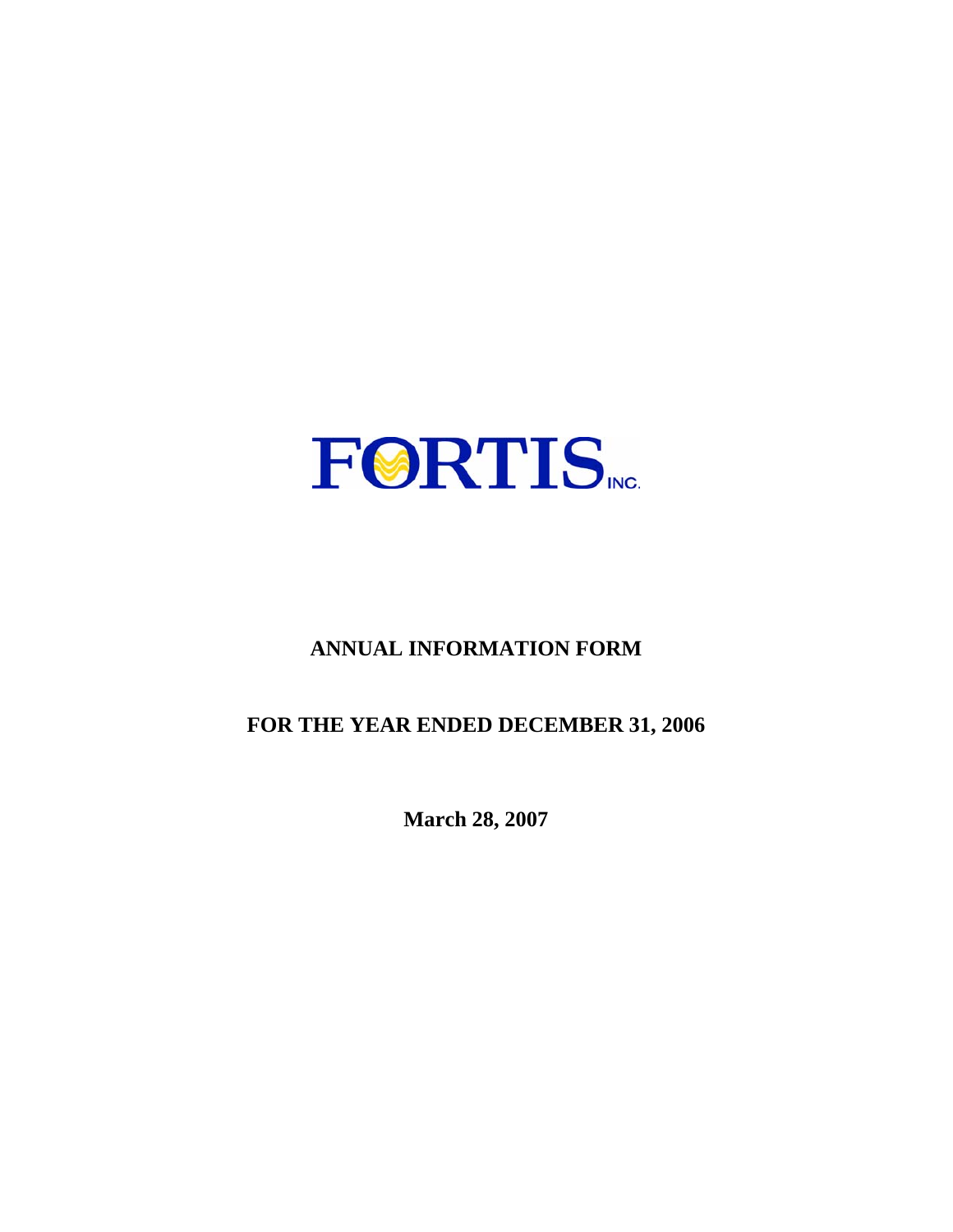## ANNUAL INFORMATION FORM FOR THE YEAR ENDED DECEMBER 31, 2006

## **TABLE OF CONTENTS**

| 1.0  | <b>CORPORATE STRUCTURE</b> |                                                   |
|------|----------------------------|---------------------------------------------------|
|      | 1.1<br>1.2                 |                                                   |
| 2.0  |                            | <b>GENERAL DEVELOPMENT OF THE BUSINESS</b>        |
|      | 2.1                        |                                                   |
|      | 2.2                        |                                                   |
|      | 2.3                        |                                                   |
| 3.0  |                            | NARRATIVE DESCRIPTION OF THE BUSINESS             |
|      |                            | Regulated Utilities - Canadian                    |
|      | 3.1                        |                                                   |
|      | 3.2                        |                                                   |
|      | 3.3                        |                                                   |
|      | 3.4                        |                                                   |
|      | 3.5                        |                                                   |
|      |                            | Regulated Utilities - Caribbean                   |
|      | 3.6<br>3.7                 |                                                   |
|      | 3.8                        |                                                   |
|      |                            |                                                   |
|      | 3.9                        | Non-Regulated - Fortis Generation                 |
|      | 3.10                       |                                                   |
|      | 3.11                       |                                                   |
|      | 3.12                       |                                                   |
|      | 3.13                       |                                                   |
|      |                            | Non-Regulated - Fortis Properties                 |
|      |                            |                                                   |
|      |                            |                                                   |
| 4.0  |                            |                                                   |
| 5.0  |                            | GENERAL DESCRIPTION OF SHARE CAPITAL STRUCTURE 50 |
| 6.0  |                            |                                                   |
| 7.0  |                            |                                                   |
| 8.0  |                            |                                                   |
| 9.0  |                            |                                                   |
|      | 10.0 AUDIT COMMITTEE       |                                                   |
|      | 10.1                       |                                                   |
|      | 10.2                       |                                                   |
|      | 10.3                       |                                                   |
|      | 10.4                       |                                                   |
|      |                            |                                                   |
| 11.0 |                            |                                                   |
| 12.0 |                            |                                                   |
| 13.0 |                            |                                                   |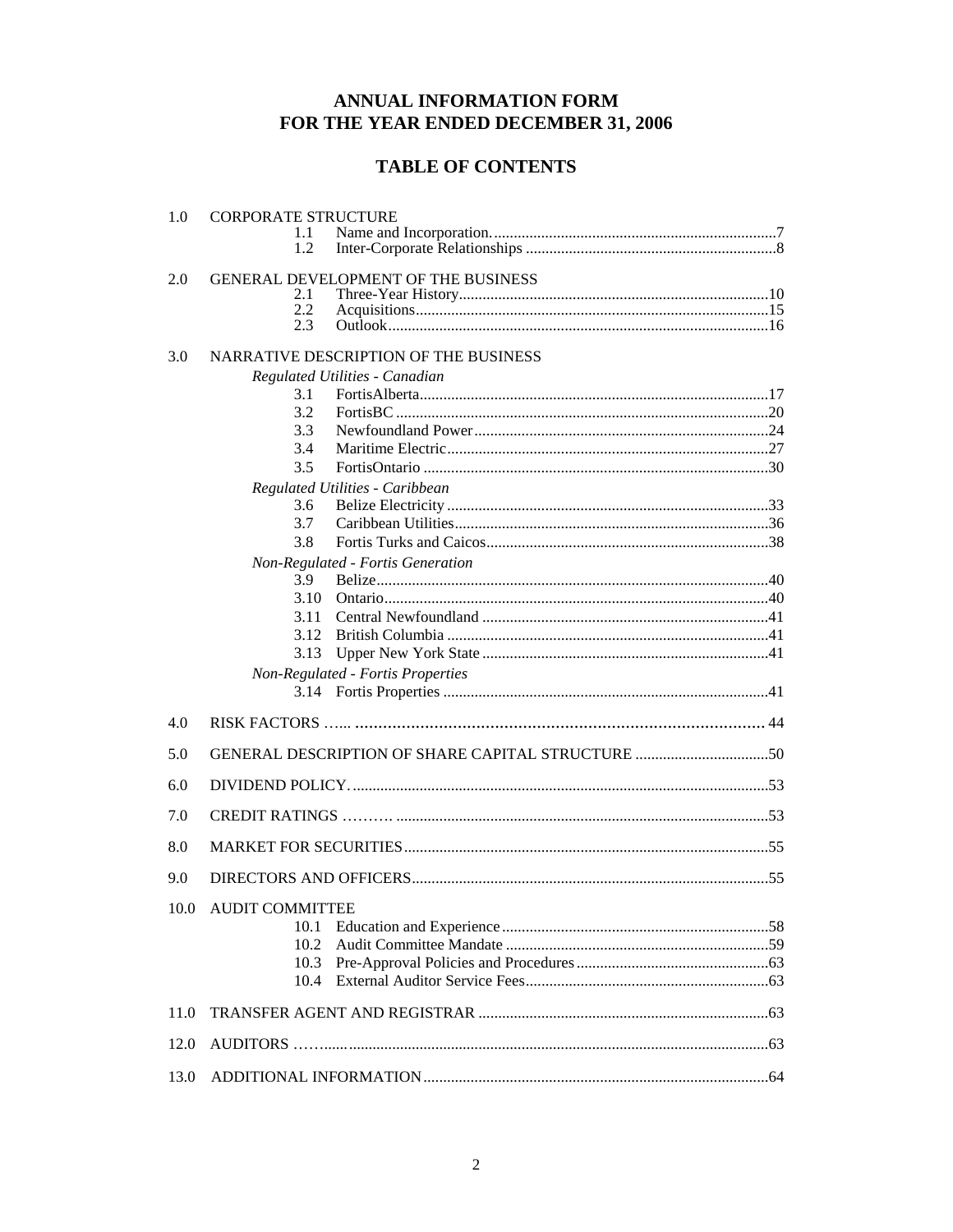#### **DEFINITIONS OF CERTAIN TERMS**

Certain terms used in the Annual Information Form for the year ended December 31, 2006 are defined below:

**"2006 Annual Information Form"** means this Fortis Annual Information Form for the year ended December 31, 2006;

**"Abitibi-Consolidated"** means Abitibi-Consolidated Company of Canada;

**"AESO"** means Alberta Electric System Operator;

**"Atlantic"** means Atlantic Equipment & Power (Turks and Caicos) Ltd;

**"AEUB"** means Alberta Energy and Utilities Board;

**"BC Hydro"** means BC Hydro and Power Authority;

**"BCUC"** means British Columbia Utilities Commission;

**"BECOL"** means Belize Electric Company Limited;

**"Belize Electricity"** means Belize Electricity Limited;

**"BEWU"** means Belize Energy Workers Union;

**"Board"** means Board of Directors of Fortis Inc.;

**"BZ\$"** means Belizean dollar, which is pegged to the United States dollar (BZ\$2.00 = US\$1.00);

**"Canadian Niagara Power"** means Canadian Niagara Power Inc.;

**"Caribbean Utilities"** means Caribbean Utilities Company, Limited;

**"CAW"** means Canadian Auto Workers-Retail/Wholesale;

**"CFE"** means Comisión Federal de Electricidad;

**"Chalillo Project"** means Chalillo Hydroelectric Project development;

**"CNE Energy"** means CNE Energy Inc., formerly Central Newfoundland Energy Inc., which on December 1, 2005 changed its name to CNE Energy Inc. On January 1, 2007, CNE Energy Inc. amalgamated with Fortis Properties;

**"Committee"** means Audit Committee of Fortis Inc., as appointed by the Board;

**"COP"** means cost of fuel and purchased power;

**"COPE"** means Canadian Office and Professional Employees;

**"Cornwall Electric"** means Cornwall Street Railway, Light and Power Company, Limited;

**"Corporation"** means Fortis Inc.;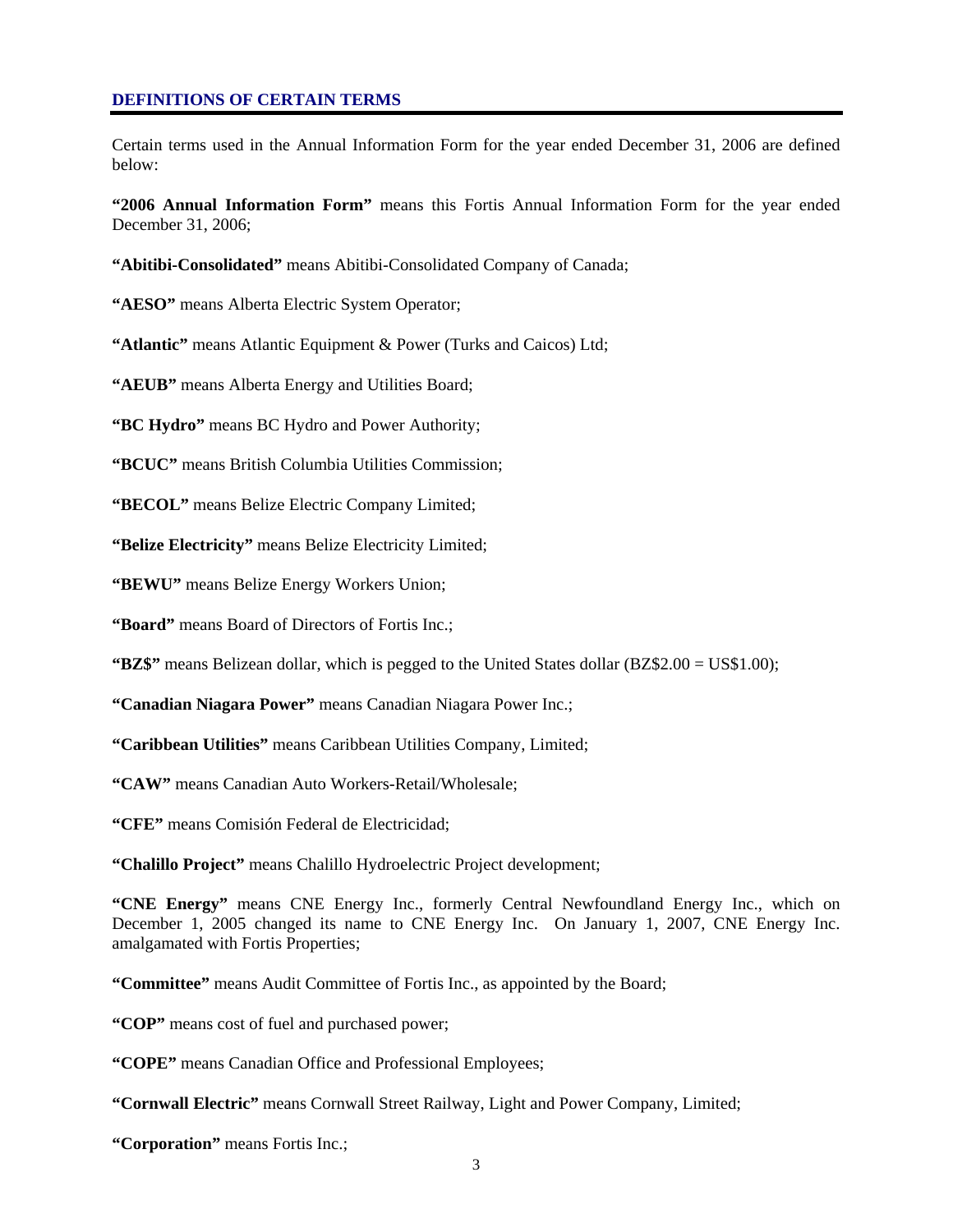**"CPC/CBT"** means Columbia Power Corporation and the Columbia Basin Trust;

**"CPA"** means Canal Plant Agreement;

**"CPRSA"** means Cost of Power Rate Stabilization Account;

**"CRA"** means Canada Revenue Agency;

**"CRS"** means Cost Recovery Surcharge;

**"CUPE"** means Canadian Union of Public Employees;

**"DBRS"** means DBRS Limited;

**"Delta St. John's"** means Delta St. John's Hotel and Conference Centre;

**"ECAM"** means Energy Cost Adjustment Mechanism;

**"EMS"** means Environmental Management System;

**"Exploits Partnership"** means Exploits River Hydro Partnership Project between Abitibi-Consolidated and CNE Energy. On January 1, 2007, CNE Energy amalgamated with Fortis Properties, which now holds directly the 51 per cent interest in the Exploits River Hydro Partnership;

**"External Auditor"** means the firm of chartered accountants, registered with the Canadian Public Accountability Board or its successor, and appointed by the shareholders of the Corporation to act as external auditor of the Corporation;

**"FERC"** means United States Federal Energy Regulatory Commission;

**"Fortis"** means Fortis Inc.;

**"FortisAlberta"** means FortisAlberta Inc., formerly Aquila Networks Canada (Alberta) Ltd.;

**"FortisAlberta Holdings"** means FortisAlberta Holdings Inc.;

**"FortisBC"** means collectively, the operations of FortisBC Inc., formerly Aquila Networks Canada (British Columbia) Ltd., its parent company, Fortis Pacific Holdings Inc., Princeton Light and Power Company, Limited, but excluding its wholly owned partnership, Walden Power Partnership;

**"FortisBC Inc."** means FortisBC Inc., formerly Aquila Networks Canada (British Columbia) Ltd.;

"**FortisOntario**" means collectively, the operations of Canadian Niagara Power and Cornwall Electric. Included in Canadian Niagara Power's accounts is the operation of the electricity distribution business of Port Colborne Hydro Inc.;

**"FortisOntario Generation"** means FortisOntario Generation Corporation;

**"FortisOntario Inc."** means the successor to Canadian Niagara Power Company, Limited and the parent company of Canadian Niagara Power and Cornwall Electric;

**"Fortis Pacific Holdings"** means Fortis Pacific Holdings Inc.;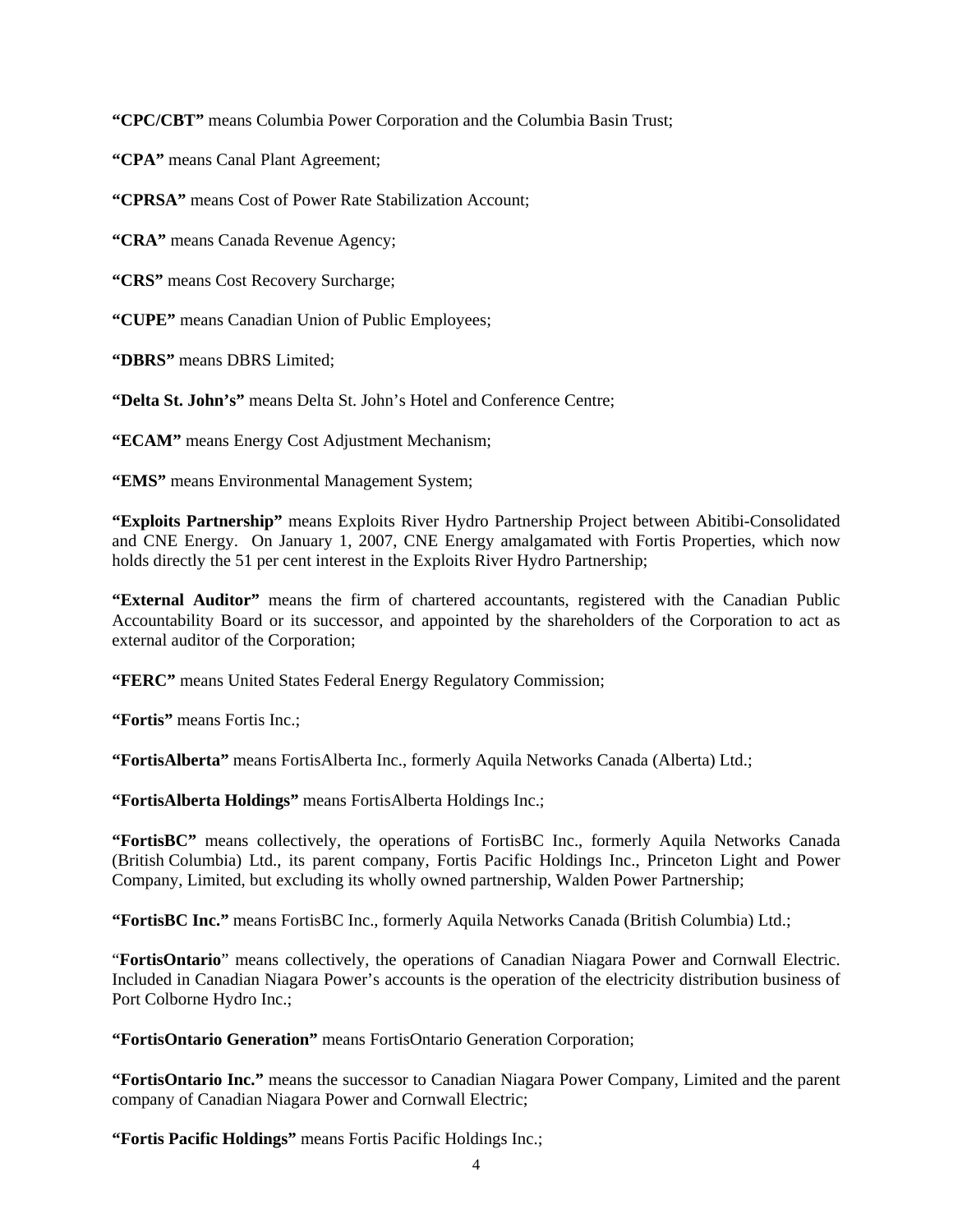**"Fortis Properties"** means Fortis Properties Corporation;

**"Fortis Turks and Caicos"** means, collectively, P.P.C. Limited and Atlantic Equipment & Power (Turks and Caicos) Ltd.;

**"FortisUS Energy"** means FortisUS Energy Corporation;

**"FortisWest"** means FortisWest Inc.;

**"GWh(s)"** means gigawatt hour(s);

**"HCPRSA"** means Hurricane Cost of Power Rate Stabilization Account;

**"Hydro One Networks"** means Hydro One Networks Inc.;

**"IBEW"** means International Brotherhood of Electrical Workers;

**"IESO"** means Independent Electricity System Operator of Ontario;

**"Internal Auditor"** means the person(s) employed or engaged by the Corporation to perform the internal audit function of the Corporation;

**"IRAC"** means Island Regulatory and Appeals Commission;

**"ISO"** means International Organization for Standardization;

**"kV(s)"** means kilovolt(s);

**"kWh(s)"** means kilowatt hour(s);

**"MD&A"** means the Corporation's Management Discussion and Analysis, located on pages 38 through 87 of the Corporation's 2006 Annual Report to Shareholders, prepared in accordance with National Instrument 51-102 – Continuous Disclosure Obligations, in respect of the Corporation's annual and interim financial statements;

**"Management"** means Senior Officers of the Corporation;

**"Maritime Electric"** means Maritime Electric Company, Limited;

**"Moody's"** means Moody's Investors Service;

"**MW**" means megawatt(s);

**"NB Power"** means New Brunswick Power Corporation;

**"Newfoundland Hydro"** means Newfoundland and Labrador Hydro Corporation;

**"Newfoundland Power"** means Newfoundland Power Inc., formerly Newfoundland Light and Power Co. Limited;

**"OEB"** means Ontario Energy Board;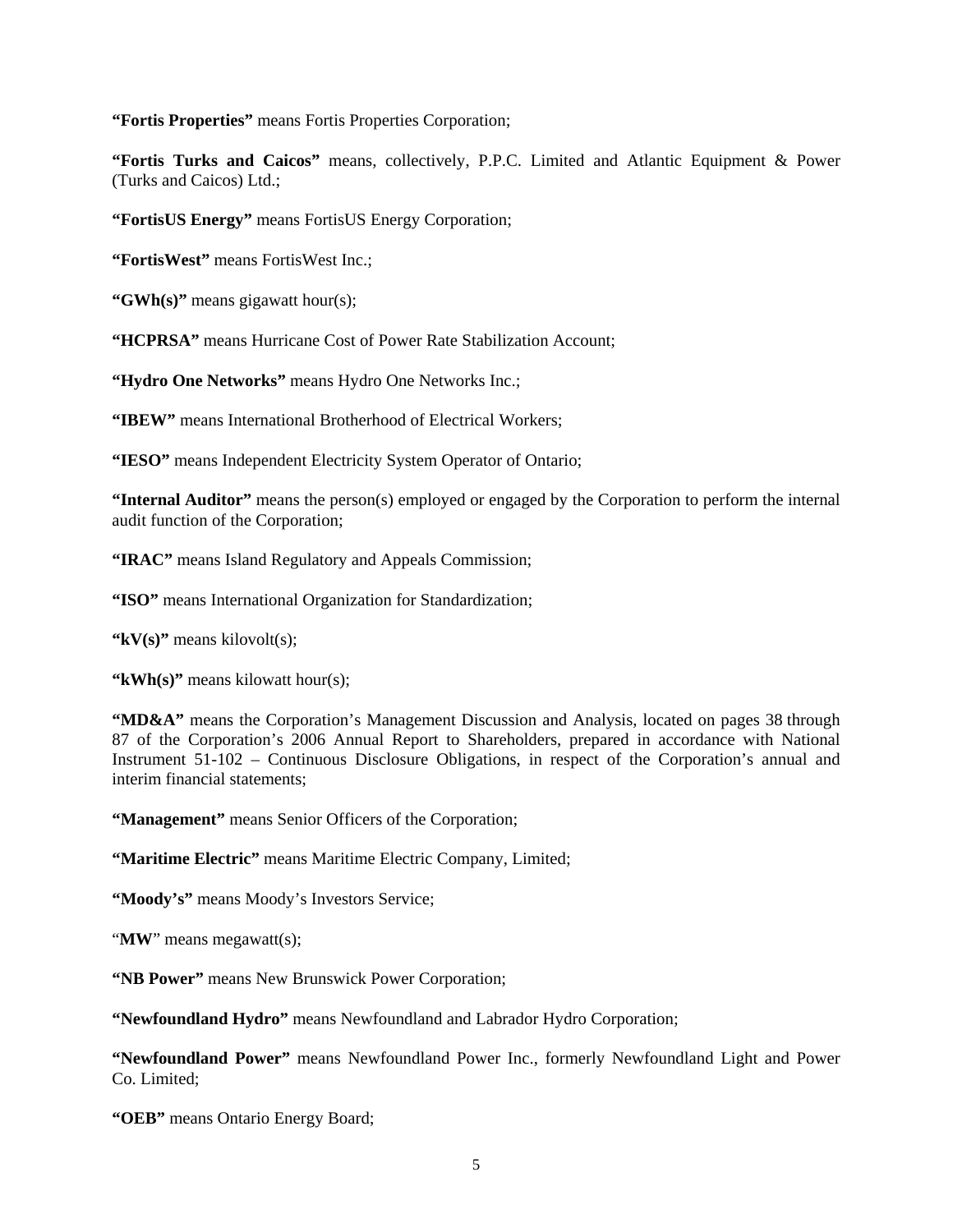**"OPGI"** means Ontario Power Generation Inc.;

**"PBR"** means performance-based rate-setting methodology for regulation of public utilities;

**"PLP"** means Princeton Light and Power Company, Limited. Effective January 1, 2007, PLP was amalgamated with FortisBC Inc. as part of an internal corporate reorganization;

**"Point Lepreau Station"** means NB Power Point Lepreau Nuclear Generating Station;

**"Port Colborne Hydro"** means Port Colborne Hydro Inc.;

**"PPC"** means P.P.C. Limited;

**"PUB"** means Newfoundland and Labrador Board of Commissioners of Public Utilities;

**"PUC"** means Public Utilities Commission (Belize);

 **"Rideau St. Lawrence"** means Rideau St. Lawrence Holdings Inc.;

**"ROE"** means rate of return on common equity;

**"S&P"** means Standard & Poor's;

**"Teck Cominco"** means Teck Cominco Metals Ltd.;

**"UFCW"** means United Food and Commercial Workers;

 **"UUWA"** means United Utility Workers Association;

**"VAD"** means value-added delivery;

**"Walden"** means Walden Power Partnership;

"**Warrant**" means First Preference Share Series E Purchase Warrant; and

**"Westario Power"** means Westario Power Holdings Inc.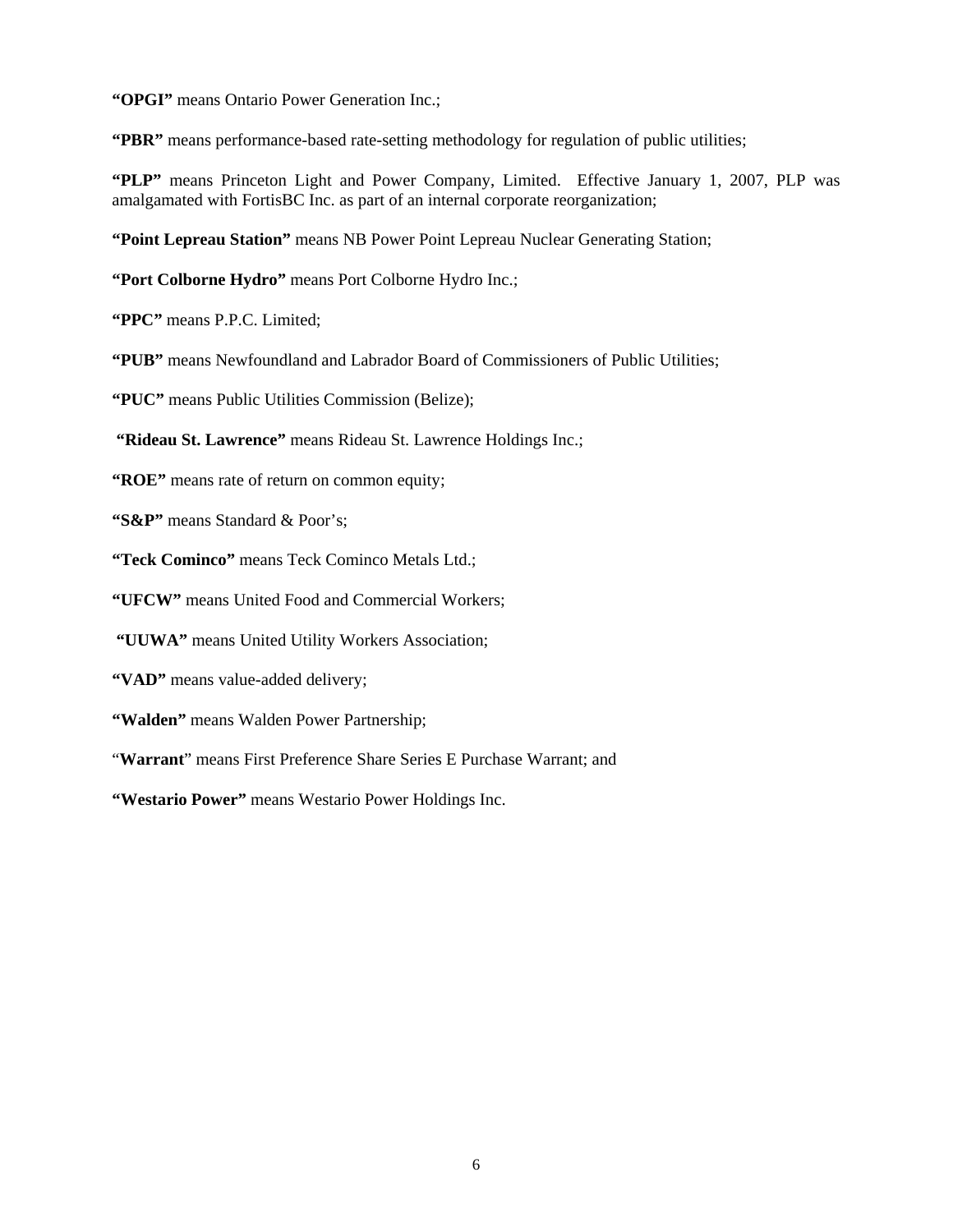#### **1.0 CORPORATE STRUCTURE**

*The following material should be read in conjunction with the Management Discussion and Analysis, Consolidated Financial Statements and Notes to the Consolidated Financial Statements included in the Fortis 2006 Annual Report. This material has been prepared in accordance with National Instrument 51-102 – Continuous Disclosure Obligations and Multilateral Instrument 52-110 – Audit Committees. Financial information in this material has been prepared in accordance with Canadian generally accepted accounting principles and is presented in Canadian dollars unless otherwise specified. Fortis includes forward-looking statements in this material which reflect management's expectations regarding the Corporation's future growth, results of operations, performance, business prospects and opportunities. Wherever possible, words such as "anticipate", "believe", "expects", "intend" and similar expressions have been used to identify the forward-looking statements. These statements reflect management's current beliefs and are based on information currently available to the Corporation's management. Forward-looking statements involve significant risk, uncertainties and assumptions. Certain material factors or assumptions have been applied in drawing the conclusions contained in the forward-looking statements. These factors or assumptions are subject to inherent risks and uncertainties surrounding future expectations generally. Such risk factors or assumptions include, but are not limited to, regulation, energy prices, general economic conditions, weather, derivatives and hedging, capital resources, loss of service area, licences and permits, environment, insurance, labour relations, human resources and liquidity risk. Fortis cautions readers that a number of factors could cause actual results, performance or achievements to differ materially from the results discussed or implied in the forward-looking statements. These factors should be considered carefully and undue reliance should not be placed on the forward-looking statements. For additional information with respect to certain of these risks factors, reference should be made to the Corporation's continuous disclosure materials filed from time to time with Canadian securities regulatory authorities including those factors described under the heading "Risk Factors" in the following 2006 Annual Information Form. The Corporation disclaims any intention or obligation to update or revise any forward-looking statements, whether as a result of new information, future events or otherwise.* 

*Except as otherwise stated, the information in the 2006 Annual Information Form is given as of December 31, 2006.* 

#### **1.1 Name and Incorporation**

Fortis is a holding company that was incorporated as 81800 Canada Ltd. under the *Canada Business Corporations Act* on June 28, 1977 and continued under the *Corporations Act* (Newfoundland) on August 28, 1987.

The articles of incorporation of the Corporation were amended to: (a) change its name to Fortis Inc. on October 13, 1987; (b) set out the rights, privileges, restrictions and conditions attached to the Common Shares on October 15, 1987; (c) designate 2,000,000 First Preference Shares, Series A on September 11, 1990; (d) replace the class rights, privileges, restrictions and conditions attaching to the First Preference Shares and the Second Preference Shares on July 22, 1991; (e) designate 2,000,000 First Preference Shares, Series B on December 13, 1995; (f) designate 5,000,000 First Preference Shares, Series C on May 27, 2003; (g) designate 8,000,000 First Preference Shares, Series D and First Preference Shares, Series E on January 23, 2004; (h) amend the redemption provisions attaching to the First Preference Shares, Series D on July 15, 2005; and (i) designate 5,000,000 First Preference Shares, Series F on September 22, 2006.

Fortis redeemed 100 per cent of its outstanding First Preference Shares, Series A and First Preference Shares, Series B on September 30, 1997 and December 2, 2002, respectively. On June 3, 2003, Fortis issued 5,000,000 First Preference Shares, Series C. On January 29, 2004, Fortis issued 8,000,000 First Preference Units, each unit consisting of one First Preference Share, Series D and one Warrant. During 2004, 7,993,500 First Preference Units were converted into 7,993,500 First Preference Shares, Series E and 6,500 First Preference Shares, Series D remained outstanding. On September 20, 2005, the 6,500 First Preference Shares, Series D were redeemed by the Corporation. On September 28, 2006, Fortis issued 5,000,000 First Preference Shares, Series F.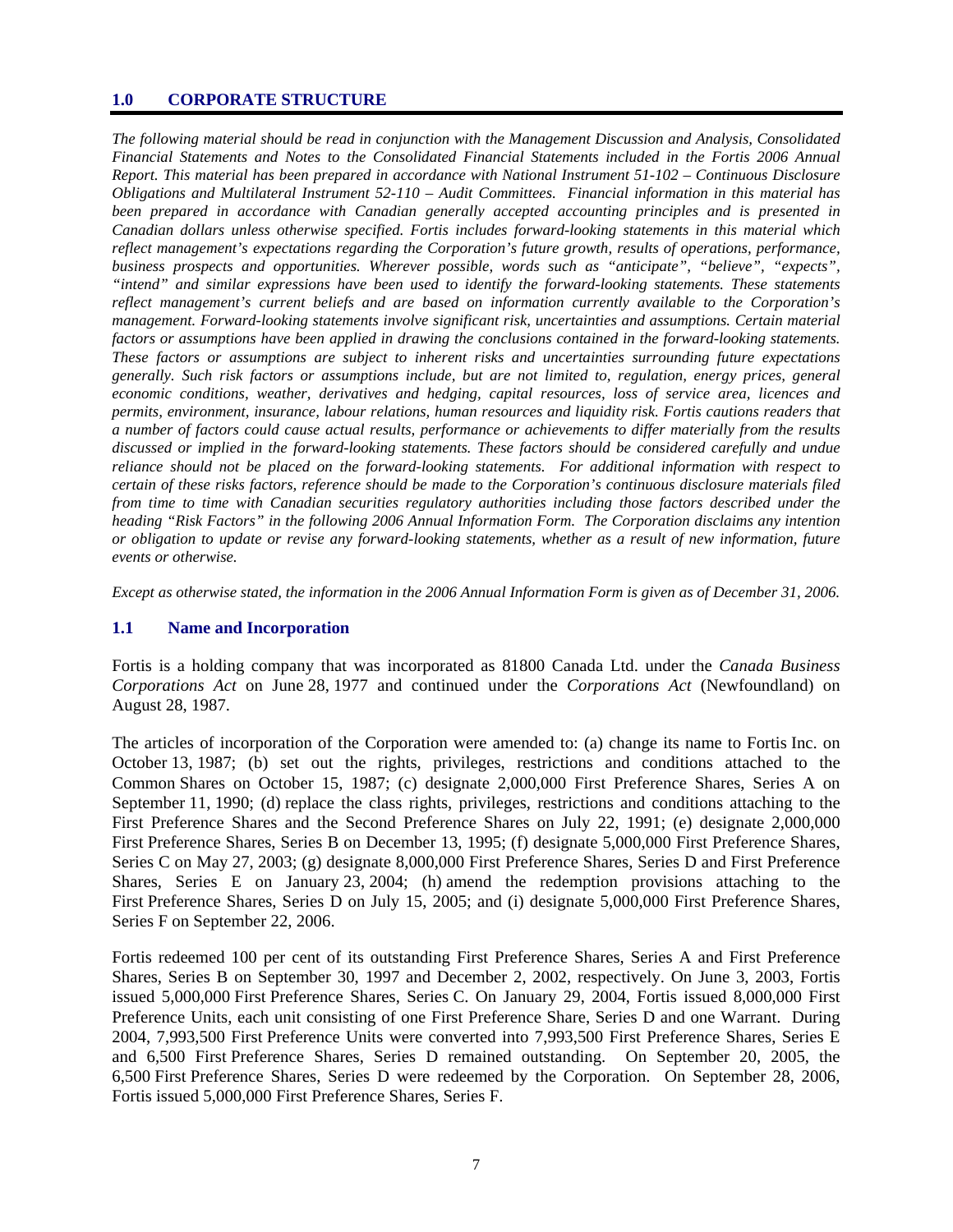The corporate head and registered office of Fortis is located at the Fortis Building, Suite 1201, 139 Water Street, P.O. Box 8837, St. John's, NL, Canada, A1B 3T2.

## **1.2 Inter-Corporate Relationships**

Fortis is principally a diversified, international distribution utility holding company with investments primarily in regulated distribution utilities in Canada and the Caribbean region. Regulated utility assets comprise approximately 86 per cent of the Corporation's total assets, with the balance comprised of non-regulated generating assets and commercial real estate and hotels.

In May 2004, Fortis acquired, through an indirect wholly owned subsidiary, all of the issued and outstanding shares of FortisAlberta and FortisBC Inc. FortisAlberta is a regulated electric utility that operates the electricity distribution system in a substantial portion of southern and central Alberta. FortisBC Inc. is a regulated electric utility that generates, transmits and distributes electricity in the southern interior of British Columbia.

Fortis holds all of the common shares of Newfoundland Power and, through Fortis Properties, all of the common shares of Maritime Electric, which are the principal distributors of electricity in Newfoundland and Prince Edward Island, respectively. As well, through its wholly owned subsidiary FortisOntario Inc., its subsidiaries, Canadian Niagara Power and Cornwall Electric, Fortis provides an integrated electric utility service to customers primarily in Fort Erie, Cornwall, Gananoque and Port Colborne in Ontario.

The Corporation's regulated electric utility assets in the Caribbean consist of its ownership interests, through wholly owned subsidiaries, in Belize Electricity, Caribbean Utilities and Fortis Turks and Caicos. Fortis holds a 70.1 per cent controlling interest in Belize Electricity, the principal distributor of electricity in Belize, Central America (December 31 – 68.5 per cent). On November 7, 2006, Fortis acquired an additional 16 per cent ownership interest in Caribbean Utilities and now owns an approximate 54 per cent controlling interest in the Company. Caribbean Utilities is the sole provider of electricity on Grand Cayman, Cayman Islands. Fortis Turks and Caicos was acquired on August 28, 2006 by Fortis through a wholly owned subsidiary. Fortis Turks and Caicos is the principal distributor of electricity in the Turks and Caicos Islands.

The Corporation's non-regulated electricity generation operations consist of its 100 per cent interest in each of BECOL, FortisOntario Inc. and FortisUS Energy, as well as non-regulated electricity generation assets owned by Fortis Properties and FortisBC Inc.

BECOL, a wholly owned indirect subsidiary, owns and operates the 25-MW Mollejon and the 7-MW Chalillo hydroelectric generating facilities, both of which are located on the Macal River in Belize, Central America. Fortis also holds all of the common shares of FortisOntario Inc., which includes 75 MW of water-right entitlement associated with the Niagara Exchange Agreement and the operation of a 5-MW gas-fired cogeneration plant in Cornwall.

Fortis Properties, a non-regulated wholly owned subsidiary, holds a 51 per cent interest in the Exploits Partnership. The Exploits Partnership was established with Abitibi-Consolidated, which holds the remaining 49 per cent interest, to develop additional capacity at Abitibi-Consolidated's hydroelectric generating plant at Grand Falls-Windsor, Newfoundland and Labrador and redevelop Abitibi-Consolidated's hydroelectric plant at Bishop's Falls, Newfoundland and Labrador. Upon the amalgamation of CNE Energy Inc. with Fortis Properties on January 1, 2007, Fortis Properties now directly holds the 51 per cent interest in the Exploits Partnership. Previously, the 51 per cent interest was held by CNE Energy Inc. Fortis Properties' assets also include the non-regulated electricity generation operations of the former FortisOntario Generation, which consists of 6 small hydroelectric generating stations in eastern Ontario with a combined capacity of 8 MW.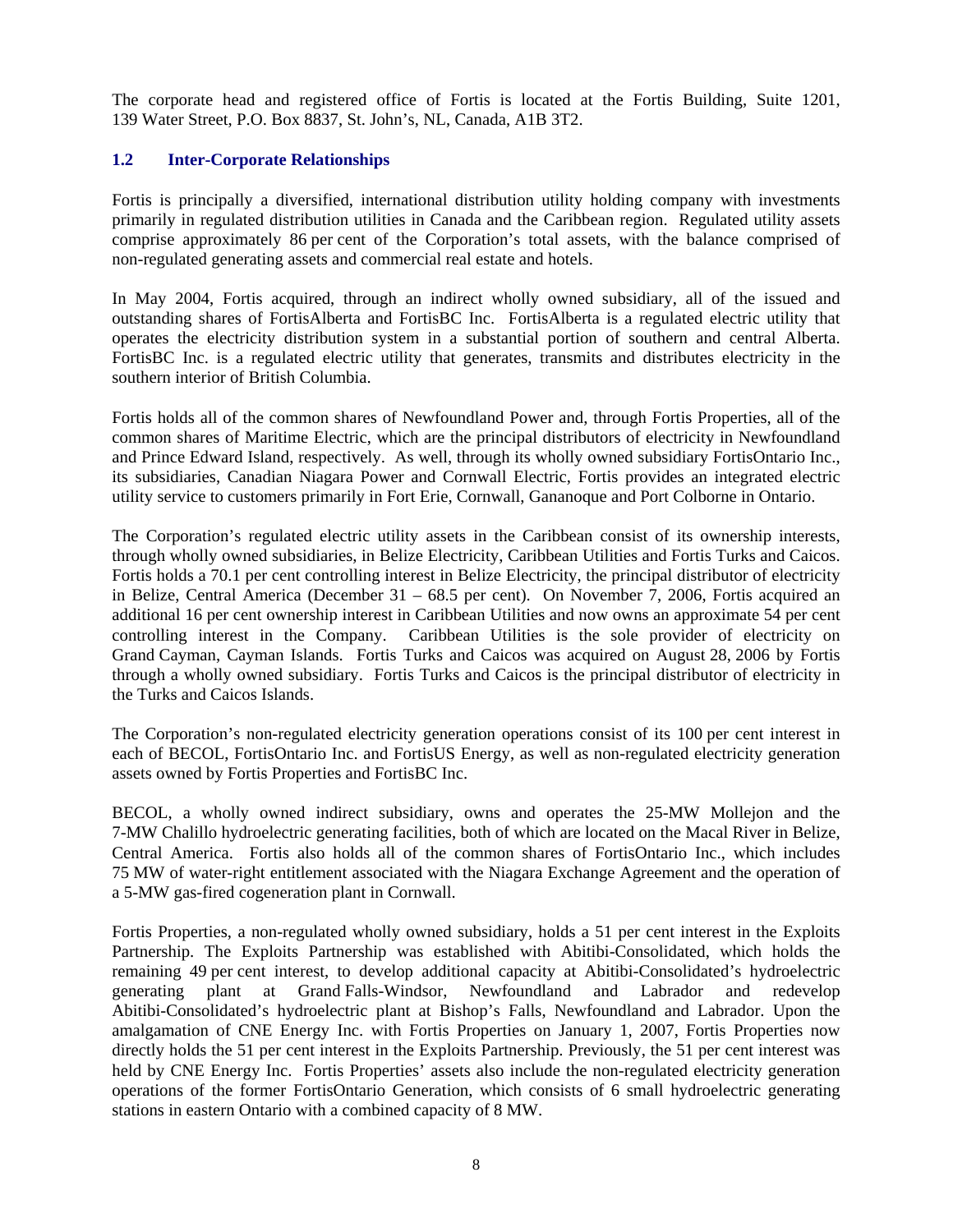The non-regulated electricity generation operations of FortisBC Inc., conducted through Walden, its wholly owned partnership, consist of the 16-MW run-of-river Walden hydroelectric power plant near Lillooet, British Columbia. Through FortisUS Energy, a wholly owned subsidiary of Fortis Properties, the Corporation owns and operates 4 hydroelectric generating stations in Upper New York State with a combined capacity of 23 MW.

Through its wholly owned subsidiary, Fortis Properties, the Corporation has investments in hotels in seven Canadian provinces and commercial real estate in Atlantic Canada.

## *Principal Subsidiaries*

The following table lists the principal subsidiaries of the Corporation, their jurisdictions of incorporation and the percentage of votes attaching to voting securities held directly or indirectly by the Corporation as at March 28, 2007. This table excludes certain subsidiaries, the total assets of which constituted less than 10 per cent of the Corporation's 2006 consolidated assets and the total revenues of which constituted less than 10 per cent of the Corporation's 2006 consolidated revenues.

| <b>Fortis</b><br><b>Principal Subsidiaries</b> |                                                                                                                           |              |  |  |  |
|------------------------------------------------|---------------------------------------------------------------------------------------------------------------------------|--------------|--|--|--|
| <b>Subsidiary</b>                              | Percentage of votes attaching to<br>voting securities beneficially<br>owned, controlled or directed by<br>the Corporation |              |  |  |  |
| FortisAlberta <sup>(1)</sup>                   | Alberta                                                                                                                   | 100          |  |  |  |
| FortisBC Inc. (2)                              | <b>British</b><br>Columbia                                                                                                | 100          |  |  |  |
| Newfoundland Power                             | Newfoundland<br>and Labrador                                                                                              | $93.7^{(3)}$ |  |  |  |
| Maritime Electric <sup>(4)</sup>               | Canada                                                                                                                    | 100          |  |  |  |
| Caribbean Utilities <sup>(5)</sup>             | Grand Cayman,<br>Cayman Islands                                                                                           | 54           |  |  |  |
| <b>Fortis Properties</b>                       | Newfoundland<br>and Labrador                                                                                              | 100          |  |  |  |

*(1) FortisAlberta Holdings, an Alberta corporation, owns all of the shares of FortisAlberta. FortisWest, a Canadian corporation, owns all of the shares of FortisAlberta Holdings. Fortis owns all of the shares of FortisWest.* 

*(2) Fortis Pacific Holdings, a British Columbia corporation, owns all of the shares of FortisBC Inc. FortisWest, a Canadian corporation, owns all of the shares of Fortis Pacific Holdings. Fortis owns all of the shares of FortisWest.* 

*(4) Maritime Electric is a wholly owned subsidiary of Fortis Properties.* 

*(5) On November 7, 2006, Fortis, through a wholly owned subsidiary, acquired an additional 16 per cent ownership interest in Caribbean Utilities and now owns an approximate 54 per cent controlling interest in the Company.* 

*<sup>(3)</sup> Fortis owns all of the common shares, 182,300 Series G First Preference Shares, 32,886 Series B First Preference Shares, 13,000 Series D First Preference Shares and 1,550 Series A First Preference Shares of Newfoundland Power which, at March 27, 2007, represented 93.7 per cent of its voting securities. The remaining 6.3 per cent of Newfoundland Power's voting securities consist of Series A, B, D and G First Preference Shares, which are primarily held by the general public.*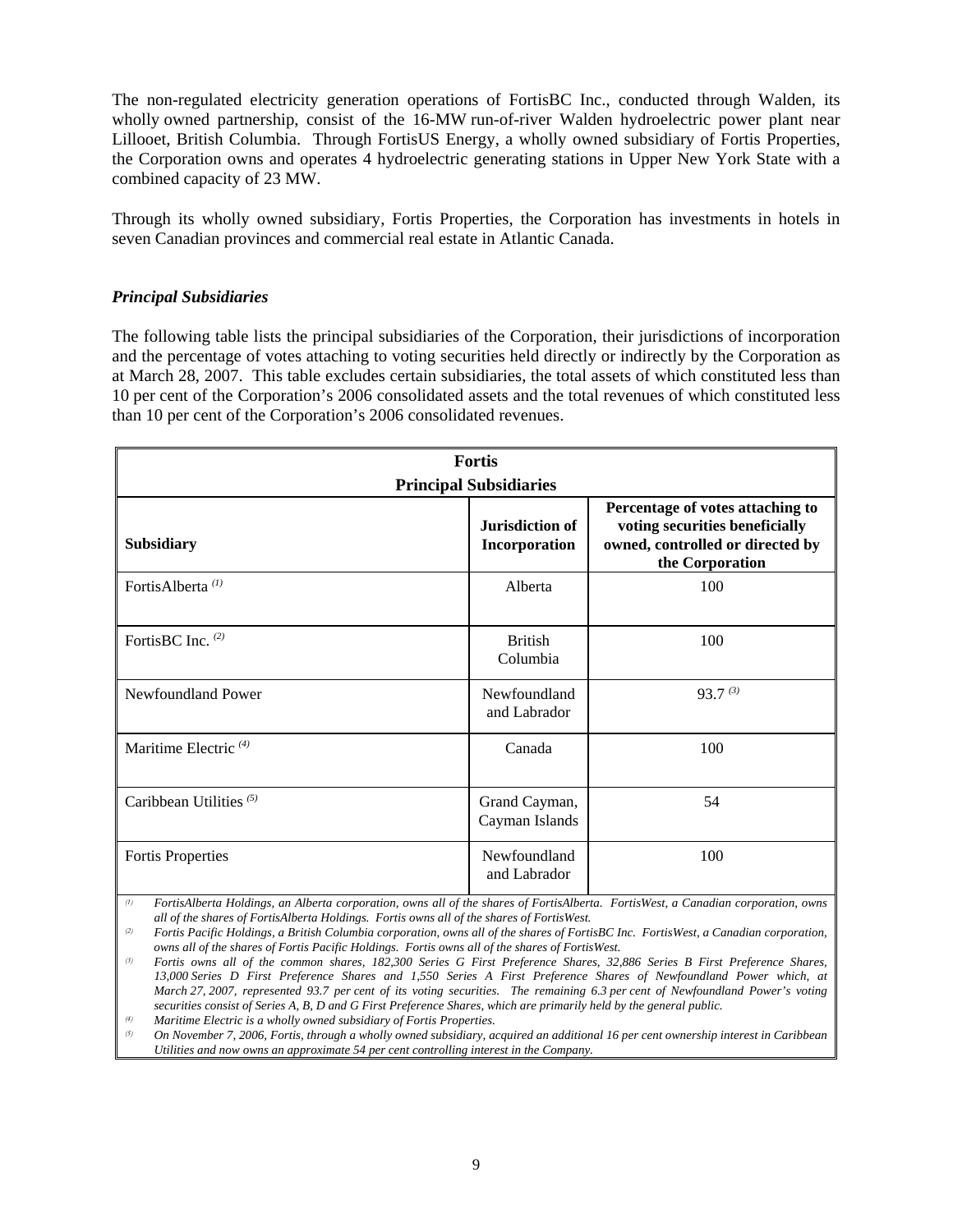#### **2.0 GENERAL DEVELOPMENT OF THE BUSINESS**

## **2.1 Three-Year History**

Fortis is principally a diversified, international distribution utility holding company. Fortis segments its utility operations by franchise area and, depending on regulatory requirements, by the nature of the assets. Fortis also holds investments in non-regulated generation and commercial real estate and hotels, which are treated as two separate segments. The Corporation's operating segments allow Management to evaluate the operational performance and assess the overall contribution of each segment to the Corporation's long-term objectives. Each operating segment operates as an autonomous unit, assumes profit and loss responsibility and is accountable for its own resource allocation. The operating segments of the Corporation are: (i) Regulated Utilities - Canadian, (ii) Regulated Utilities - Caribbean, (iii) Non-Regulated - Fortis Generation; and (iv) Non-Regulated - Fortis Properties.

Over the past three years, the business operations of Fortis have increased significantly. Total assets have more than doubled, growing from \$2.2 billion at December 31, 2003 to \$5.4 billion at December 31, 2006. The Corporation's shareholders' equity has also more than doubled from \$0.6 billion at December 31, 2003 to \$1.4 billion at December 31, 2006. Over the past three years, earnings have doubled from \$73.6 million in 2003 to \$147.2 million in 2006. Significant growth occurred in 2004 as a result of the approximate \$1.5 billion acquisition of FortisAlberta and FortisBC Inc. Fortis has significantly increased its utility investments in the Caribbean through the acquisition of Fortis Turks and Caicos and the acquisition of a controlling interest in Caribbean Utilities and has increased its investments in hotels in Alberta and British Columbia.

The following is an overview of the Corporation's operating segments and the significant developments in each segment.

#### *Regulated Utilities – Canadian*

#### FortisAlberta

On May 31, 2004, Fortis, through an indirect wholly owned subsidiary, acquired all of the issued and outstanding shares of FortisAlberta, which owns and operates the electricity distribution system in a substantial portion of southern and central Alberta. FortisAlberta distributes electricity to approximately 430,000 customers using approximately 104,000 kilometres of power lines and met a peak demand of 2,584 MW in 2006. FortisAlberta's business is the ownership and operation of regulated electricity distribution facilities that distribute electricity generated by other market participants from high-voltage transmission substations to end-use customers. The Company is not involved in generation, transmission or the direct sale of electricity.

### FortisBC

On May 31, 2004, Fortis, through an indirect wholly owned subsidiary, acquired all of the issued and outstanding shares of FortisBC Inc., which is an integrated regulated electric utility that owns a network of generation, transmission and distribution assets located in the southern interior of British Columbia. FortisBC Inc. serves a diverse mix of more than 152,000 customers, with residential customers representing the largest customer segment, and met a peak demand of 718 MW in 2006. FortisBC Inc. owns four regulated hydroelectric generating plants with an aggregate capacity of 235 MW, which provides approximately 45 per cent of the Company's energy and 30 per cent of its capacity needs. FortisBC Inc.'s remaining electricity supply is acquired through long-term power purchase contracts and short-term market purchases.

Included with the FortisBC component of the Regulated Utilities - Canadian segment are the non-regulated operating, maintenance and management services relating to the 450-MW Waneta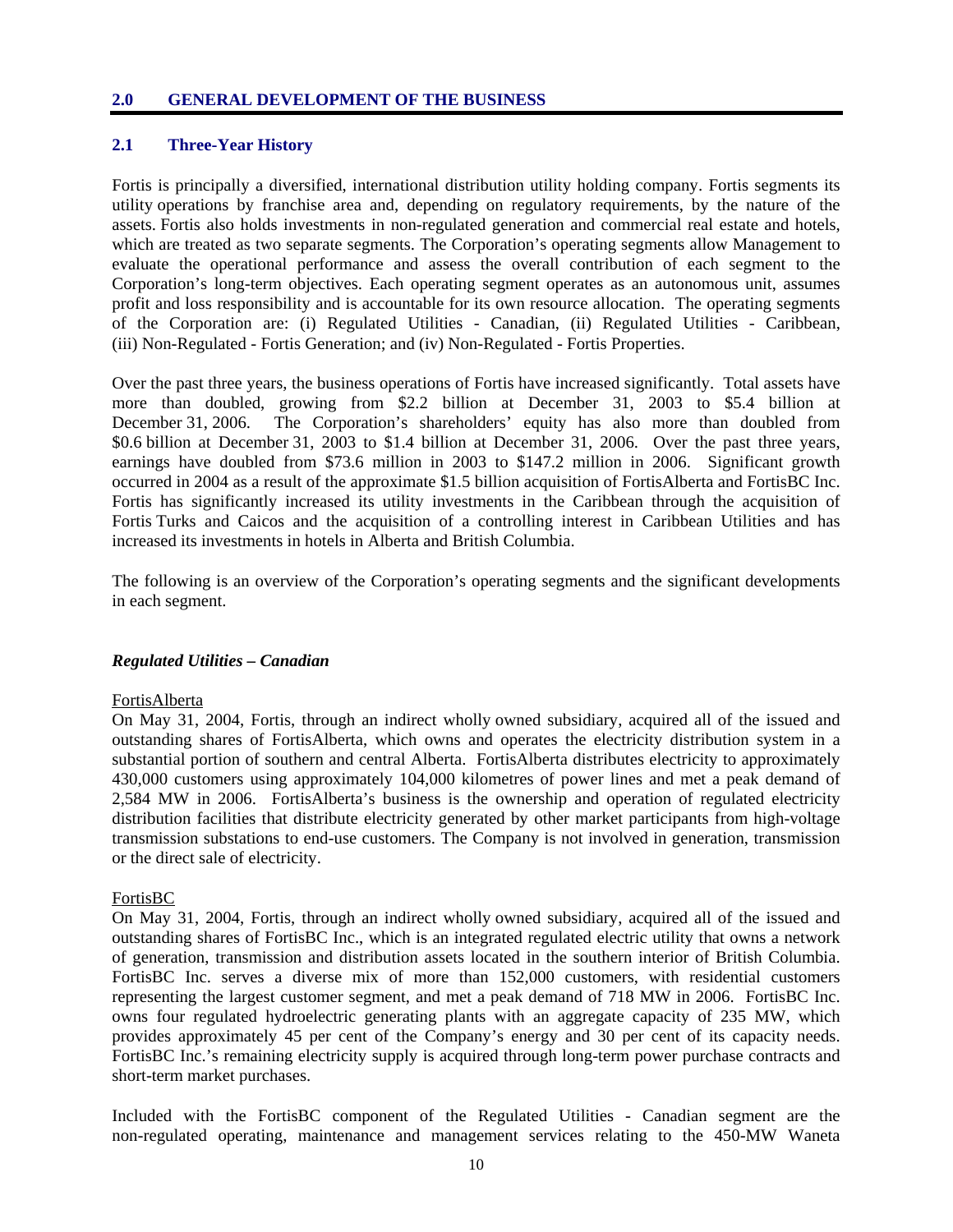hydroelectric generating facility owned by Teck Cominco, the 149-MW Brilliant Hydroelectric Plant owned by CPC/CBT, the 185-MW Arrow Lakes Hydroelectric Plant owned by CPC/CBT and the distribution system owned by the City of Kelowna.

FortisBC also includes the regulated electric utility formerly operated as PLP, which was purchased on May 31, 2005, that serves approximately 3,500 customers, mainly in Princeton, British Columbia. Throughout 2005 and 2006, PLP purchased its wholesale power from FortisBC Inc. through a power purchase agreement. Effective January 1, 2007, PLP was amalgamated with FortisBC Inc. as part of an internal corporate reorganization.

### Newfoundland Power

Fortis holds all of the common shares of Newfoundland Power, which is an electric utility that operates an integrated generation, transmission and distribution system throughout the island portion of Newfoundland and Labrador. Newfoundland Power serves approximately 230,000 customers, or 85 per cent of electricity consumers in the Province, in approximately 600 communities, and met a peak demand of 1,166 MW in 2006. Approximately 90 per cent of the electricity that Newfoundland Power sells to its customers is purchased from Newfoundland Hydro. Newfoundland Power has an installed generating capacity of 136 MW, of which 92 MW is hydroelectric generation.

### Maritime Electric

Through its subsidiary, Fortis Properties, Fortis owns all of the common shares of Maritime Electric, which is the principal distributor of electricity on Prince Edward Island. Maritime Electric directly supplies approximately 71,000 customers, or 90 per cent of electricity consumers on the Island, and met a peak demand of 216 MW in 2006. The commissioning of a new 50-MW combustion turbine generator was completed in early 2006.

### FortisOntario

The Corporation's regulated utility investments in Ontario, collectively FortisOntario, are composed of Canadian Niagara Power and Cornwall Electric. In total, its distribution operations serve approximately 52,000 customers in Fort Erie, Port Colborne, Cornwall and Gananoque in Ontario and met a combined peak demand of 233 MW in 2006. Included as part of Canadian Niagara Power is the operation of the electricity distribution business of Port Colborne Hydro, which has been leased from the City of Port Colborne under a 10 year lease agreement entered into in April 2002. FortisOntario also owns a 10 per cent interest in each of Westario Power and Rideau St. Lawrence, two regional electric distribution companies formed in 2000 serving more than 27,000 customers.

## *Regulated Utilities – Caribbean*

#### **Belize Electricity**

Fortis, through wholly owned subsidiaries, holds a 70.1 per cent controlling interest in Belize Electricity. Belize Electricity is the primary distributor of electricity in Belize, Central America, serving more than 71,000 customers and met a peak demand of 67 MW in 2006.

#### Caribbean Utilities

Caribbean Utilities is the sole provider of electricity on Grand Cayman, Cayman Islands, serving more than 22,000 customers. The Company has an installed generating capacity of 120 MW and met a peak demand of 87 MW in 2006. Caribbean Utilities is a public company traded on the Toronto Stock Exchange (TSX:CUP.U) with an April  $30<sup>th</sup>$  fiscal year end. On November 7, 2006, Fortis, through a wholly owned subsidiary, acquired an additional 16 per cent ownership interest in Caribbean Utilities and now owns approximately 54 per cent of the Company. The Corporation's investment in Caribbean Utilities resulted from a series of transactions from March 2000 through November 2006. During 2006 and 2005, the statements of earnings of Fortis reflected the Corporation's previous approximate 37 per cent ownership interest in Caribbean Utilities, previously accounted for on an equity basis under a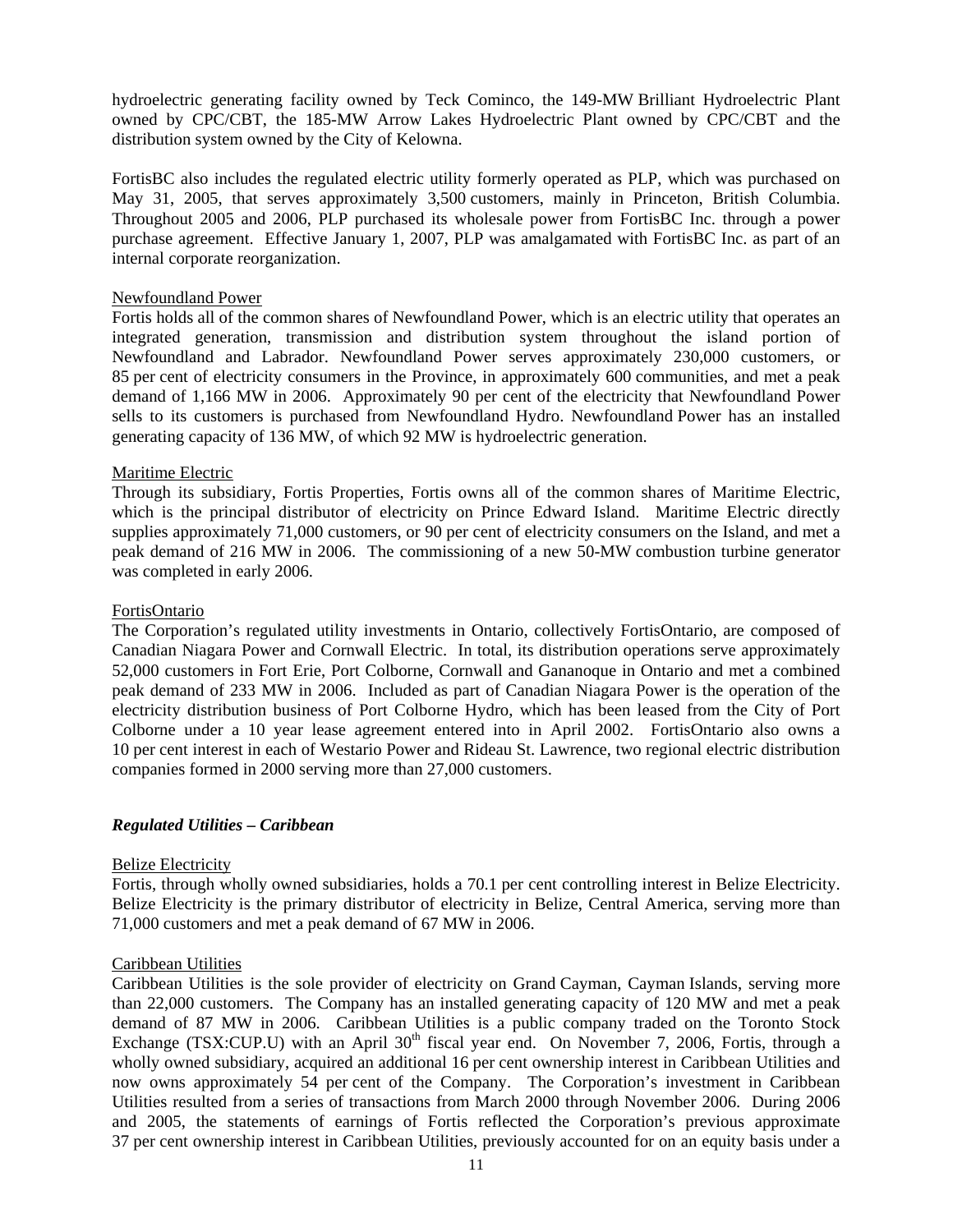## two-month lag.

## Fortis Turks and Caicos

Fortis Turks and Caicos was acquired on August 28, 2006 by Fortis through a wholly owned subsidiary. Fortis Turks and Caicos serves approximately 7,700 customers, or 80 per cent of electricity consumers, in the Turks and Caicos Islands. The Company has an installed diesel-fired generating capacity of approximately 37 MW and met a peak demand of 25 MW in 2006. Fortis Turks and Caicos is the principal distributor of electricity in the Turks and Caicos Islands pursuant to 50-year licences that expire in 2036 and 2037.

## *Non-Regulated – Fortis Generation*

The following table summarizes the Corporation's non-regulated generation assets by location.

| <b>Fortis</b><br><b>Non-Regulated Generation Assets</b> |                |                |               |  |  |  |
|---------------------------------------------------------|----------------|----------------|---------------|--|--|--|
| Location                                                | <b>Plants</b>  | <b>Fuel</b>    | Capacity (MW) |  |  |  |
| Belize                                                  | 2              | hydro          | 32            |  |  |  |
| Ontario                                                 | 8              | hydro, thermal | 88            |  |  |  |
| Central Newfoundland                                    | $\overline{c}$ | hydro          | 36            |  |  |  |
| British Columbia                                        |                | hydro          | 16            |  |  |  |
| <b>Upper New York State</b>                             | 4              | hydro          | 23            |  |  |  |
| <b>Total</b>                                            | 17             |                | 195           |  |  |  |

## Belize

Non-regulated generation operations in Belize are conducted through the Corporation's wholly owned indirect subsidiary, BECOL, under a Franchise Agreement with the Government of Belize. BECOL owns and operates the 25-MW Mollejon hydroelectric facility and the 7-MW Chalillo hydroelectric facility, which was inaugurated on November 15, 2005. Both facilities are located on the Macal River in Belize, Central America. These generating plants have the capability of delivering average annual energy production of approximately 160 GWh. BECOL sells its entire output to Belize Electricity under a 50-year power purchase agreement expiring in 2055.

## Ontario

Non-regulated generation assets in Ontario include the operations of FortisOntario Inc. and the former FortisOntario Generation. On December 14, 2005, FortisOntario Generation was transferred from FortisOntario Inc. to Fortis Properties and, on January 1, 2006, FortisOntario Generation was amalgamated with CNE Energy. On January 1, 2007, CNE Energy amalgamated with Fortis Properties.

FortisOntario Inc. includes 75 MW of water-right entitlement associated with the Niagara Exchange Agreement and the operation of a 5-MW gas-fired cogeneration plant in Cornwall. During 2005, the assets related to the 75 MW of water-right entitlement were written down as a result of the implementation of the Niagara Exchange Agreement. The Niagara Exchange Agreement assigns FortisOntario Inc.'s water rights on the Niagara River to OPGI and facilitates the irrevocable exchange of 75 MW of wholesale electric power supply to FortisOntario Inc. from OPGI until April 30, 2009 in exchange for FortisOntario Inc.'s agreement not to seek renewal of the water entitlement at that time.

Fortis Properties' generating operations in Ontario consist of six small hydroelectric generating stations in eastern Ontario with a combined capacity of 8 MW.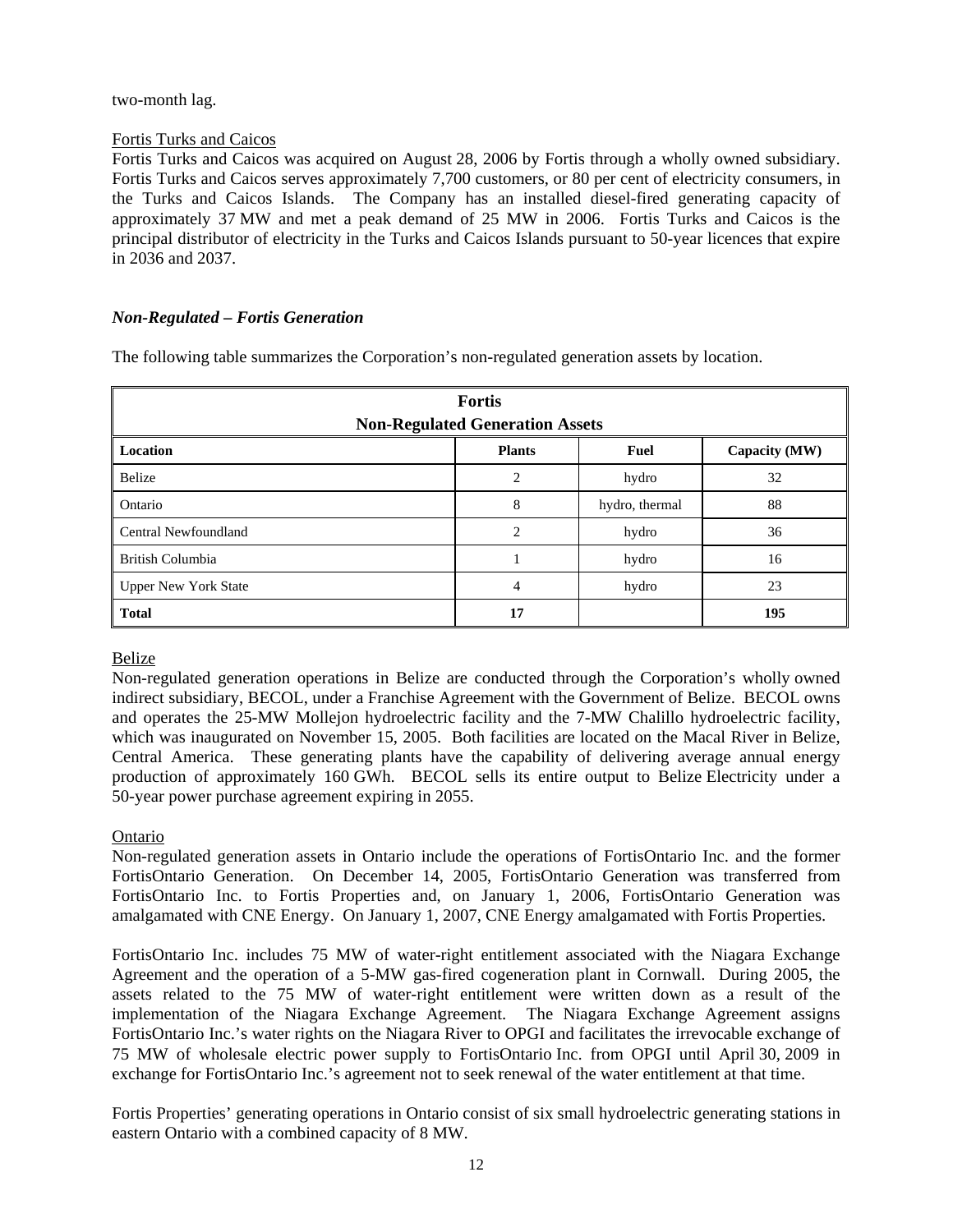## Central Newfoundland

Non-regulated generation operations in central Newfoundland are conducted through the Corporation's indirect 51 per cent interest in the Exploits Partnership. The Exploits Partnership is a partnership with Abitibi-Consolidated that constructed, installed and operates additional capacity at Abitibi-Consolidated's hydroelectric generating plant at Grand Falls-Windsor and redeveloped the forestry company's hydroelectric generating plant at Bishop Falls, Newfoundland and Labrador. Up to December 31, 2006, the 51 per cent interest in the partnership was held through CNE Energy, which was transferred from the Corporation's direct control to Fortis Properties on December 1, 2005. On January 1, 2007, CNE Energy amalgamated with Fortis Properties, which now directly holds the 51 per cent interest in the Exploits Partnership.

The project undertaken by the Exploits Partnership was completed in November 2003. Abitibi-Consolidated continues to utilize the historical annual generation of approximately 450 GWh while the additional energy produced from the new facilities, approximately 140 GWh, is sold to Newfoundland Hydro under a 30-year take-or-pay power purchase agreement expiring in 2033, which is exempt from regulation.

### British Columbia

Non-regulated generation operations in British Columbia were acquired as part of FortisBC Inc. in May 2004. Generating assets in British Columbia consist of the 16-MW run-of-river Walden hydroelectric power plant near Lillooet, British Columbia. This plant sells its entire output to BC Hydro under a long-term contract expiring in 2013. Hydroelectric generating operations in British Columbia are conducted through Walden, a wholly owned partnership of FortisBC Inc.

### Upper New York State

Non-regulated generation operations in Upper New York State are conducted through the Corporation's wholly owned indirect subsidiary FortisUS Energy, which became a direct subsidiary of Fortis Properties on January 1, 2005 by way of a transfer from its subsidiary, Maritime Electric. Generating operations in Upper New York State include the operations of four hydroelectric generating stations with a combined generating capacity of 23 MW operating under licences from FERC. Effective January 1, 2007, all energy produced by FortisUS Energy is sold to National Grid at market prices.

## *Non-Regulated – Fortis Properties*

Fortis has owned all the issued and outstanding shares of Fortis Properties since its inception in 1989. Fortis Properties owns and manages commercial real estate in Atlantic Canada and hotels in Newfoundland, Nova Scotia, New Brunswick, Ontario, Manitoba, Alberta and British Columbia.

Fortis Properties' hotel operations have grown significantly over the last three years. In February 2005, Fortis Properties acquired three hotels in Edmonton, Calgary and Winnipeg. This acquisition was a significant step in expanding the Company's hotel portfolio and broadening its geographic market base. To further increase its presence in Western Canada, in November 2006, Fortis Properties acquired four internationally branded hotels in Alberta and British Columbia, located in Lethbridge, Medicine Hat and Kelowna.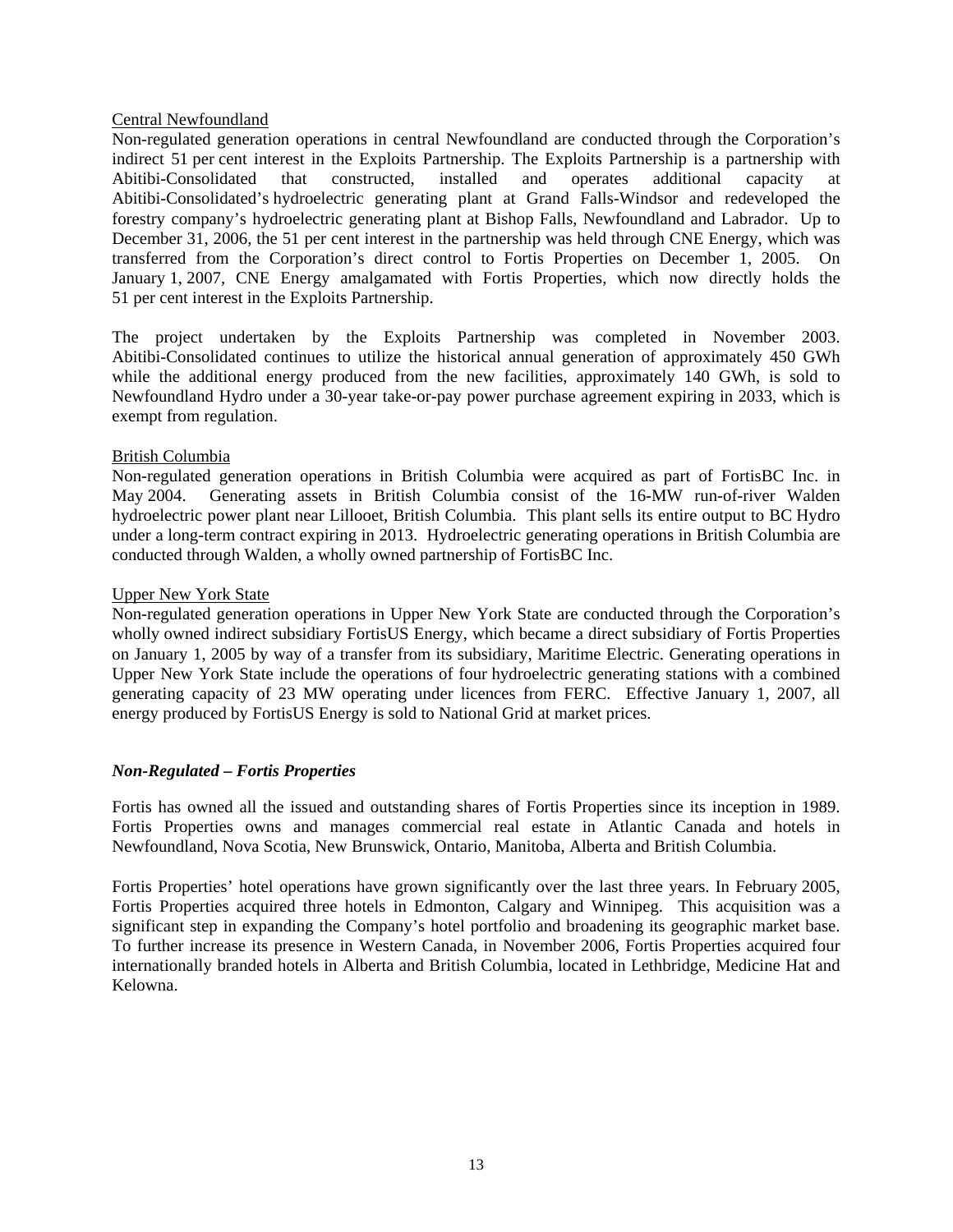| <b>Fortis Properties</b><br><b>Hotels acquired since December 2003</b> |                  |                      |                        |  |  |
|------------------------------------------------------------------------|------------------|----------------------|------------------------|--|--|
| <b>Property</b>                                                        | <b>Location</b>  | <b>Purchase Date</b> | Price<br>$(S$ million) |  |  |
| Greenwood Inn Calgary                                                  | Calgary, AB      | February 2005        | (I)                    |  |  |
| Greenwood Inn Edmonton                                                 | Edmonton, AB     | February 2005        | (I)                    |  |  |
| Greenwood Inn Winnipeg                                                 | Winnipeg, MB     | February 2005        | (I)                    |  |  |
| Ramada Hotel and Suites Lethbridge                                     | Lethbridge, AB   | November 2006        | (2)                    |  |  |
| Holiday Inn Express and Suites Medicine Hat                            | Medicine Hat, AB | November 2006        | (2)                    |  |  |
| Best Western Medicine Hat                                              | Medicine Hat, AB | November 2006        | (2)                    |  |  |
| Holiday Inn Express Kelowna                                            | Kelowna, BC      | November 2006        | (2)                    |  |  |

The following table summarizes hotels acquired since December 2003.

*(1) Hotel was 1 of 3 hotels purchased for an aggregate purchase price of approximately \$63 million. The 3 hotels have a total of approximately 650 rooms and 27,000 square feet of conference space.*

*(2) Hotel was 1 of 4 hotels purchased for an aggregate purchase price of approximately \$52 million. The 4 hotels have a total of 454 rooms and 5,500 square feet of conference space.*

In February 2005, with the purchase of the three Greenwood Inn hotels, Fortis Properties bought the Greenwood Inn & Suites brand. In December 2005, the Holiday Inn Corner Brook was rebranded the Greenwood Inn & Suites Corner Brook.

In June 2005, Fortis Properties completed the expansion of the Delta St. John's, with the addition of 128 rooms and 3,000 square feet of conference space, making the Delta St. John's the largest hotel and conference centre in Atlantic Canada. The total cost of the expansion was approximately \$15 million.

During 2006, Fortis Properties completed the expansions of the Blue Cross Centre, the Holiday Inn Sarnia and the Holiday Inn Kitchener-Waterloo. The Blue Cross expansion opened on July 1, 2006 with the addition of 57,000 square feet of additional space at a total cost of approximately \$6.2 million. By the end of 2006, all 57,000-square feet of space had been committed for lease. In April 2006, Holiday Inn Sarnia opened its expansion with a new five-storey 70-room tower and an additional 3,000 square feet of banquet space. The total cost of the expansion was approximately \$7.8 million. Also, the 11,000-square feet expansion of conference facilities at the Holiday Inn Kitchener-Waterloo opened in April 2006. The cost to complete this expansion was approximately \$2.3 million.

On June 28, 2006, Fortis Properties sold the Days Inn Sydney for gross proceeds of \$4.5 million, resulting in a gain of \$2.1 million (\$1.6 million after-tax).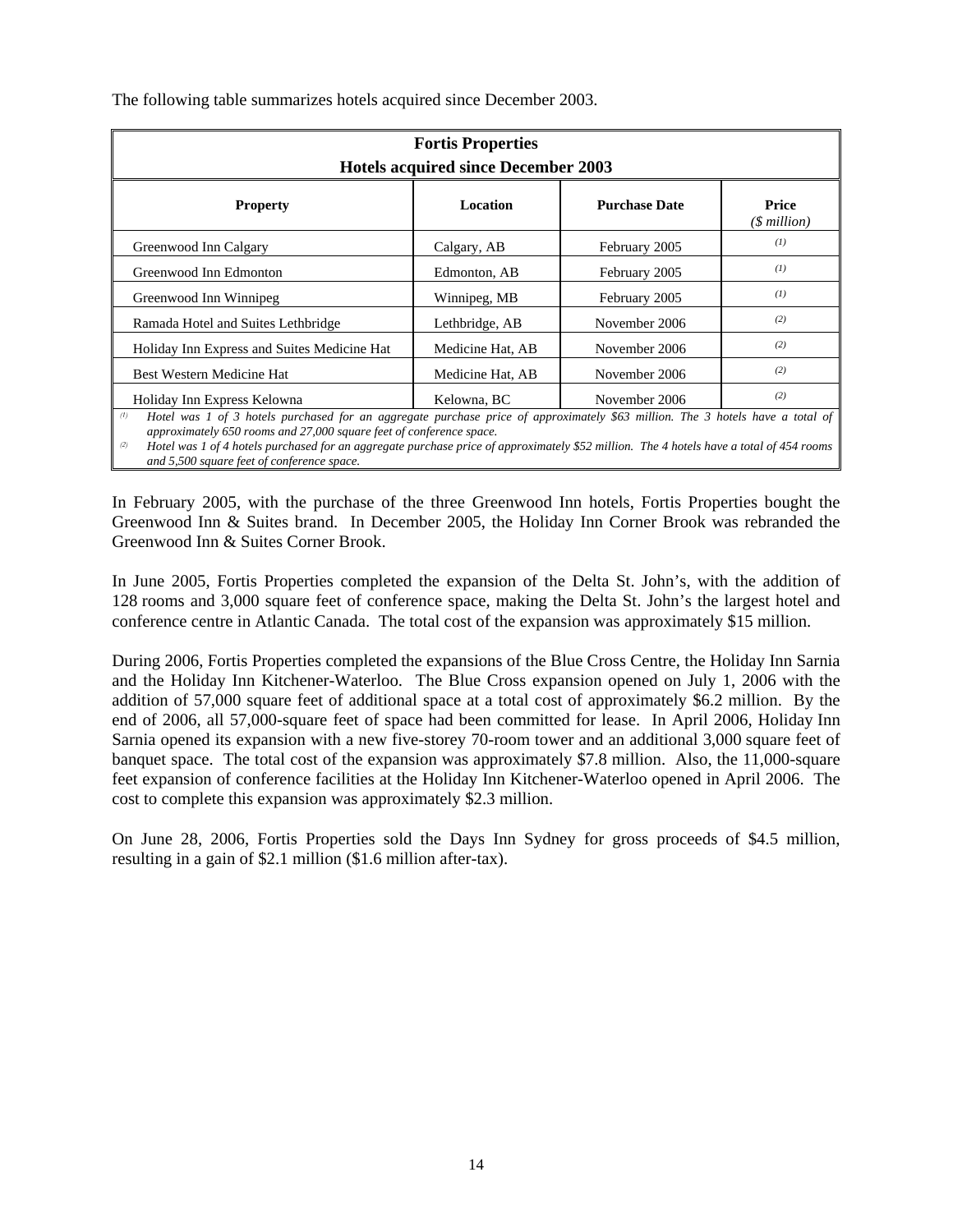## **2.2 Acquisitions**

#### *Fortis Turks and Caicos*

On August 28, 2006, Fortis, through a wholly owned subsidiary, acquired all issued and outstanding shares of Fortis Turks and Caicos for aggregate consideration of approximately \$97.7 million (US\$87.8 million). Fortis Turks and Caicos serves approximately 7,700 customers, or 80 per cent of electricity consumers, in the Turks and Caicos Islands pursuant to 50-year licences that expire in 2036 and 2037.

### *Fortis Properties*

On November 1, 2006, Fortis Properties purchased four hotels in Alberta and British Columbia for an aggregate purchase price of approximately \$52 million. The four hotels acquired were the Holiday Inn Express and Suites, and Best Western in Medicine Hat, Alberta; Ramada Hotel and Suites in Lethbridge, Alberta; and Holiday Inn Express in Kelowna, British Columbia. The acquisition increased the hospitality operations of Fortis Properties by 454 rooms.

### *Caribbean Utilities*

On November 7, 2006, Fortis acquired an additional 16 per cent ownership interest in Caribbean Utilities for \$55.7 million (US\$49.0 million), including acquisition costs, and now owns approximately 54 per cent of the Company.

### *Terasen Inc.*

On February 26, 2007, Fortis entered into an agreement (the "Acquisition Agreement") with 3211953 Nova Scotia Company and Kinder Morgan, Inc. (NYSE:KMI), a US energy transportation, storage and distribution company based in Houston, Texas, for the purchase (the "Acquisition") of all the issued and outstanding shares of Terasen Inc. for aggregate consideration of \$3.7 billion, including the assumption of approximately \$2.3 billion of consolidated indebtedness of Terasen Inc. Terasen Inc. is a holding company headquartered in Vancouver, British Columbia, operating two principal lines of business – natural gas distribution and petroleum transportation. Prior to the closing of the Acquisition, Kinder Morgan, Inc. will cause Terasen Inc. to divest itself of its petroleum transportation operations. The closing of the Acquisition, which is expected to occur in mid-2007, is subject to receipt of required regulatory and other approvals, including that of the BCUC, and the satisfaction of certain closing conditions. Under the Acquisition Agreement, Kinder Morgan, Inc. or Fortis may elect to terminate the Acquisition Agreement if the Acquisition is not completed prior to November 30, 2007.

To finance a portion of the Acquisition, Fortis entered into an agreement on February 27, 2007 with CIBC World Markets Inc., Scotia Capital Inc., TD Securities Inc., BMO Nesbitt Burns Inc., RBC Dominion Securities Inc., National Bank Financial Inc., Canaccord Capital Corporation, Beacon Securities Limited and HSBC Securities (Canada) Inc. (collectively the "Underwriters") pursuant to which the Underwriters agreed to purchase from Fortis and sell to the public 38,500,000 Subscription Receipts of the Corporation for a purchase price of \$26.00 per Subscription Receipt. The Underwriters also had the option to purchase up to an additional 5,775,000 Subscription Receipts at the purchase price of \$26.00 per Subscription Receipt to cover over-allotments, if any, at any time until 30 days following the closing of the Subscription Receipt offering. On March 15, 2007, the Subscription Receipt offering closed, the Underwriters exercised the Over-Allotment and, therefore, \$1,151,150,000 was placed into escrow. The gross proceeds from the sale of Subscription Receipts will be held by an escrow agent pending, among other things, receipt of all regulatory and government approvals required to finalize the Acquisition and fulfillment or waiver of all other outstanding conditions precedent to closing the Acquisition (collectively, the "Release Conditions"). Each Subscription Receipt will entitle the holder thereof to receive, on satisfaction of the Release Conditions, and without payment of additional consideration, one Common Share of Fortis and a cash payment equal to the dividends declared on Fortis Common Shares to holders of record during the period from the closing of the Subscription Receipt offering to the date of issuance of the Common Shares in respect of the Subscription Receipts. In the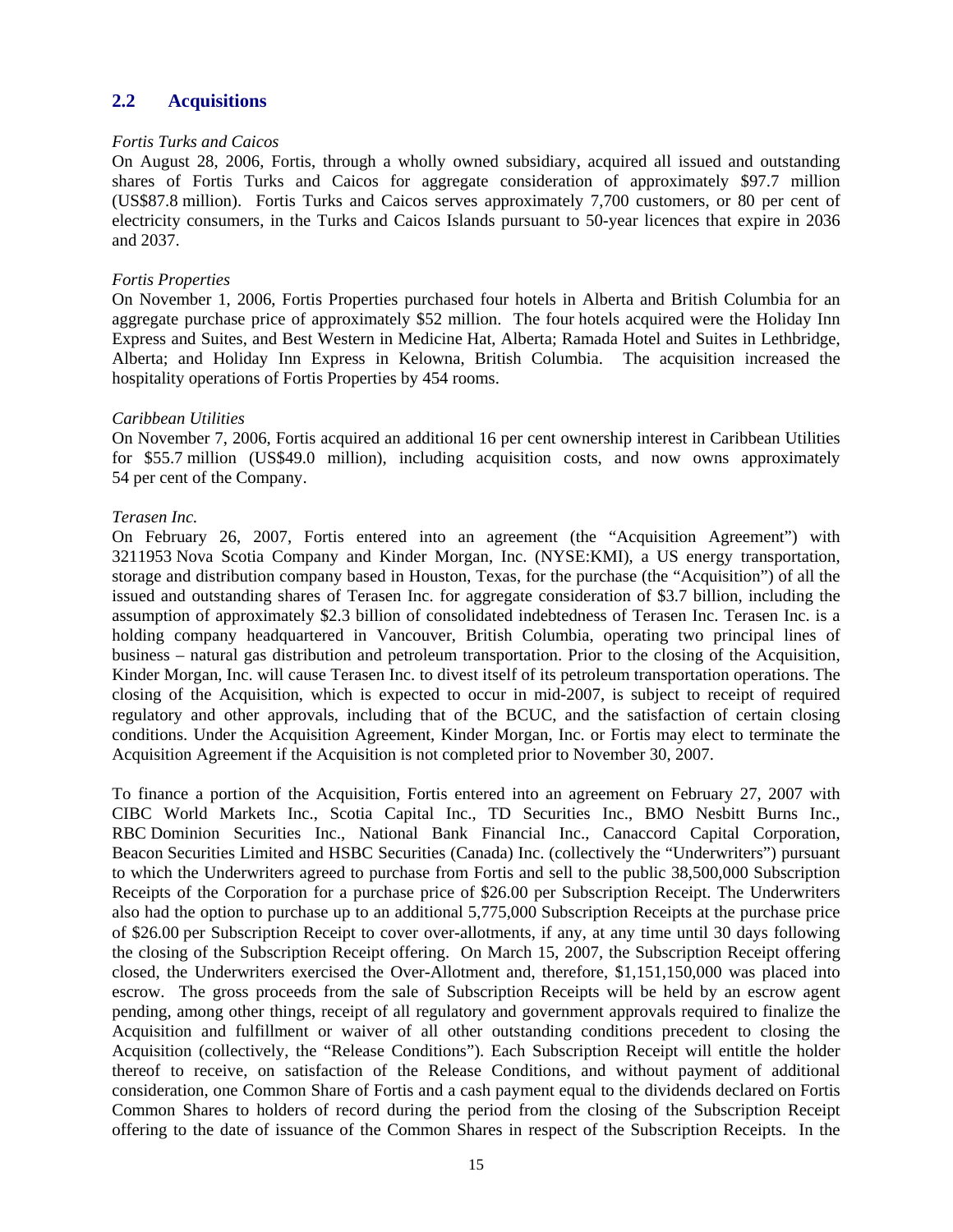event that the Release Conditions are not satisfied by November 30, 2007, or if the Acquisition Agreement is terminated prior to such time, the holders of Subscription Receipts will be entitled to receive an amount equal to the full subscription price thereof plus their pro rata share of the interest earned or income generated on such amount.

Fortis has also obtained a commitment from Canadian Imperial Bank of Commerce providing for an aggregate of \$1.425 billion non-revolving term credit facilities in favour of Fortis to fund, if necessary, the full cash purchase price for the Acquisition. The net proceeds from the Subscription Receipt offering and funds to be advanced under the acquisition credit facilities will be used to finance the cash portion of the Acquisition purchase price.

On March 20, 2007, Fortis received a no-action letter from the Competition Bureau of Canada in respect of the acquisition of Terasen Inc. The no-action letter confirms the finding of the Commissioner of Competition that no grounds exist at this time for the Commissioner to initiate proceedings before the Competition Tribunal under the merger provisions of the *Competition Act* (Canada) in respect of this transaction. The granting of this no-action letter satisfies one of the closing conditions in the Acquisition Agreement between Fortis and Kinder Morgan, Inc.

## **2.3 Outlook**

The Corporation's business of regulated utilities is capital intensive and Fortis expects that most of its electric utility capital expenditures of more than \$2.6 billion over the next five years will be driven by FortisAlberta and FortisBC. Gross consolidated utility capital expenditures for 2007, excluding Terasen, are expected to exceed \$600 million, approximately \$256 million and \$139 million of which are expected to be invested in FortisAlberta and FortisBC, respectively. Capital expenditures related to income producing properties are expected to be approximately \$13 million in 2007. Upward pressure on future capital expenditures may be experienced by FortisAlberta in response to expected continued robust economic growth in Alberta, driven by the expansion of the oil and gas industry in that province.

Organic earnings growth at Fortis will be driven by significant infrastructure investment at the regulated utilities in Western Canada and at the regulated and non-regulated utilities in the Caribbean.

Over the next several quarters, the Corporation will focus on closing and integrating the Terasen Inc. acquisition. The addition of the natural gas distribution business will double the Corporation's investment in regulated rate base assets. Going forward, the Corporation will continue to pursue organic and acquisition growth opportunities in regulated gas and electric utility businesses in Canada, the Caribbean and the United States. Fortis will also pursue growth in its non-regulated businesses in support of its regulated utility growth strategy.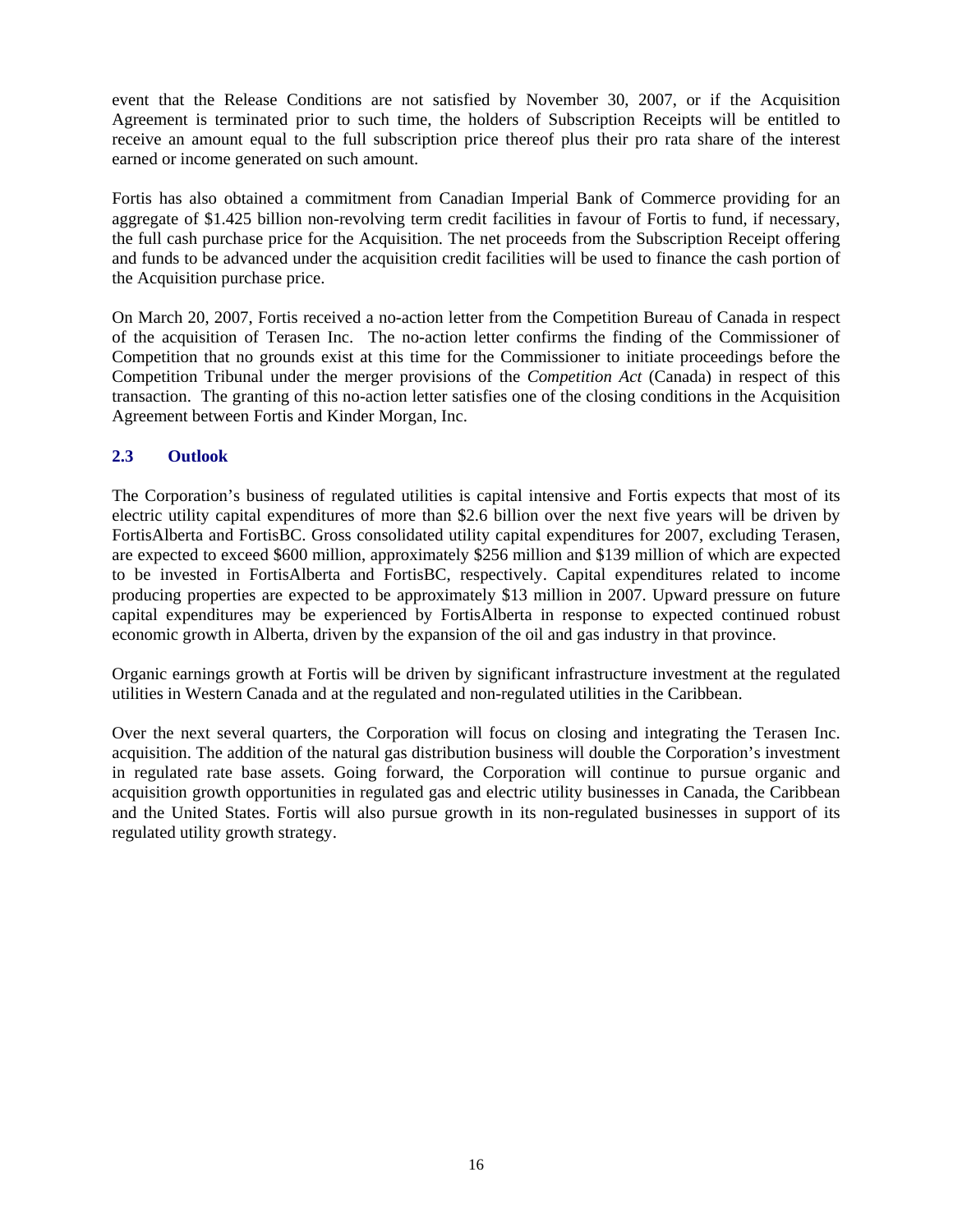#### *Regulated Utilities – Canadian*

## **3.1 FortisAlberta**

FortisAlberta is a regulated electricity distribution utility in the Province of Alberta. Its business is the ownership and operation of regulated electricity distribution facilities that distribute electricity generated by other market participants from high-voltage transmission substations to end-use customers. FortisAlberta is not involved in generation, transmission or the direct sale of electricity. FortisAlberta owns and/or operates a largely rural, low-voltage distribution network in central and southern Alberta, totaling approximately 104,000 kilometres of power lines. The Company's distribution network serves approximately 430,000 electricity customers, comprising residential, commercial, farm and industrial consumers of electricity.

### *Market and Sales*

FortisAlberta's annual customer electricity sales increased to 14,851 GWh in 2006 from 14,445 GWh in 2005. Revenue was \$250.8 million in 2006 compared to \$259.8 million in 2005.

| <b>FortisAlberta</b><br><b>Electric Rate Revenue and Electricity Sales by Customer Class</b> |                                                                                                               |              |       |       |  |  |
|----------------------------------------------------------------------------------------------|---------------------------------------------------------------------------------------------------------------|--------------|-------|-------|--|--|
|                                                                                              | <b>GWh Sales</b> <sup>(1)</sup><br><b>Revenue</b><br>(per cent)<br>(per cent)<br>2006<br>2005<br>2006<br>2005 |              |       |       |  |  |
|                                                                                              |                                                                                                               |              |       |       |  |  |
| Residential                                                                                  | 31.7                                                                                                          | 30.1         | 15.6  | 15.3  |  |  |
| Large commercial and industrial $(2)$                                                        | 25.9                                                                                                          | 23.8         | 60.9  | 60.9  |  |  |
| Farms                                                                                        | 11.7                                                                                                          | 11.4         | 8.4   | 8.5   |  |  |
| Small commercial                                                                             | 12.6                                                                                                          | 12.0         | 8.0   | 7.9   |  |  |
| Small oil and gas                                                                            | 8.2                                                                                                           | 8.0          | 6.1   | 6.3   |  |  |
| Other                                                                                        | 9.9                                                                                                           | $14.7^{(3)}$ | 1.0   | 1.1   |  |  |
| Total                                                                                        | 100.0                                                                                                         | 100.0        | 100.0 | 100.0 |  |  |

The following table compares the composition of FortisAlberta's 2006 and 2005 electric rate revenue and electricity sales by customer class.

*(1) GWh percentages presented exclude FortisAlberta's GWh sales to "transmission connected" customers. These sales consist primarily of large-scale industrial customers directly connected to the transmission grid. The Company collects energy sales information and discloses it as the volume risk on transmission throughput that resides with the distribution utility. This transmission revenue is recorded net of expenses in other revenue in FortisAlberta's financial statements.* 

*(2) Included in the large commercial and industrial customer class are large oil and gas customers.* 

*(3) Other includes revenue from sources other than the sale of electricity, including that related to street lighting services, net transmission revenue, rate riders, deferrals and adjustments. During 2005, other revenue included amounts associated with the resolution of taxrelated matters associated with prior periods and the finalization of certain load settlement amounts and billing adjustments.* 

## *Regulation*

FortisAlberta is regulated by the AEUB pursuant to the *Electric Utilities Act* (Alberta), the *Public Utilities Board Act* (Alberta) and the *Hydro and Electric Energy Act* (Alberta). FortisAlberta operates under cost of service regulation as prescribed by the AEUB. Rate orders issued by the AEUB establish the Company's revenue requirements, being those revenues required to recover approved costs associated with the distribution business and provide a rate of return on a deemed capital structure applied to approved rate base assets. The Company applies for tariff revenue based on estimated cost of service. Once the tariff is approved, it is not adjusted as a result of actual cost of service being different from that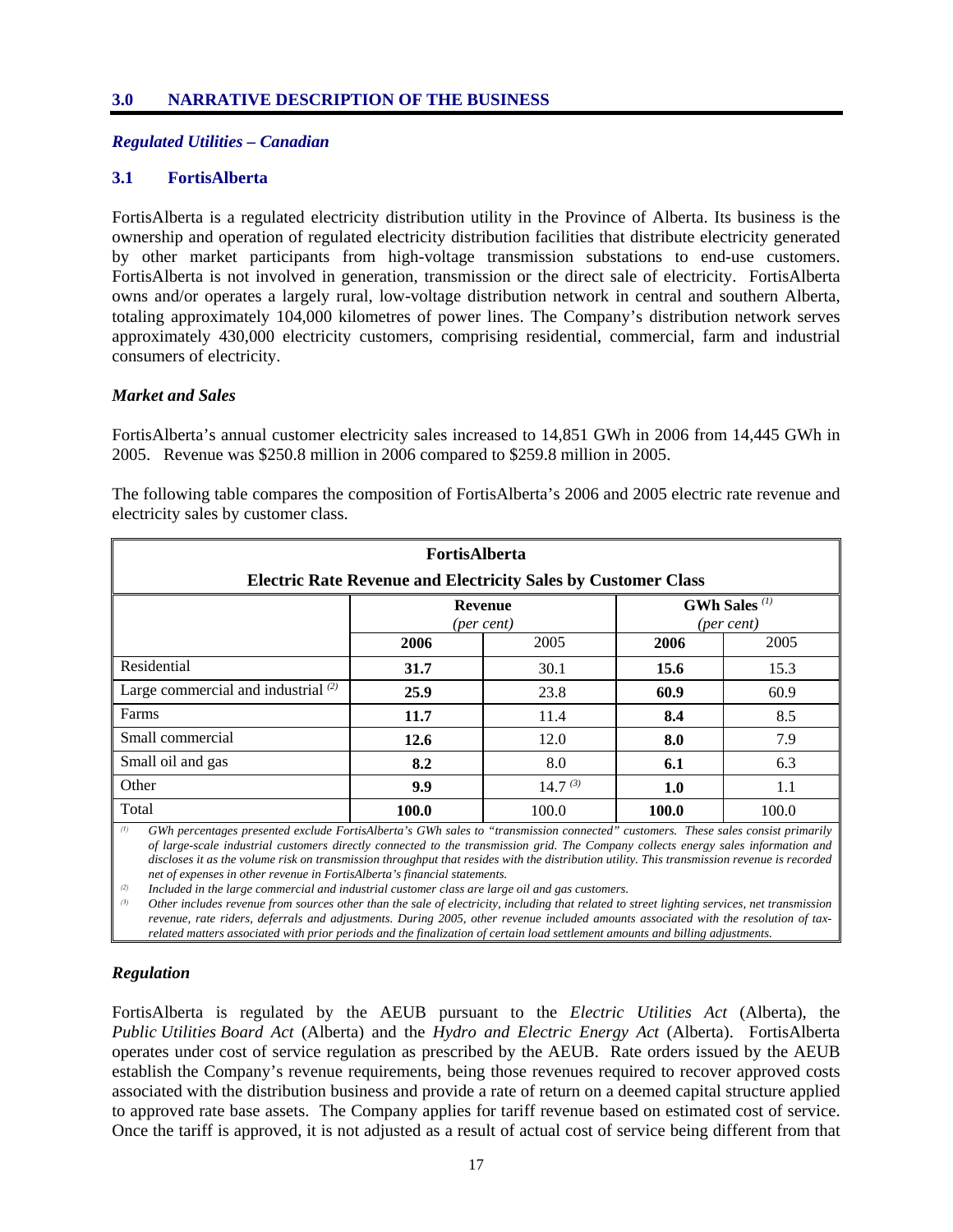which was estimated, other than for certain prescribed costs that are eligible for deferral account treatment. FortisAlberta's allowed ROE is adjusted annually through the operation of an automatic adjustment formula to adjust for forecast changes in long-term Canada bond yields and is based on a deemed capital structure of 63 per cent debt and 37 per cent equity. As a result of the operation of the automatic adjustment formula in 2006, FortisAlberta's allowed ROE for 2006 was set at 8.93 per cent, down from 9.50 per cent in 2005.

On June 29, 2006, FortisAlberta received approval from the AEUB of the 2006/2007 Negotiated Settlement Agreement associated with the Company's 2006/2007 Distribution Access Tariff Application. The 2006/2007 Negotiated Settlement Agreement, effective January 1, 2006 and based on an allowed ROE of 8.93 per cent for 2006, provided for distribution revenue requirements, excluding miscellaneous revenue and adjustment riders, of \$217.1 million for 2006 and \$228.2 million for 2007. These items translated into a 1.9 per cent reduction in distribution rates in 2006 and a 0.7 per cent increase in distribution rates in 2007. The revenue requirements reflect AEUB-approved forecast operating expenses of \$100.8 million for 2006 and \$100.1 million for 2007. Additional operating expenses of \$13.0 million in 2006 and \$13.5 million in 2007 will be collected by separate rate riders during those years. The revenue requirements also reflect AEUB-approved forecast capital expenditures of approximately \$184.5 million, before customer contributions of \$23.3 million, for 2006, and approximately \$191.2 million, before customer contributions of \$24.0 million, for 2007. Additionally, the AEUB-approved 2006/2007 Negotiated Settlement Agreement included contributions to AESO projects of \$10.7 million in 2006 and \$10.0 million in 2007. The AESO contributions represent payments made to the AESO for investment in transmission facilities that are needed for reliability or contingency planning in accordance with the AESO Terms and Conditions of Service.

During the second quarter of 2006, FortisAlberta recorded the impact of the AEUB-approved 2006/2007 Negotiated Settlement Agreement. During 2006, the AEUB-approved 2006/2007 Negotiated Settlement Agreement resulted in a \$4.2 million reduction in revenue as a result of providing for the difference between interim rates and those in the AEUB-approved 2006/2007 Negotiated Settlement Agreement, which will be refunded to customers in 2007 as ordered by the AEUB.

The AEUB-approved 2006/2007 Negotiated Settlement Agreement also resulted in changes in amortization rates and pension and income tax accounting methodologies. The move to the taxes payable method for federal income taxes simplified FortisAlberta's accounting for income taxes and reduced the Company's revenue requirements for 2006 and 2007, as future income tax expenses are no longer recovered in current customer distribution rates, rather they are recovered in customer distribution rates when they become payable.

The Company's 2007 distribution revenue requirement, as approved in the 2006/2007 Negotiated Settlement Agreement, was based upon using the 2006 allowed ROE of 8.93 per cent. FortisAlberta's allowed ROE has been reduced to 8.51 per cent, effective January 1, 2007, due to the impact of lower long-term Canada bond yields on the automatic adjustment formula used to calculate the allowed ROE. As a result of the lower allowed ROE, FortisAlberta expects it will have to refund approximately \$1.9 million of the revenue collected in base rates in 2007 to customers in future rates by including this refund in its 2008/2009 Distribution Access Tariff Application.

## *Legal Proceedings*

On March 24, 2006, Her Majesty the Queen in Right of Alberta (the "Crown") filed a statement of claim in the Court of Queen's Bench of Alberta in the Judicial District of Edmonton against FortisAlberta. The Crown's claim is that the Company is responsible for a fire that occurred in October 2003 in an area of the Province of Alberta commonly referred to as Poll Haven Community Pasture. The Crown is seeking approximately \$2.7 million in fire-fighting and suppression costs and approximately \$2.4 million in timber losses, as well as interest and other costs. FortisAlberta and the Crown have exchanged several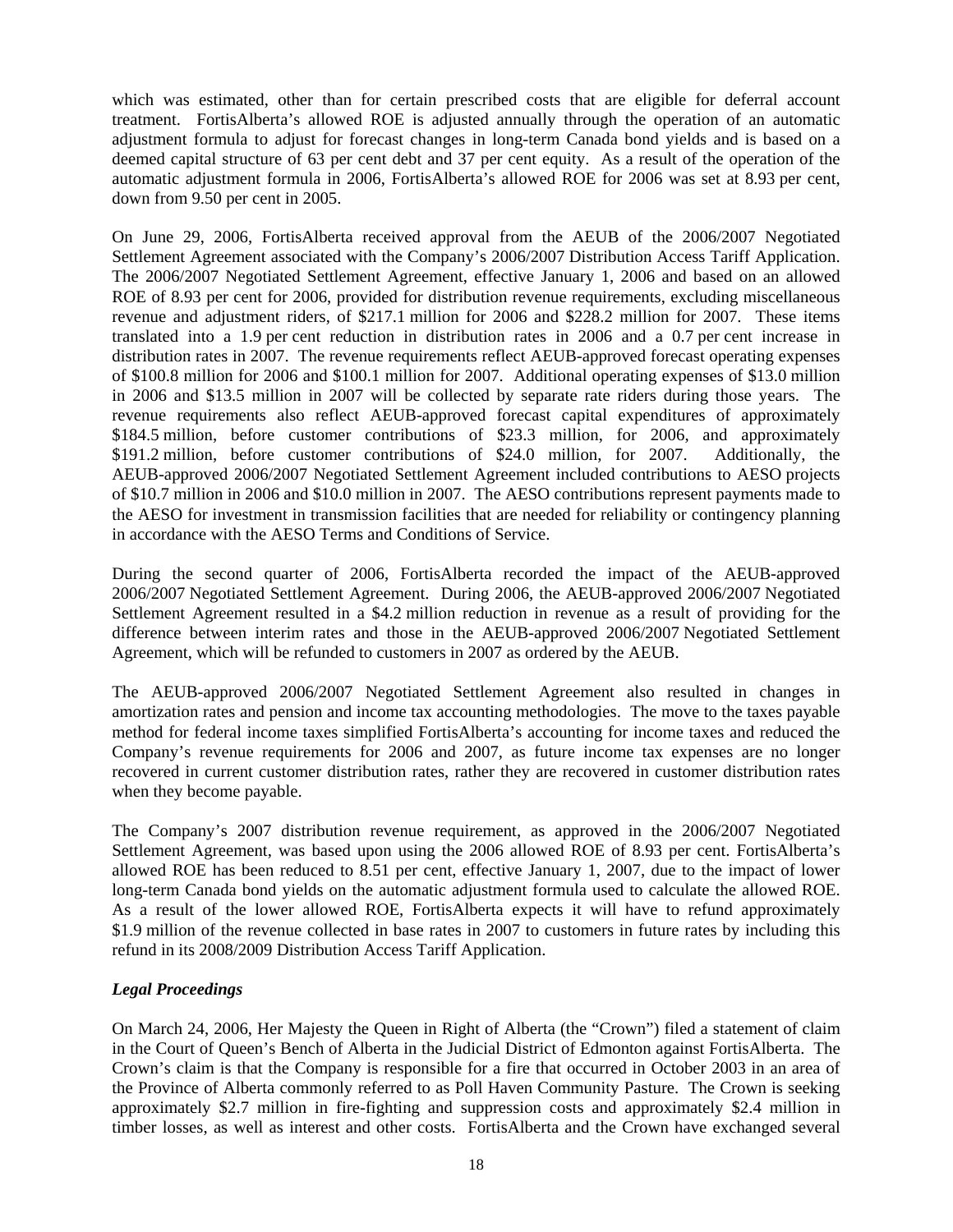investigation and expert reports. Both the factual evidence and expert opinion received to date leads management to believe that FortisAlberta is not responsible for the cause of the fire and has no liability for the damages. However, given the preliminary stage of the proceedings, FortisAlberta has not made any definitive assessment of potential liability with respect to the claim. No amount, therefore, has been accrued in the consolidated financial statements of the Corporation.

FortisAlberta is subject to various legal proceedings and claims that arise in the ordinary course of business operations. The Company believes that the amount of liability, if any, from these actions would not have a material effect on the Company's financial position or results of operations.

## *Human Resources*

At December 31, 2006, FortisAlberta had 813 full-time employees, 38 part-time employees and 92 temporary and term employees. Approximately 74 per cent of the employees of the Company are members of a labour association represented by the UUWA. On February 28, 2006, FortisAlberta successfully ratified a two-year collective agreement which covers all UUWA employees and expires on December 31, 2007.

## *Franchise Agreements*

Most of FortisAlberta's residential, commercial and industrial customers located within municipal boundaries are served through franchise agreements between the Company and the customers' municipality of residence. In Alberta, the standard franchise agreement, which could include a franchise fee payable to the municipality, is generally for 10 years and can be renewed for five years upon mutual consent of the parties. All municipal franchises are governed by legislation that requires the municipality or the utility to give notice and obtain AEUB approval if it intends to terminate its franchise agreement. Any agreement that is not renewed continues in effect until either the Company or the municipality terminates it with AEUB permission. If a franchise agreement is terminated and the municipality subsequently exercises its right under the *Municipal Government Act* (Alberta) to purchase the Company's distribution network within the municipality's boundaries, the Company must be compensated for such purchases.

FortisAlberta serves over 145 municipalities, of which 135 are on standardized individual franchise agreements. Substantially all of these agreements expire between 2011 and 2018. The Company is in the process of renewing or negotiating franchise agreements with eight additional municipalities and two summer villages, which are expected to be in place by the end of 2007.

#### *Environmental Matters*

Although primarily regulated at the provincial level, Canadian federal, provincial and municipal governments share jurisdiction over matters affecting the environment. As a result, the Company is subject to extensive federal, provincial and municipal regulations relating to the protection of the environment, including, but not limited to, air emissions, wildlife, water and land protection and the proper storage, transportation, disposal and release of hazardous and non-hazardous substances. In addition, both the provincial and federal governments have environmental assessment legislation, which is designed to foster better land-use planning, and to identify and mitigate potential environmental impacts of projects or undertakings prior to and after commencement.

The identification and mitigation of the potential environmental impacts of projects or undertakings is best addressed within the context of a formal system. FortisAlberta continues to establish and implement programs and procedures within the context of an EMS. The EMS is consistent with the guidelines of ISO 14001, an international standard for environmental management systems. The EMS provides a framework that allows for the identification of potential environmental impacts, the establishment of processes and programs to mitigate those impacts and the monitoring of performance to aid in the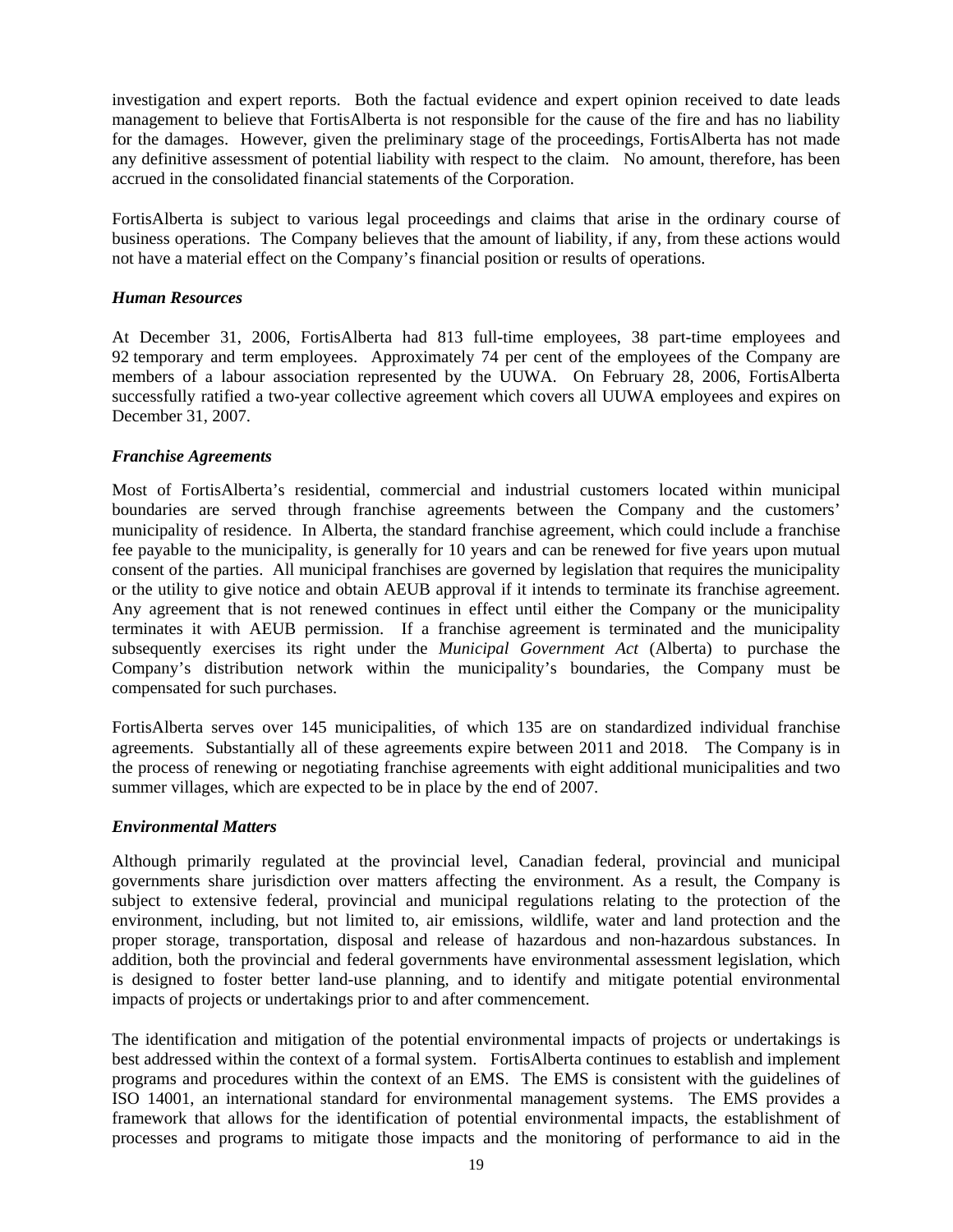continual improvement of FortisAlberta's environmental performance. The EMS is an evergreen system that continually incorporates the changing needs of the Company's business risks and priorities and the needs of its people. The strength of an EMS is tested by an audit of its programs and procedures. FortisAlberta anticipates completing the development of necessary audit protocols by the fourth quarter of 2007. The Company anticipates the commencement of an audit of the effectiveness of the EMS program in the first quarter of 2008.

## **3.2 FortisBC**

FortisBC includes FortisBC Inc., an integrated, regulated electric utility that owns a network of generation, transmission and distribution assets located in the southern interior of British Columbia. FortisBC Inc. serves a diverse mix of more than 152,000 customers, approximately 102,000 of whom are served directly by the Company's assets while the remainder are served through the wholesale supply of power to municipal distributors. Residential customers represent the largest customer segment of the Company. FortisBC Inc.'s generation assets consist of four regulated hydroelectric generating plants on the Kootenay River with an aggregate capacity of 235 MW and annual energy output of approximately 1,580 GWh. FortisBC Inc. meets the balance of its requirements through a portfolio of long-term and short-term power purchase contracts approved by the BCUC, the costs of which are flowed through to customers. The transmission and distribution assets consist of approximately 6,750 kilometres of transmission and distribution power lines and 64 distribution substations. FortisBC also includes the regulated electric utility formerly operated as PLP, which was purchased on May 31, 2005, that serves approximately 3,500 customers, mainly in Princeton, British Columbia. Effective January 1, 2007, PLP was amalgamated with FortisBC Inc.

FortisBC also includes non-regulated operating, maintenance and management services relating to the 450-MW Waneta hydroelectric generation facility owned by Teck Cominco, the 149-MW Brilliant Hydroelectric Plant owned by CPC/CBT, the 185-MW Arrow Lakes Hydroelectric Plant owned by CPC/CBT and the distribution system owned by the City of Kelowna.

## *Market and Sales*

FortisBC has a diverse customer base composed of residential, general service, industrial and municipal wholesale customers. Annual electricity sales increased to 3,038 GWh in 2006 from 2,968 GWh in 2005. Revenue increased to \$215.6 million in 2006 from \$194.7 million in 2005.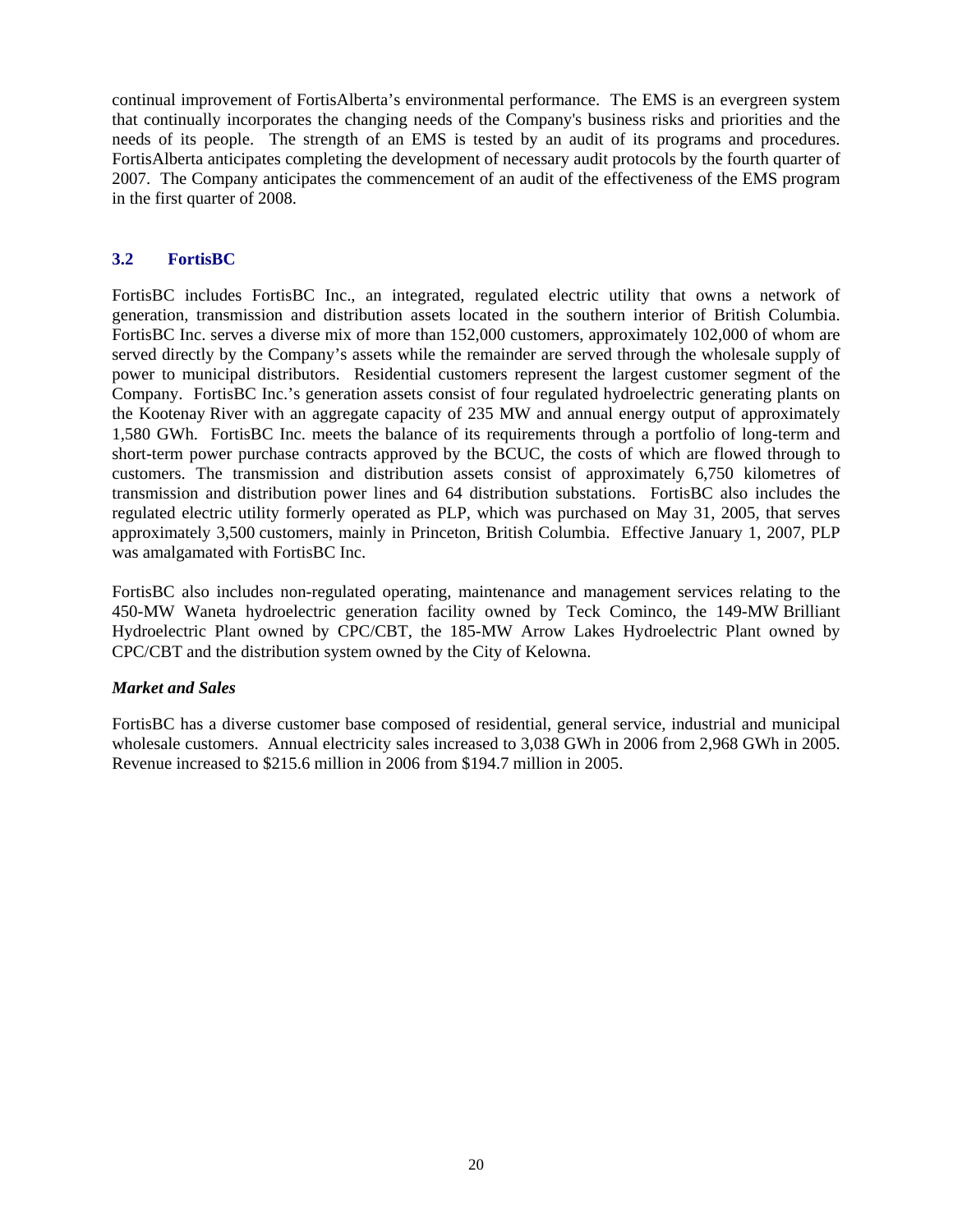| <b>FortisBC</b>                                                                                                                                                                                                   |      |                                                        |      |              |  |
|-------------------------------------------------------------------------------------------------------------------------------------------------------------------------------------------------------------------|------|--------------------------------------------------------|------|--------------|--|
|                                                                                                                                                                                                                   |      | <b>Revenue and Electricity Sales by Customer Class</b> |      |              |  |
| <b>GWh Sales</b><br><b>Revenue</b><br>(per cent)<br>(per cent)                                                                                                                                                    |      |                                                        |      |              |  |
|                                                                                                                                                                                                                   | 2006 | $2005^{(1)}$                                           | 2006 | $2005$ $(1)$ |  |
| Residential                                                                                                                                                                                                       | 41.6 | 41.2                                                   | 36.8 | 36.4         |  |
| General service                                                                                                                                                                                                   | 25.2 | 23.9                                                   | 23.2 | 22.2         |  |
| Wholesale                                                                                                                                                                                                         | 19.9 | 20.4                                                   | 28.7 | 29.4         |  |
| Industrial                                                                                                                                                                                                        | 8.8  | 9.2                                                    | 11.3 | 12.0         |  |
| Other $(2)$                                                                                                                                                                                                       | 4.5  | 5.3                                                    | ۰    |              |  |
| Total<br>100.0<br>100.0<br>100.0<br>100.0                                                                                                                                                                         |      |                                                        |      |              |  |
| (1)<br>The 2005 figures include the results of PLP from May 31, 2005 onward.<br>Other includes revenue from sources other than from the sale of electricity, including revenue of Fortis Pacific Holdings.<br>(2) |      |                                                        |      |              |  |

The following table compares the composition of FortisBC's 2006 and 2005 revenue and electricity sales by customer class.

### *Generation and Power Supply*

FortisBC Inc. meets the electricity supply requirements of its customers through a mix of owned generation and short-term and long-term power purchase contracts. FortisBC Inc. owns four regulated hydroelectric generating plants on the Kootenay River with an aggregate installed capacity of 235 MW which provide approximately 45 per cent of the Company's energy needs and 30 per cent of its capacity needs.

FortisBC Inc.'s four hydroelectric generation facilities are governed by the CPA. The CPA is a multi-party agreement that enables the four separate owners of seven major hydroelectric generating plants (with a combined capacity of approximately 1,400 MW and located in relatively close proximity to each other) to coordinate the operation and dispatch of their plants.

The following table lists the plants and their owners.

| Plant                 | Capacity (MW) | Owners              |  |
|-----------------------|---------------|---------------------|--|
| Canal Plant           | 580           | BC Hydro            |  |
| Waneta Dam            | 450           | <b>Teck Cominco</b> |  |
| Kootenay River System | 235           | FortisBC Inc.       |  |
| <b>Brilliant Dam</b>  | 149           | CPC/CBT             |  |

Brilliant Power Corporation, Teck Cominco and FortisBC Inc. are collectively defined in the CPA as the Entitlement Parties. The CPA enables BC Hydro and the Entitlement Parties, through coordinated use of water flows subject to the 1961 Columbia River Treaty between Canada and the United States and storage reservoirs, and through the coordinated operation of generating plants, to generate more power from their respective generating resources than they could if they operated independently. Under the CPA, BC Hydro takes into its system all power actually generated by all six plants owned by the Entitlement Parties. In exchange for permitting BC Hydro to determine the output of these facilities, each of the Entitlement Parties is contractually entitled to a fixed annual entitlement of capacity and energy from BC Hydro, which is currently based on 30-year historical water flows. The Entitlement Parties receive their defined entitlements irrespective of actual water flows to the Entitlement Parties' generating plants and are, accordingly, insulated from the hydrology risk of water availability.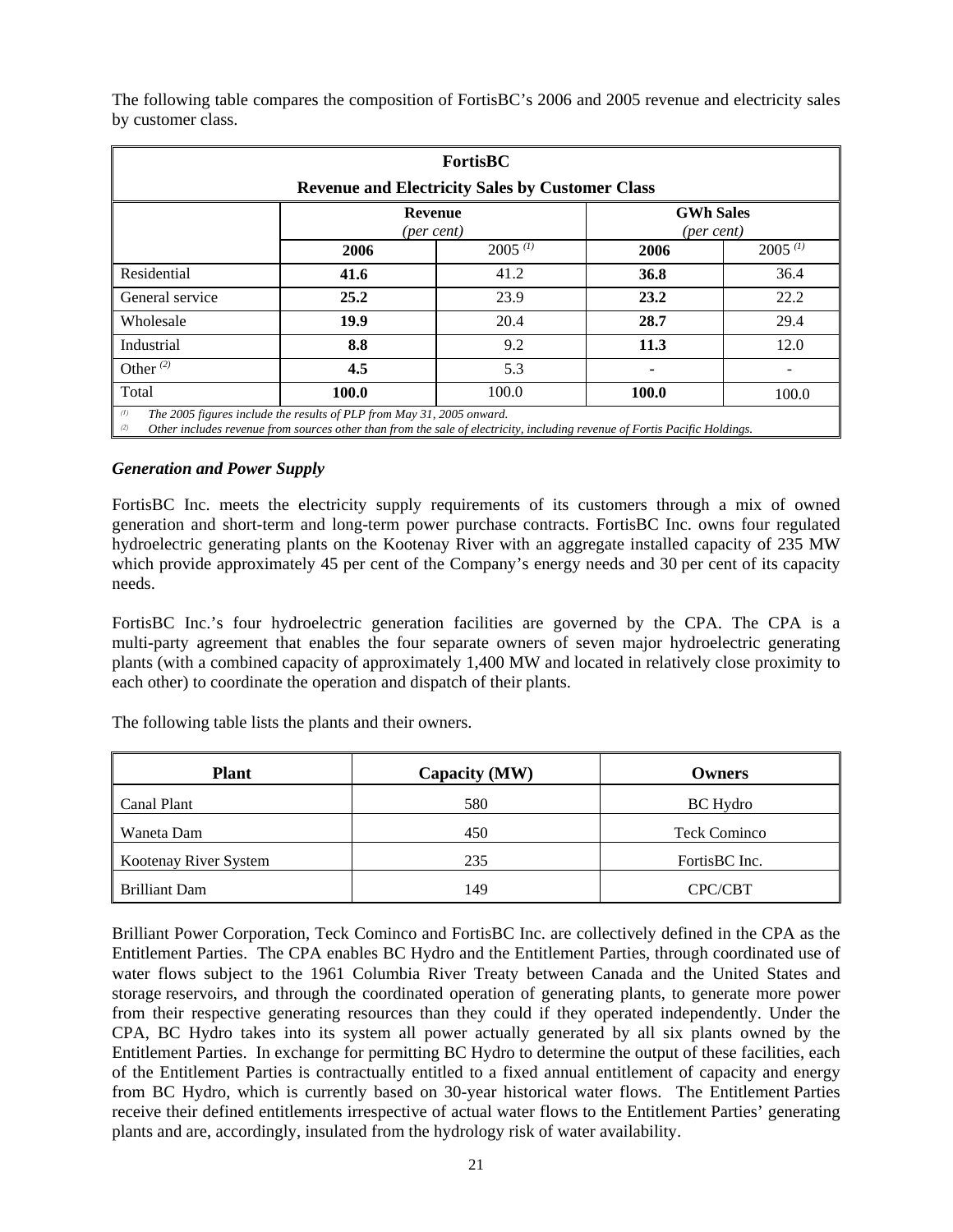The majority of FortisBC Inc.'s remaining electricity supply is acquired through long-term power purchase contracts, consisting of the following:

- a 129-MW power purchase agreement with Brilliant Power Corporation, a long-term contract terminating in 2056;
- an additional ongoing agreement to purchase 20 MW of power pursuant to the Brilliant Power Purchase Agreement;
- a 200-MW power purchase agreement with BC Hydro terminating in 2013; and
- a number of small power purchase contracts with independent power producers.

The majority of these purchase contracts have been approved by the BCUC and prudently incurred costs thereunder flow through to customers through FortisBC's Inc.'s electricity rates. FortisBC Inc.'s contracts provide the Company with the flexibility to respond to changes in demand and the ability to manage commodity exposure.

Although FortisBC Inc. can currently meet the substantial majority of its customer supply requirements from its own generation and the long-term power purchase agreements described above, a portion of the customer load during the summer and winter peak-demand periods may need to be supplied from the market in the form of short-term power purchases. Costs related to such purchases, provided they are prudently incurred and accurately forecast, are largely flowed through to customers. FortisBC Inc. generally makes arrangements prior to the winter season to acquire power at known prices should the need arise.

## *Regulation*

FortisBC Inc. is regulated by the BCUC, which administers acts and regulations pursuant to the *Utilities Commission Act* (British Columbia). FortisBC Inc. operates under both cost of service and PBR regulation as prescribed by the BCUC. The Company applies to the BCUC for annual revenue requirements based on estimated cost of service. The PBR framework allows for the equal sharing between customers and the Company of variances above or below the allowed ROE within a prescribed band. The PBR framework is subject to change as the Company's regulatory framework evolves. FortisBC Inc.'s allowed ROE is adjusted annually through the operation of an automatic adjustment formula to adjust for forecast changes in long-term Canada bond yields and is based on a deemed capital structure of 60 per cent debt and 40 per cent equity.

In June 2005, a British Columbia utility applied to the BCUC for, among other things, a review of the current ROE mechanism applicable to regulated utilities in British Columbia. On March 2, 2006, the BCUC issued an order approving adjustments to the ROE mechanism, which resulted in the 2006 ROE for FortisBC Inc. increasing from 8.69 per cent to 9.20 per cent. FortisBC's allowed ROE has been reduced to 8.77 per cent for 2007 from 9.20 per cent for 2006 due to the impact of lower long-term Canada bond yields on the automatic adjustment formula used to calculate the allowed ROE.

On May 23, 2006, FortisBC Inc. received approval from the BCUC of the 2006 Negotiated Settlement Agreement associated with the Company's 2006 Revenue Requirements Application. The 2006 Negotiated Settlement Agreement, effective January 1, 2006 and based on an allowed ROE of 9.20 per cent, resulted in a 5.9 per cent increase in electricity rates, an increase in the Company's composite amortization rate from 2.6 per cent to 3.2 per cent and an increase in the amount of capitalized overhead from approximately 9 per cent of BCUC-approved 2005 forecast gross operating and maintenance expenses to 20 per cent of BCUC-approved 2006 forecast gross operating and maintenance expenses. Additionally, a new PBR mechanism for the years 2006 through 2008, and optionally for 2009, was approved to allow a two percentage point band around the allowed ROE, whereby variances (adjusted for certain cost variances which flow through to customer rates) as a result of actual financial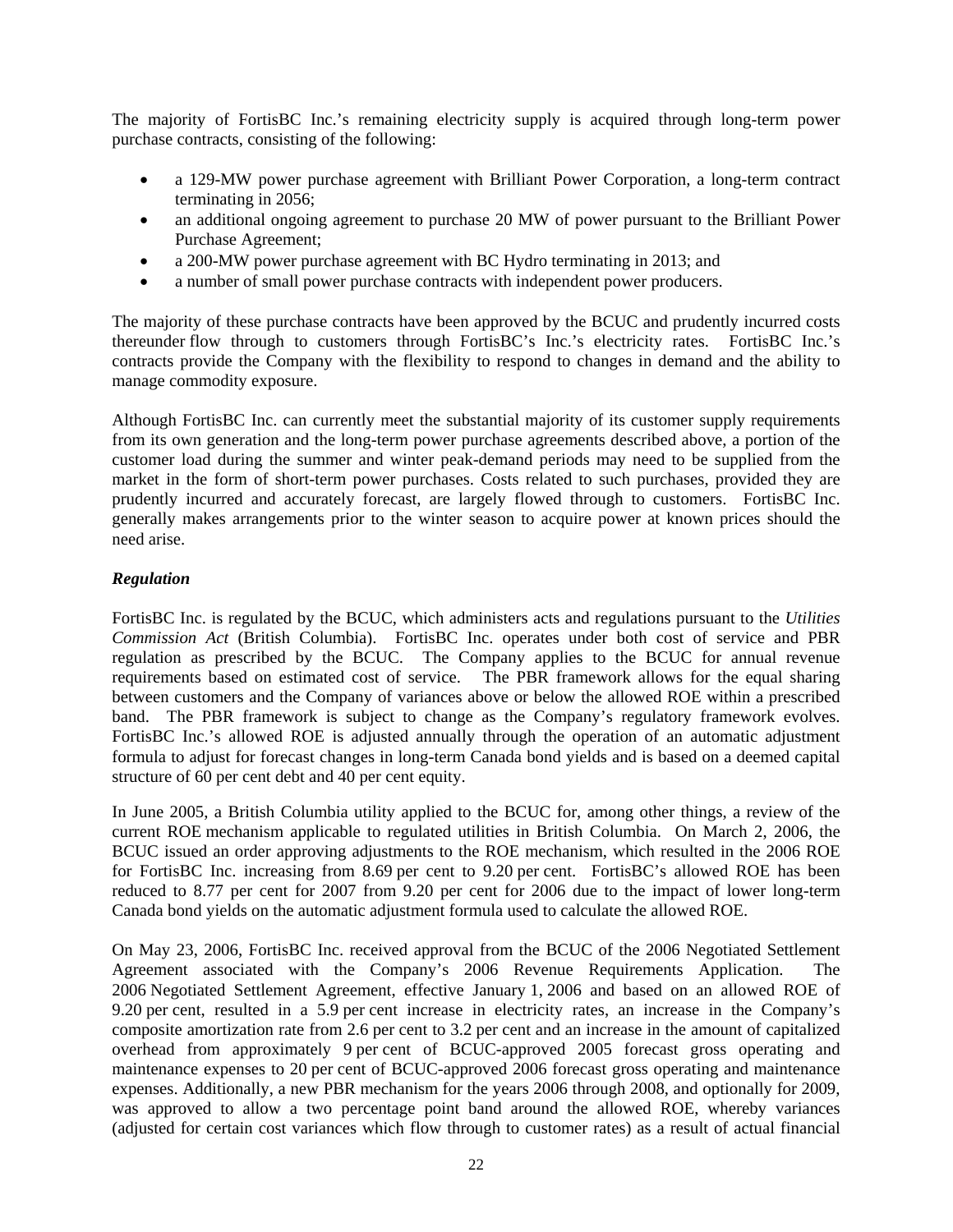performance, positive or negative, will be shared equally between customers and the Company. If the variance exceeds the two percentage point band, the excess will be placed in a deferral account for review and disposition during the next rate-setting process. The 5.9 per cent electricity rate increase was primarily driven by the Company's ongoing capital expenditure program and was the same as the refundable interim electricity rate increase previously approved by the BCUC.

On April 12, 2006, the amended and restated CPA between FortisBC Inc. and BC Hydro became effective and continues in force until terminated by any of the parties upon giving not less than five years' notice at any time on or after December 31, 2030.

## *Legal Proceedings*

The B.C. Ministry of Forests has alleged breaches of the Forest Practices Code and negligence relating to a fire near Vaseux Lake and has filed and served a writ and statement of claim against FortisBC Inc. The Company is currently communicating with the B.C. Ministry of Forests and its insurers. In addition, FortisBC Inc. has been served with two filed writs and statements of claim by private land owners in relation to this matter. The outcome cannot be reasonably determined and estimated at this time and, accordingly, no amount has been accrued in the consolidated financial statements of the Corporation.

On January 5, 2006, FortisBC Inc. was served a writ and statement of claim filed with the B.C. Supreme Court under the *Class Proceedings Act*, *1995* (British Columbia) on behalf of a class consisting of all persons who are or were customers of FortisBC Inc. and who paid or have been charged FortisBC Inc.'s late payment penalties at any time between April 1, 1981 and the date of any judgment in this action. The claim is that forfeitures of the prompt payment discount offered to customers constitute "interest" within the meaning of section 347 of the *Criminal Code* (Canada) and, since the effective annual rate of such interest exceeds 60 per cent, they are illegal and void. In the action, the Plaintiff seeks damages and restitution of all late payment penalties which were forfeited. On December 13, 2006, the application to certify the action as a class action was heard in the B.C. Supreme Court. In a decision delivered on January 11, 2007, the B.C. Supreme Court dismissed the application to certify the action as a class suit. The Plaintiff has filed an appeal of the decision with the B.C. Court of Appeal. The final outcome cannot be reasonably determined and estimated at this time and, accordingly, no amount has been accrued in the consolidated financial statements of the Corporation.

## *Human Resources*

At December 31, 2006, FortisBC, including PLP, had 573 employees. FortisBC has two separate collective agreements with IBEW, Local 213, one expiring on January 31, 2008 and the other expiring on March 31, 2009. FortisBC, including PLP, also has a collective agreement with COPE, Local 378, covering 456 employees which expires on January 31, 2011.

## *Environmental Matters*

Although primarily regulated at the provincial level, Canadian federal, provincial and municipal governments share jurisdiction over matters affecting the environment. As a result, FortisBC is subject to extensive federal, provincial and municipal regulations relating to the protection of the environment including, but not limited to, air emissions, wildlife, water discharges and the generation, storage, transportation, disposal and release of various substances. In addition, both the provincial and federal governments have environmental assessment legislation which is designed to foster better planning and identify and mitigate potential environmental impacts of projects and undertakings prior to commencement.

FortisBC has developed an EMS that is consistent with the ISO 14001 standard. The intent of the EMS is to provide a framework that allows for the monitoring of performance and the establishment of processes to enhance that performance. The essence of FortisBC's EMS is the "plan, check, do and review" cycle,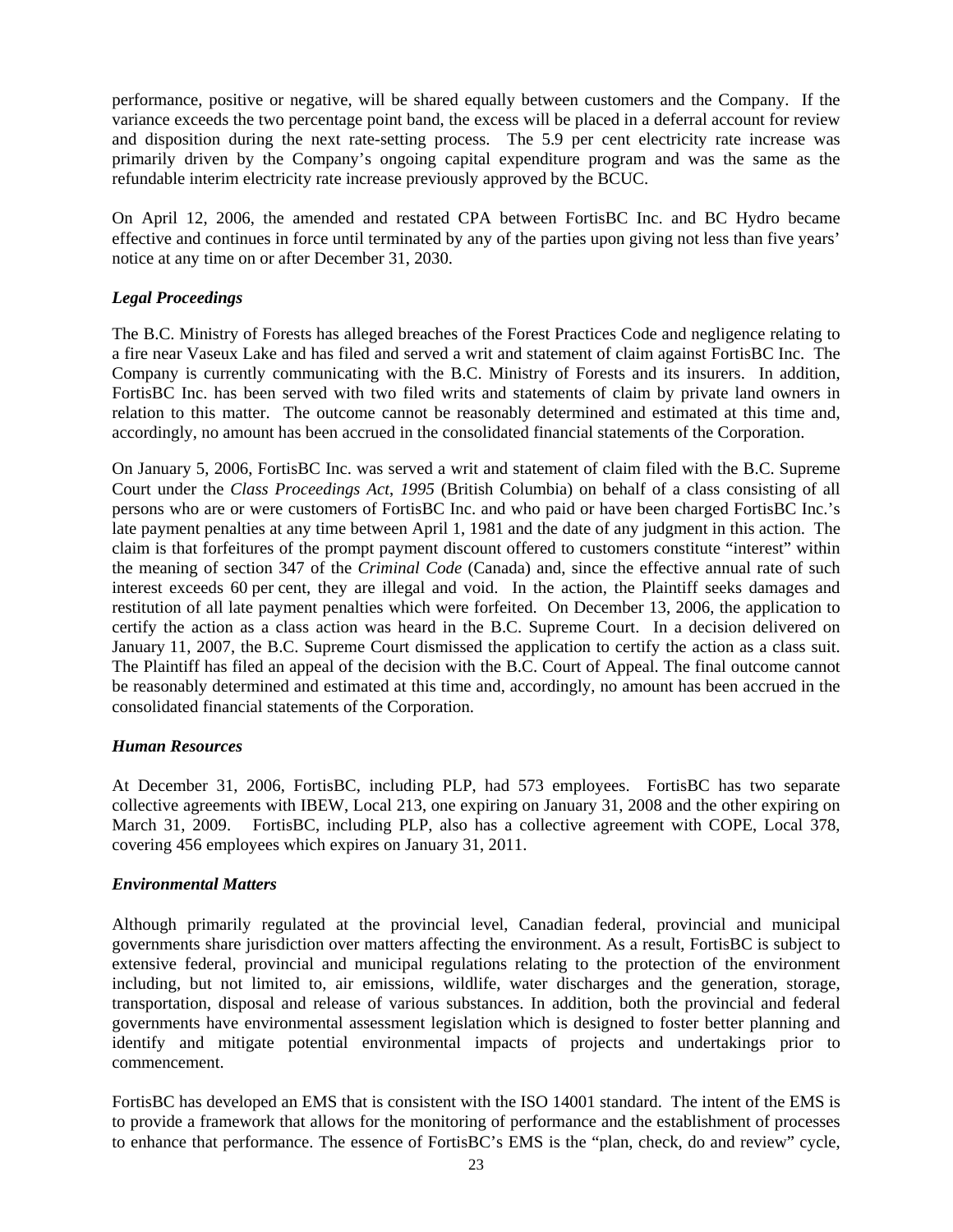which is the core of continuous improvement. This EMS is continually being refined in order to enhance FortisBC's environmental performance and to reflect organizational changes as they occur.

The EMS includes an environmental policy, a summary of the major environmental aspects of FortisBC's business, a summary of relevant environmental legislation and an internal reporting system, which includes reporting to the Board of Directors of FortisBC Inc. The environmental management programs, designed to achieve the objectives, measures and targets of the system, are in various stages of implementation. Reporting procedures and an environmental information management system are being developed, tested and implemented. The purpose of the environmental information management system is to identify environmental impacts and aid in the continual improvement of FortisBC's environmental performance.

## **3.3 Newfoundland Power**

Newfoundland Power is the principal distributor of electricity on the island portion of Newfoundland and Labrador, serving approximately 230,000 customers, or 85 per cent of the Province's electricity consumers. The balance of the population is served by Newfoundland's other electric utility, Newfoundland Hydro, which also serves several larger industrial customers. Newfoundland Power owns and operates 30 small generating stations and over 10,000 kilometers of transmission and distribution lines. Approximately 90 per cent of the electricity that Newfoundland Power sells to its customers is purchased from Newfoundland Hydro. Newfoundland Power generates the remainder of its energy requirements.

## *Market and Sales*

Annual weather-adjusted electricity sales decreased to 4,995 GWh in 2006 from 5,004 GWh in 2005. Revenue increased to \$421.3 million in 2006 from \$420.0 million in 2005.

The following table compares the composition of Newfoundland Power's 2006 and 2005 revenue and electricity sales by customer class.

| <b>Newfoundland Power</b>                                                    |                                                                                                                              |                                                        |             |       |  |  |
|------------------------------------------------------------------------------|------------------------------------------------------------------------------------------------------------------------------|--------------------------------------------------------|-------------|-------|--|--|
|                                                                              |                                                                                                                              | <b>Revenue and Electricity Sales by Customer Class</b> |             |       |  |  |
| <b>GWh Sales</b> <sup>(1)</sup><br>Revenue $(1)$<br>(per cent)<br>(per cent) |                                                                                                                              |                                                        |             |       |  |  |
|                                                                              | 2006                                                                                                                         | 2005                                                   | 2006        | 2005  |  |  |
| Residential                                                                  | 58.4                                                                                                                         | 58.5                                                   | 59.7        | 59.7  |  |  |
| Commercial                                                                   | 35.6                                                                                                                         | 35.8                                                   | <b>39.6</b> | 39.6  |  |  |
| <b>Street Lighting</b>                                                       | 2.8                                                                                                                          | 2.7                                                    | 0.7         | 0.7   |  |  |
| Other <sup>(2)</sup>                                                         | 3.2                                                                                                                          | 3.0                                                    |             |       |  |  |
| Total                                                                        | 100.0                                                                                                                        | 100.0                                                  | 100.0       | 100.0 |  |  |
| (1)                                                                          | Revenue and electricity sales reflect weather-adjusted values pursuant to Newfoundland Power's weather normalization reserve |                                                        |             |       |  |  |

*(1) Revenue and electricity sales reflect weather-adjusted values pursuant to Newfoundland Power's weather normalization reserve. Electricity sales and associated revenue for 2006 were recorded on an accrual basis (i.e. as service is delivered to customers). Corresponding amounts for 2005 were recorded on a billed basis (i.e. as customers are billed for the service they receive). The change to the accrual method had no material impact on annual electricity sales and revenue.* 

*(2) Includes revenue from sources other than from the sale of electricity, the most significant being joint-use of pole revenue.*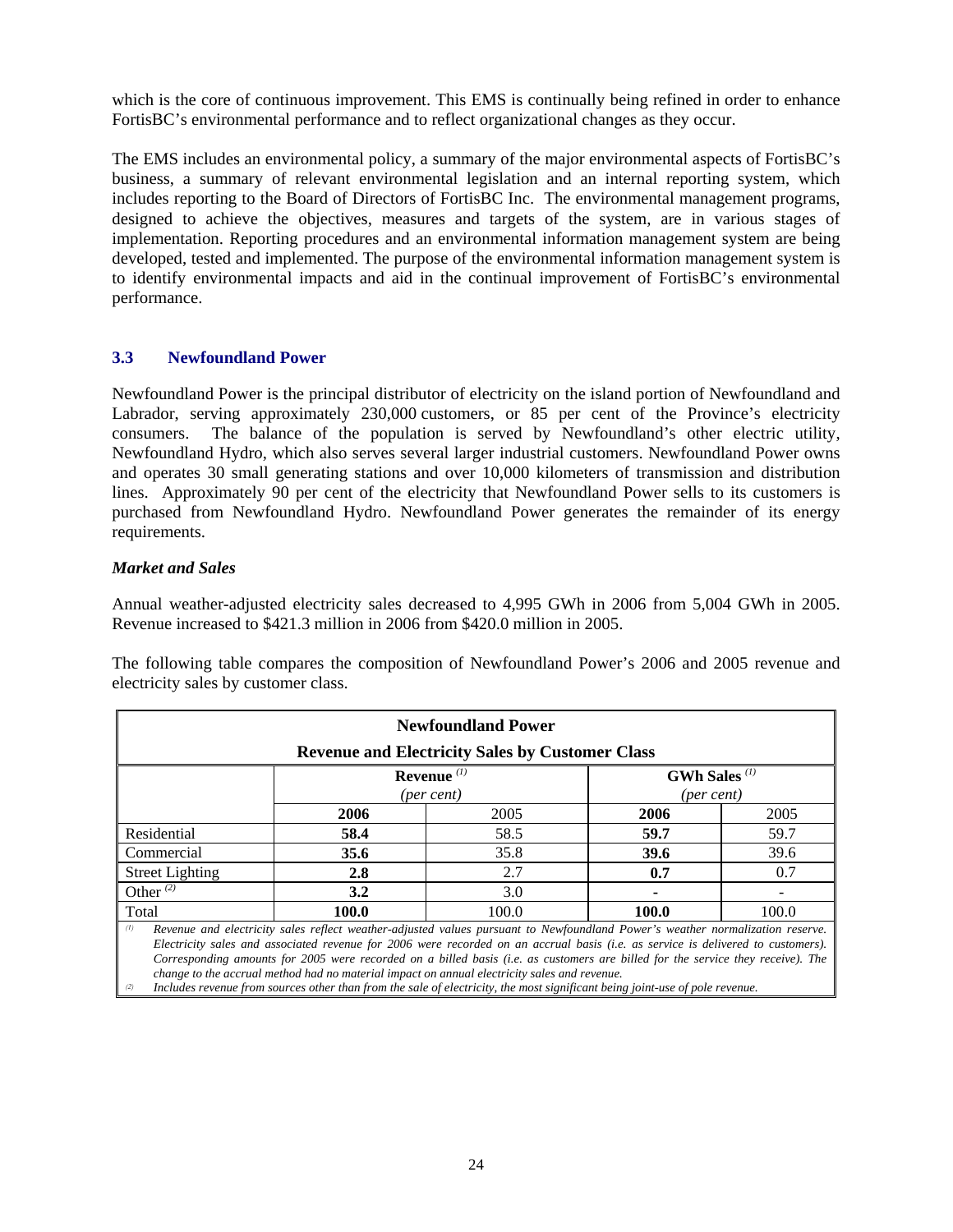## *Power Supply*

Approximately 90 per cent of Newfoundland Power's power supply is purchased from Newfoundland Hydro. The principal terms of the supply arrangements with Newfoundland Hydro are regulated by the PUB on a basis similar to that upon which Newfoundland Power's service to its customers is regulated.

The purchased power rate structure includes charges for both demand and energy purchased from Newfoundland Hydro. The demand charge is based on applying a rate to the peak billing demand for the most recent winter season. The energy charge is a two-block charge with a higher second block charge set to reflect Newfoundland Hydro's marginal cost of generating electricity.

Newfoundland Power operates 30 small generating stations which generate approximately 10 per cent of the electricity sold by Newfoundland Power. The Company's hydro plants have a total capacity of approximately 92 MW. The diesel plants and gas turbines have a total capacity of approximately 7 MW and 37 MW, respectively.

## *Regulation*

Under the provisions of the *Public Utilities Act* (Newfoundland and Labrador), the PUB has regulatory jurisdiction over the Company in respect of customer rates, capital expenditures, issuance of securities, terms of service and related matters. In exercising its jurisdiction over customer rates, the PUB is required to observe the power policy declared by the Government of Newfoundland and Labrador in the *Electrical Power Control Act, 1994* which includes the policy that rates should: (i) be reasonable and not unjustly discriminatory; (ii) be sufficient to provide a just and reasonable return to the producer or retailer; and (iii) not require that industrial customers subsidize the cost of power provided to rural customers.

In 1998, the PUB approved the use of an automatic adjustment formula in the rate-setting process to change the Company's allowed rate of return on rate base to reflect changes in 30-year Government of Canada bond yields. The automatic adjustment formula is based on an equity risk premium approach where the Company's return on common equity is based on the sum of the risk-free cost of capital, long-term Government of Canada bond yields, and a risk premium which varies based on changes to the risk-free cost of capital. In 2003, the PUB completed a review of the automatic adjustment formula and ordered its continued use, with some modifications, in setting rates for 2005, 2006 and 2007.

In January 2006, Newfoundland Power received approval from the PUB of its final 2006 electricity rates. The rates were based on an allowed ROE of 9.24 per cent, which remained unchanged from 2005. On December 7, 2006, the Company received an order from the PUB reducing its allowed return on rate base from 8.68 per cent for 2006 to 8.47 per cent for 2007 pursuant to the operation of the automatic adjustment formula. This reduction is based on a change in the allowed ROE for rate-setting purposes from 9.24 per cent for 2006 to 8.60 per cent for 2007.

Effective January 1, 2006, Newfoundland Power changed its revenue recognition policy from the billed basis to the accrual basis, as approved by the PUB on December 23, 2005. The use of the accrual method for revenue recognition better matches revenue and expenses and is consistent with the practice of mainstream Canadian utilities. Adoption of the accrual method for revenue recognition gave rise to a \$23.6 million balance sheet accrual for unbilled revenue at December 31, 2005 ("2005 Unbilled Revenue"). Pursuant to an Order of the PUB, Newfoundland Power recorded \$3.1 million of the 2005 Unbilled Revenue as revenue in 2006 to offset the income tax impact of changing to the accrual method for revenue recognition. The PUB also ordered that the Company defer recovery of a \$5.8 million increase in 2006 capital asset amortization. The deferral establishes a regulatory asset to be recovered in a future period.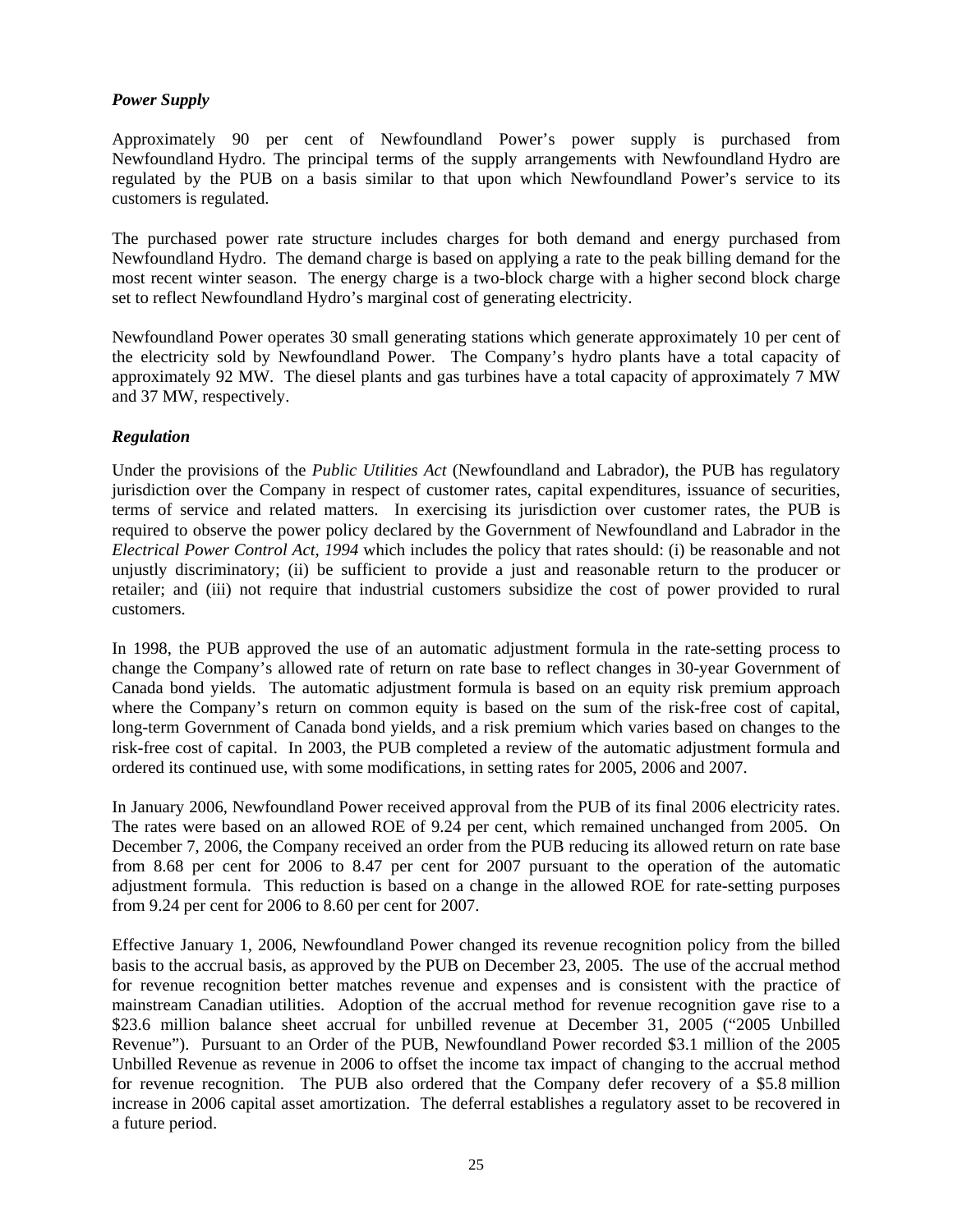On December 5, 2006, the PUB approved, as filed on September 13, 2006, Newfoundland Power's 2007 Amortization and Cost Deferral Application (the "2007 Application"). The approved 2007 Application allows for amortization of \$2.7 million of the 2005 Unbilled Revenue to offset the 2007 income tax impact of changing to the accrual method for revenue recognition and the deferred recovery of capital asset amortization of \$5.8 million, similar to 2006. The approval also allows for the deferred recovery of \$1.1 million related to the cost of replacement energy while the Company's Rattling Brook hydroelectric generating facility is being refurbished. Disposition of the remaining 2005 Unbilled Revenue will be determined by future orders of the PUB.

## *Legal Proceedings*

Newfoundland Power settled its outstanding tax dispute with the CRA in the second quarter of 2005. At issue was the method used by the Company to recognize revenue from electricity sales. The Company's practice had been to record revenue on a billed basis, consistent with how customer rates were established by the PUB. CRA's position was that revenue should be recorded on an accrual basis for income tax purposes.

Newfoundland Power entered into an agreement with the CRA that provided for the full settlement of this issue on a prospective basis. Under the terms of the settlement, CRA cancelled all outstanding reassessments related to Newfoundland Power's revenue recognition policy in past years and refunded the income tax deposit it held on behalf of the Company along with interest.

Newfoundland Power now records revenue for income tax purposes on the accrual basis starting in 2006 and, in each of the 2006, 2007 and 2008 taxation years, includes as revenue for income tax purposes, one-third of the unbilled revenue at December 31, 2005.

## *Human Resources*

At December 31, 2006, Newfoundland Power had 552 employees of which 305 were members of bargaining units represented by the IBEW, Local 1620.

The Company has two collective agreements governing its union employees represented by IBEW. Both contracts are effective up to September 30, 2008. Newfoundland Power did not experience any significant labour issues in 2006.

## *Environmental Matters*

Newfoundland Power is subject to various federal, provincial and local laws and regulations pertaining to the environment, including those relating to the generation, storage, handling, disposal and emission of various substances and wastes.

The Company's policy is to provide electricity service to its customers in an environmentally responsible manner and to meet the requirements of all environmental legislation and comply with all accepted standards of environmental protection. To fulfill these policy objectives, Newfoundland Power has created and implemented an EMS, portions of which utilize documented procedures to control activities that can affect the environment. These procedures include emergency response procedures that would be used in the event of an adverse environmental occurrence. Newfoundland Power conducts ongoing education programs for its employees to inform them of environmental issues and to encourage environmental responsibility at all levels of the Company.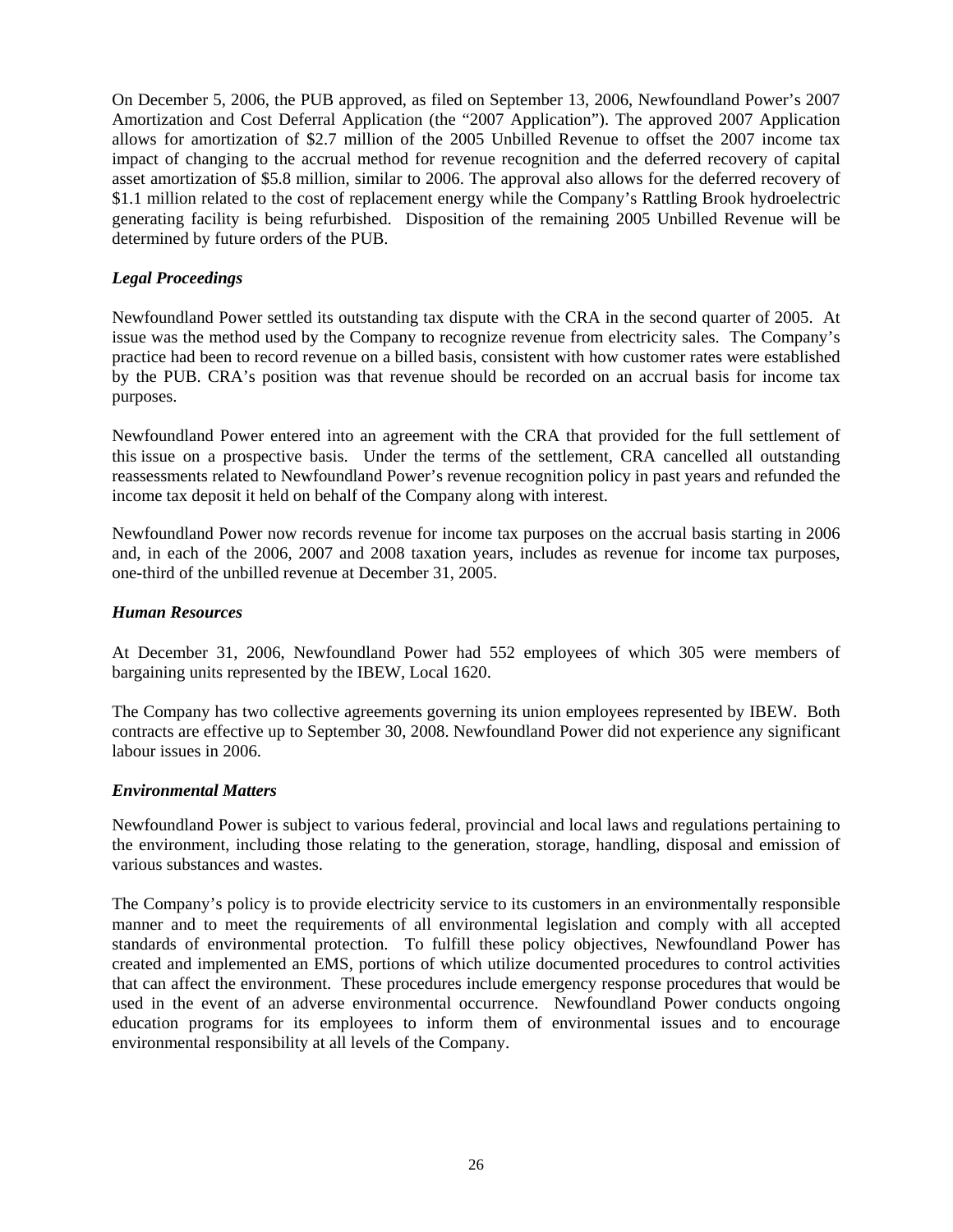The Company retained independent certified environmental auditors to conduct audits of Newfoundland Power's EMS in accordance with the requirements of the ISO 14001 standard. The Company uses the results of such audits to identify areas in which continual improvement to its EMS can be made.

Newfoundland Power continues to monitor changes in environmental compliance requirements and to implement procedures and safeguards necessary to ensure ongoing compliance with environmental requirements, to prevent environmental problems to the extent reasonably possible and to address expeditiously any such problems that may arise.

Environmental laws and regulations had no material effect on the capital expenditures, earnings or competitive position of Newfoundland Power in 2006 and, based on current laws, facts and circumstances, are not expected to have any material effect in the foreseeable future.

## **3.4 Maritime Electric**

Maritime Electric operates an integrated electric utility, which directly supplies approximately 71,000 customers, constituting 90 per cent of electricity consumers on Prince Edward Island. Maritime Electric purchases most of the energy it distributes to its customers from NB Power, a provincial Crown Corporation. Maritime Electric's system is connected to the mainland power grid via two submarine cables between Prince Edward Island and New Brunswick, which are leased from the Government of Prince Edward Island. Maritime Electric owns and operates generating plants with a combined capacity of 150 MW on Prince Edward Island.

## *Market and Sales*

Maritime Electric serves residential, commercial and industrial electricity customers. Annual electricity sales increased to 999 GWh in 2006 from 989 GWh in 2005. Revenue increased to \$122.4 million in 2006 from \$116.7 million in 2005.

The following table compares the composition of Maritime Electric's 2006 and 2005 revenue and electricity sales by customer class.

| <b>Maritime Electric</b><br><b>Revenue and Electricity Sales by Customer Class</b> |                                                                        |       |       |       |  |  |  |
|------------------------------------------------------------------------------------|------------------------------------------------------------------------|-------|-------|-------|--|--|--|
|                                                                                    | <b>GWh Sales</b><br><b>Revenue</b><br>(per cent)<br>(per cent)         |       |       |       |  |  |  |
| 2005<br>2005<br>2006<br>2006                                                       |                                                                        |       |       |       |  |  |  |
| Residential                                                                        | 46.7                                                                   | 47.0  | 41.4  | 41.7  |  |  |  |
| Commercial and<br>industrial                                                       | 50.1                                                                   | 50.2  | 57.9  | 57.7  |  |  |  |
| <b>Street Lighting</b>                                                             | 1.6                                                                    | 1.4   | 0.7   | 0.6   |  |  |  |
| Other <sup><math>(I)</math></sup>                                                  | 1.6                                                                    | 1.4   |       |       |  |  |  |
| Total                                                                              | 100.0                                                                  | 100.0 | 100.0 | 100.0 |  |  |  |
| (1)                                                                                | Includes revenue from sources other than from the sale of electricity. |       |       |       |  |  |  |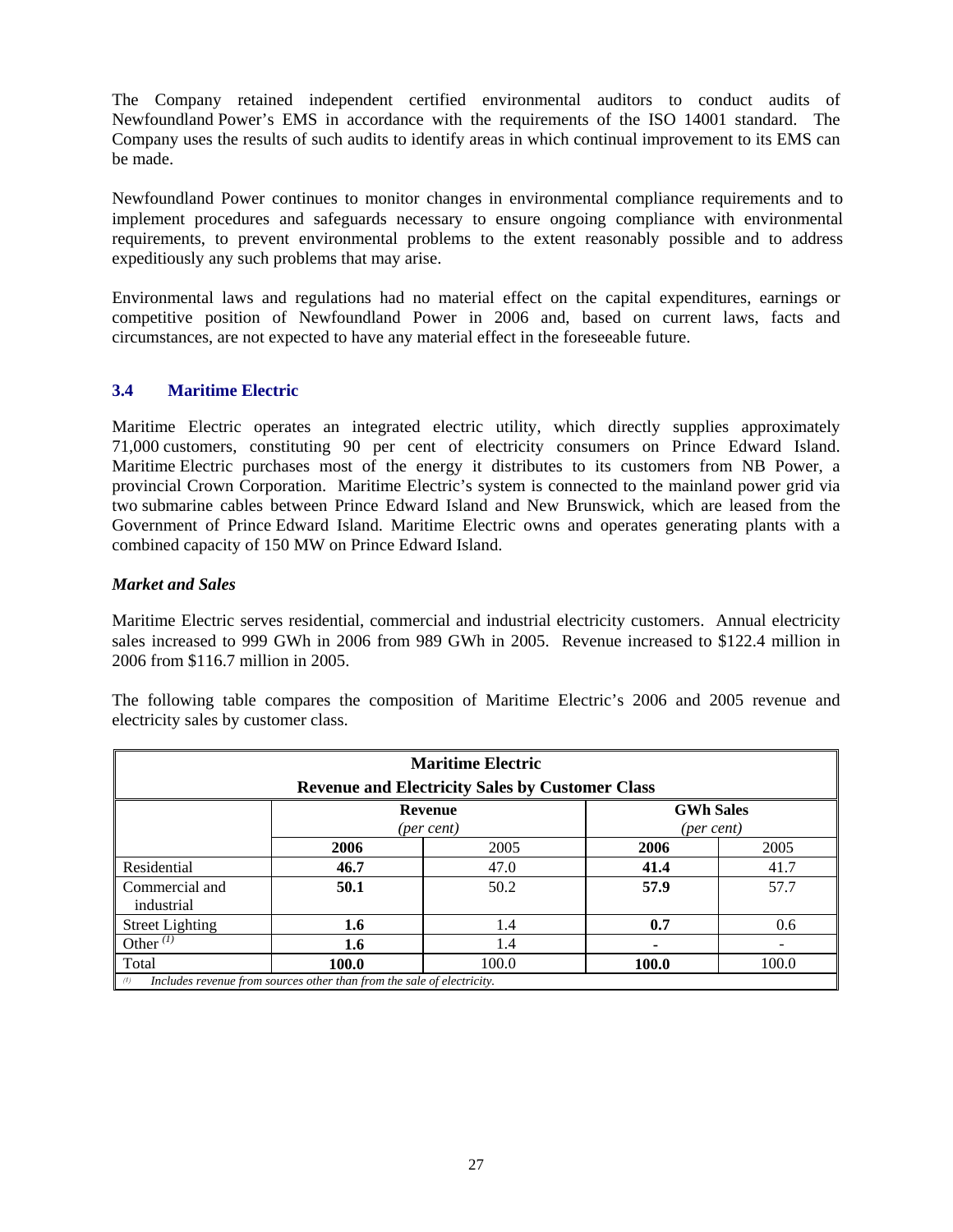## *Power Supply*

Maritime Electric purchased 1,045.0 GWh of the 1,086.5 GWh required to meet its customers' needs from NB Power in 2006. The balance was met through Maritime Electric's on-Island generation facilities, as well as the purchase of 38.9 GWh of wind energy produced on Prince Edward Island. Maritime Electric's generation facilities are located in Charlottetown and Borden Carleton and have a total installed capacity of approximately 150 MW, with its oil-fired steam plant and gas turbines having a total capacity of 60 MW and 90 MW, respectively. The new 50-MW combustion turbine generator, commissioned early in 2006, can operate on light oil or natural gas and is located at the Company's Charlottetown Plant. The Company's generating capacity is used primarily for peaking, submarine cable loading issues and emergency purposes.

In 2006, approximately 19.3 per cent of the energy that Maritime Electric purchased from NB Power came from the Point Lepreau Station. During 2006, the Point Lepreau Station had an annual capacity factor of 78.8 per cent compared to 80.1 per cent in 2005.

In 1998, NB Power announced the results of an independent consultant audit of the Point Lepreau Station, which concluded that its remaining life was less than the estimate that had been used by NB Power for the purposes of calculating depreciation. Accordingly, the consultant and NB Power's external auditors recommended that NB Power reduce the Point Lepreau Station's net book value by \$450 million. Maritime Electric's obligations in respect of the Point Lepreau Station Unit Participation Agreement required a payment of approximately \$6 million in 2001, which is being amortized over the estimated life of the Point Lepreau Station.

The Point Lepreau Station is scheduled for a major refurbishment in 2008 that will extend its estimated life to 2035.

Legislation proclaimed by the Government of Prince Edward Island will see an increased reliance by Maritime Electric on renewable energy sources, such as wind-powered energy, located on Prince Edward Island. By 2010, Maritime Electric will be required to obtain at least 15 per cent of its annual energy requirements from renewable sources. In 2006, the Company signed an agreement with PEI Energy Corporation which will see the Company purchase 39 MW of wind-powered energy from PEI Energy Corporation's new wind farm.

In 2005, Maritime Electric signed a Memorandum of Understanding with the Government of Prince Edward Island in respect of a \$30 million upgrade of the Island's transmission system to accommodate large-scale commercial wind-power development. This upgrade, which commenced in 2006, is expected to take place over a five-year period.

#### *Regulation*

In December 2003, the Government of Prince Edward Island proclaimed legislation returning Maritime Electric to traditional cost of service regulation. Maritime Electric is regulated by IRAC under the provisions of the *Electric Power Act* (Prince Edward Island), effective January 1, 2004. Maritime Electric's basic electricity rates are based on estimated cost of service and provide for an approved rate of return on approved rate base assets. The new legislation, which provided for an orderly transition from the previous regulatory model, also allows Maritime Electric to collect the \$20.8 million in energy costs recoverable from customers deferred as at December 31, 2003 under terms and conditions set by IRAC. Effective January 1, 2004, as ordered by IRAC, Maritime Electric maintains an ECAM that helps mitigate the impact of fluctuating energy costs on the Company's financial results as it allows Maritime Electric to collect/rebate energy costs above/below a base rate of 6.73 cents per kWh.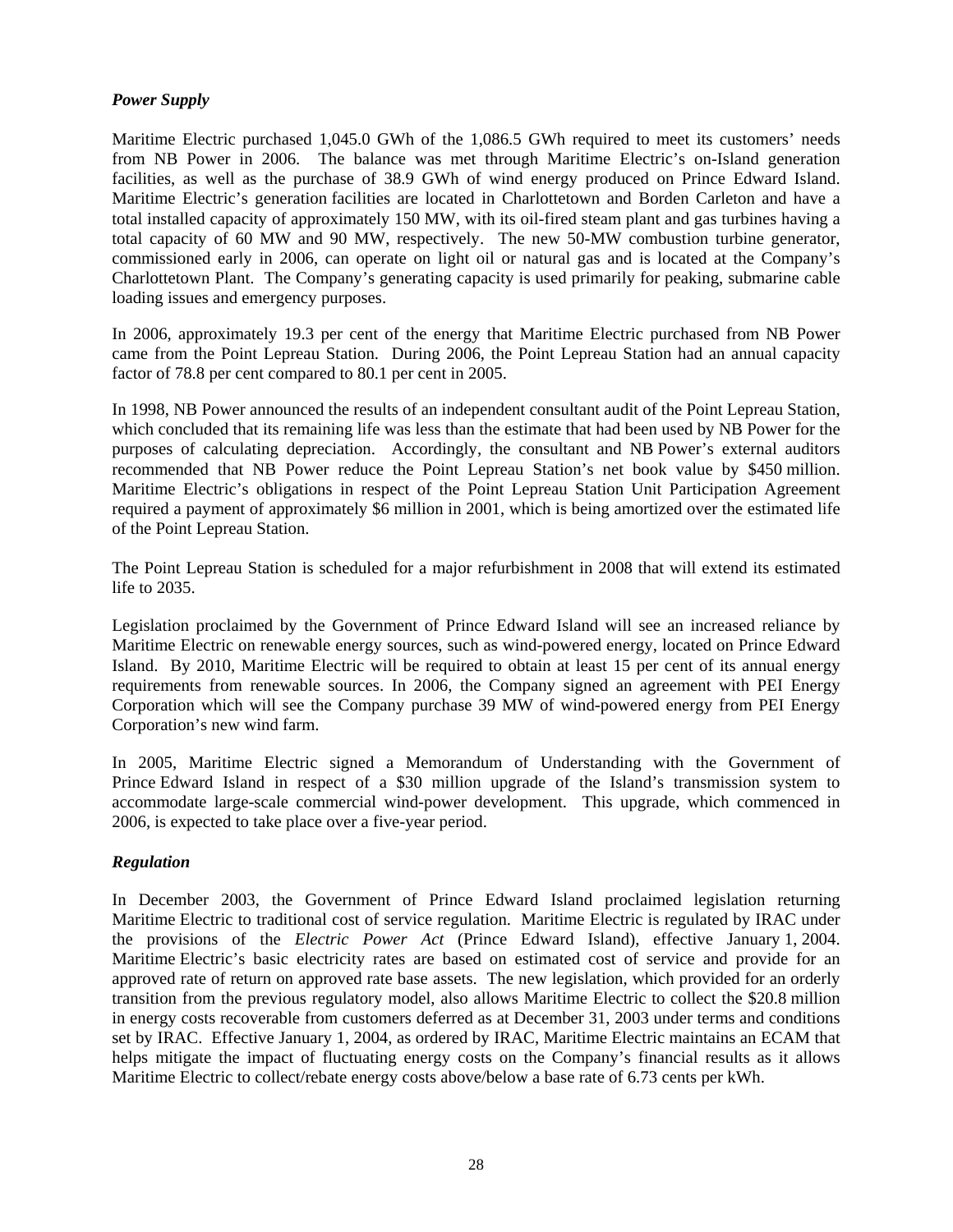On June 27, 2006, IRAC issued its Order with respect to Maritime Electric's general rate application filed on January 31, 2006. The impact was an overall average decrease in customer electricity rates of 1.2 per cent, effective July 1, 2006. The 1.2 per cent decrease was the result of the impact of the refund to customers of energy-related costs associated with the operation of the ECAM, partially offset by a 3.35 per cent increase in basic electricity rates. IRAC also approved Maritime Electric's maximum allowed ROE at 10.25 per cent for 2006 and 2007 and approved continuation of the amortization of the \$20.8 million in deferred costs recoverable from customers accumulated as at December 31, 2003 in the amount of \$1.5 million in 2006. IRAC ordered the continuation of the ECAM currently in effect, with the amortization period contained in the ECAM to decrease from 18 months to 12 months, effective January 1, 2007. In December 2006, IRAC approved, for 2007, the amortization of \$1.3 million of the deferred costs recoverable from customers accumulated as at December 31, 2003 and increased the amortization to \$2.0 million in 2008 and each year thereafter. Deferred costs recoverable from customers totalled \$15.3 million at the end of 2006.

In November 2006, IRAC approved a new energy purchase agreement with NB Power covering the period from November 2006 to March 2008. The cost of energy under the new energy purchase agreement is subject to the operation of the ECAM.

The *Electric Power Act* (Prince Edward Island) requires Maritime Electric to maintain at least 40 per cent of its capital structure in the form of common equity. At December 31, 2006, the common equity component of Maritime Electric's capital structure was 40.8 per cent compared to 42.7 per cent at December 31, 2005.

## *Legal Proceedings*

In April 2006, CRA reassessed Maritime Electric's 1997 - 2004 taxation years. The reassessment encompasses the Company's tax treatment, specifically the Company's timing of deductions, with respect to: (i) the ECAM in the 2001 - 2004 taxation years; (ii) customer rebate adjustments in the 2001 - 2003 taxation years; and (iii) the Company's payment of approximately \$6 million on January 2, 2001 associated with a settlement with NB Power regarding its \$450 million write-down of the Point Lepreau Station in 1998. Maritime Electric believes it has reported its tax position appropriately in all aspects of the reassessment and filed a Notice of Objection with the Chief of Appeals at CRA. Should the Company be unsuccessful in defending all aspects of the reassessment, the Company would be required to pay approximately \$12.1 million in taxes and accrued interest. As at December 31, 2006, Maritime Electric has provided for, through future and current income taxes payable, approximately \$11.6 million and, therefore, an additional liability of \$0.5 million would arise. In this event, the Company would apply to IRAC to include this amount in the regulatory rate-making process. The provisions of the *Income Tax Act* (Canada) require the Company to deposit one-half of the assessment under objection with CRA and the Company made a payment on deposit of \$5.9 million with CRA on June 29, 2006.

## *Human Resources*

At December 31, 2006, Maritime Electric had 175 full-time employees, of which 123 employees were represented by IBEW, Local 1432. A new collective agreement covering the period ending December 31, 2008 was negotiated and signed with the IBEW, Local 1432 in 2005.

## *Environmental Matters*

Maritime Electric is subject to environmental regulation under various federal, provincial and local laws and regulations, including those relating to the generation, storage, handling, disposal and emission of various substances and wastes.

Maritime Electric conducts its operations with a view to complying with all applicable federal, provincial and local environmental laws and regulations. Environmental policies and procedures are reviewed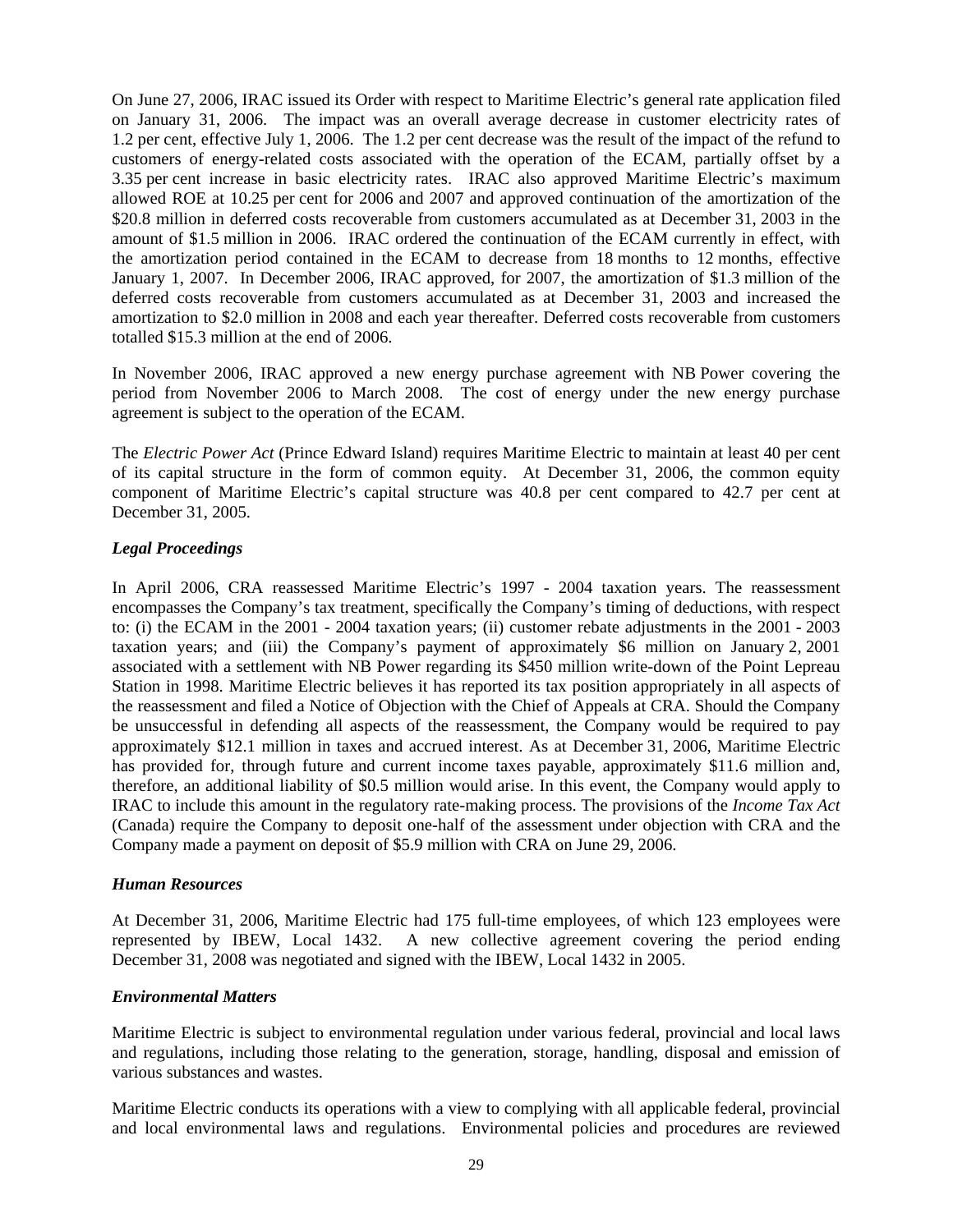periodically and updated as required. New procedures are developed as required and employees affected by the new or updated procedures receive appropriate training.

During 2006, Maritime Electric continued its program of environmental audits and site assessments on selected properties. Environmental laws and regulations had no material effect on the capital expenditures, earnings or competitive position of Maritime Electric in 2006 and, based on current laws, facts and circumstances, are not expected to have any material effect in the future.

## **3.5 FortisOntario**

The Corporation's regulated utility investments in Ontario, collectively FortisOntario, are composed of Canadian Niagara Power, including the operations of Port Colborne Hydro, and Cornwall Electric. In total, FortisOntario's distribution operations serve approximately 52,000 customers in the Fort Erie, Port Colborne, Cornwall and Gananoque areas of Ontario. Canadian Niagara Power owns international transmission facilities at Fort Erie, Ontario and owns a 10 per cent interest in each of Westario Power and Rideau St. Lawrence, two regional electric distribution companies formed in 2000 serving over 27,000 customers.

| <b>FortisOntario</b><br><b>Regulated Utility Operations</b> |                                                                                          |        |                                                                                                                                                                                                                       |    |  |  |  |  |
|-------------------------------------------------------------|------------------------------------------------------------------------------------------|--------|-----------------------------------------------------------------------------------------------------------------------------------------------------------------------------------------------------------------------|----|--|--|--|--|
| Company                                                     | <b>Service Territory</b><br>Peak Demand (MW)<br>Customers $(\#)$<br><b>Employees</b> (#) |        |                                                                                                                                                                                                                       |    |  |  |  |  |
| Canadian Niagara Power <sup><math>(1)</math></sup>          | Fort Erie                                                                                | 15,400 | 58.8                                                                                                                                                                                                                  | 79 |  |  |  |  |
|                                                             | Port Colborne <sup>(2)</sup>                                                             | 9,200  | 41.7                                                                                                                                                                                                                  |    |  |  |  |  |
|                                                             | Gananoque                                                                                | 3,600  | 13.8                                                                                                                                                                                                                  | 6  |  |  |  |  |
| Cornwall Electric                                           | Cornwall                                                                                 | 23,400 | 119.0                                                                                                                                                                                                                 | 47 |  |  |  |  |
| 133 $(3)$<br><b>Total</b><br>51,600<br>233.3                |                                                                                          |        |                                                                                                                                                                                                                       |    |  |  |  |  |
| (1)<br>(2)                                                  |                                                                                          |        | Canadian Niagara Power also owns a 10 per cent interest in each of Westario Power and Rideau St. Lawrence.<br>Canadian Niggara Dowar signed a 10 year operating Legge garament with the City of Dort Colhorne in 2002 |    |  |  |  |  |

The following table provides an overview of FortisOntario's regulated utility operations.

*(2) Canadian Niagara Power signed a 10-year operating lease agreement with the City of Port Colborne in 2002.* 

*(3) Includes seven employees in Corporate and Non-Regulated Generation operations in Ontario.* 

## *Market and Sales*

Annual electricity sales were 1,163 GWh in 2006 compared to 1,195 GWh in 2005. FortisOntario's revenue was \$130.0 million in 2006 compared to \$139.7 million in 2005.

The following table compares the composition of FortisOntario's 2006 and 2005 revenue and electricity sales by service territory.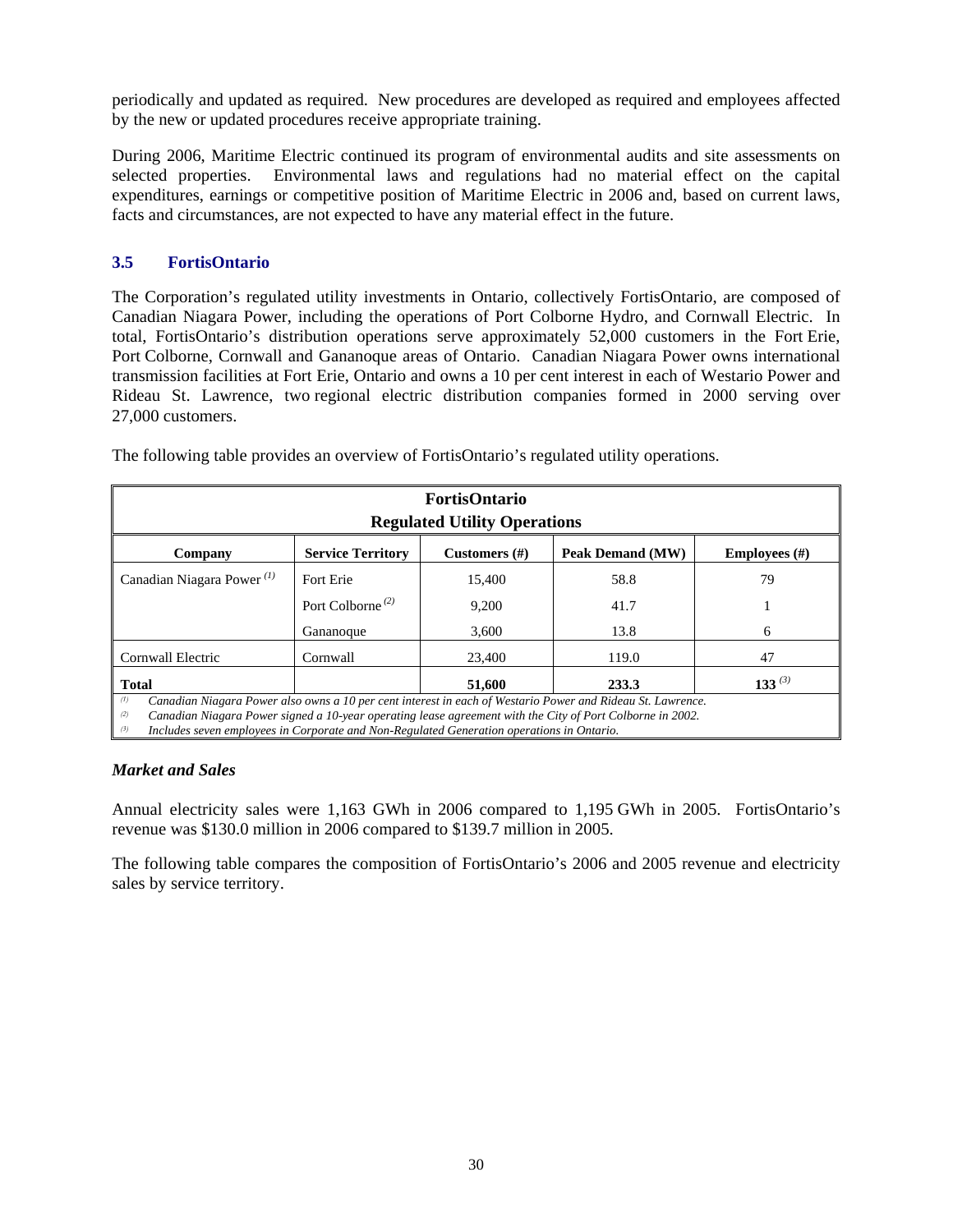| <b>FortisOntario</b><br><b>Revenue and Electricity Sales by Service Territory</b> |       |       |       |       |  |  |
|-----------------------------------------------------------------------------------|-------|-------|-------|-------|--|--|
| <b>GWh Sales</b><br><b>Revenue</b><br>(per cent)<br>(per cent)                    |       |       |       |       |  |  |
|                                                                                   | 2006  | 2006  | 2005  |       |  |  |
| Fort Erie                                                                         | 24.0  | 22.3  | 24.7  | 24.2  |  |  |
| Port Colborne                                                                     | 15.0  | 14.0  | 16.9  | 15.9  |  |  |
| Gananoque                                                                         | 6.3   | 6.6   | 6.5   | 7.1   |  |  |
| Cornwall                                                                          | 54.7  | 57.1  | 51.9  | 52.8  |  |  |
| Total                                                                             | 100.0 | 100.0 | 100.0 | 100.0 |  |  |

The following table compares the composition of FortisOntario's 2006 and 2005 revenue and electricity sales by customer class.

| <b>FortisOntario</b><br><b>Revenue and Electricity Sales by Customer Class</b> |                                                                        |      |      |      |  |  |
|--------------------------------------------------------------------------------|------------------------------------------------------------------------|------|------|------|--|--|
| <b>GWh Sales</b><br><b>Revenue</b><br>(per cent)<br>(per cent)                 |                                                                        |      |      |      |  |  |
|                                                                                | 2006                                                                   | 2006 | 2005 |      |  |  |
| Residential                                                                    | 44.2                                                                   | 41.7 | 41.7 | 42.3 |  |  |
| Commercial                                                                     | 51.2                                                                   | 51.0 | 57.6 | 57.1 |  |  |
| Other $(1)$                                                                    | 4.6                                                                    | 7.3  | 0.7  | 0.6  |  |  |
| Total<br>100.0<br>100.0<br>100.0<br>100.0                                      |                                                                        |      |      |      |  |  |
| (1)                                                                            | Includes revenue from sources other than from the sale of electricity. |      |      |      |  |  |

## *Power Supply*

Canadian Niagara Power purchases its power requirements for Fort Erie and Port Colborne from the IESO. Under the Standard Supply Code of the OEB, Canadian Niagara Power is obliged to provide Standard Service Supply to all its customers who do not choose to contract with an electricity retailer. This energy is provided to customers at either regulated or market prices. Designated customers and low-volume customers with annual usage less than 250,000 kWh receive this power at a two-tiered pricing regime. For residential customers, the first 1,000 kWh per month is currently priced at 5.5 cents per kWh and any consumption above that amount is priced at 6.4 cents per kWh. The threshold of the two-tiered pricing regime changes twice a year. In May, the first block drops to 600 kWh and, in November, it returns to 1,000 kWh. For non-residential and designated customers, the first 750 kWh is currently priced at 5.5 cents per kWh and any consumption above that amount is priced at 6.4 cents per kWh.

In Gananoque, Canadian Niagara Power's distribution system is embedded within Hydro One Networks. Approximately 83 per cent of energy requirements for Gananoque are met through monthly energy purchases from Hydro One Networks and the remaining 17 per cent is purchased from six hydroelectric generating plants owned by Fortis Properties. The energy is purchased at the hourly Ontario Energy Price. Energy sales to customers in Gananoque are treated in the same manner as those in Fort Erie and Port Colborne. Cost differences arising from sales at the regulated prices are settled with the IESO through the monthly invoicing process with Hydro One Networks.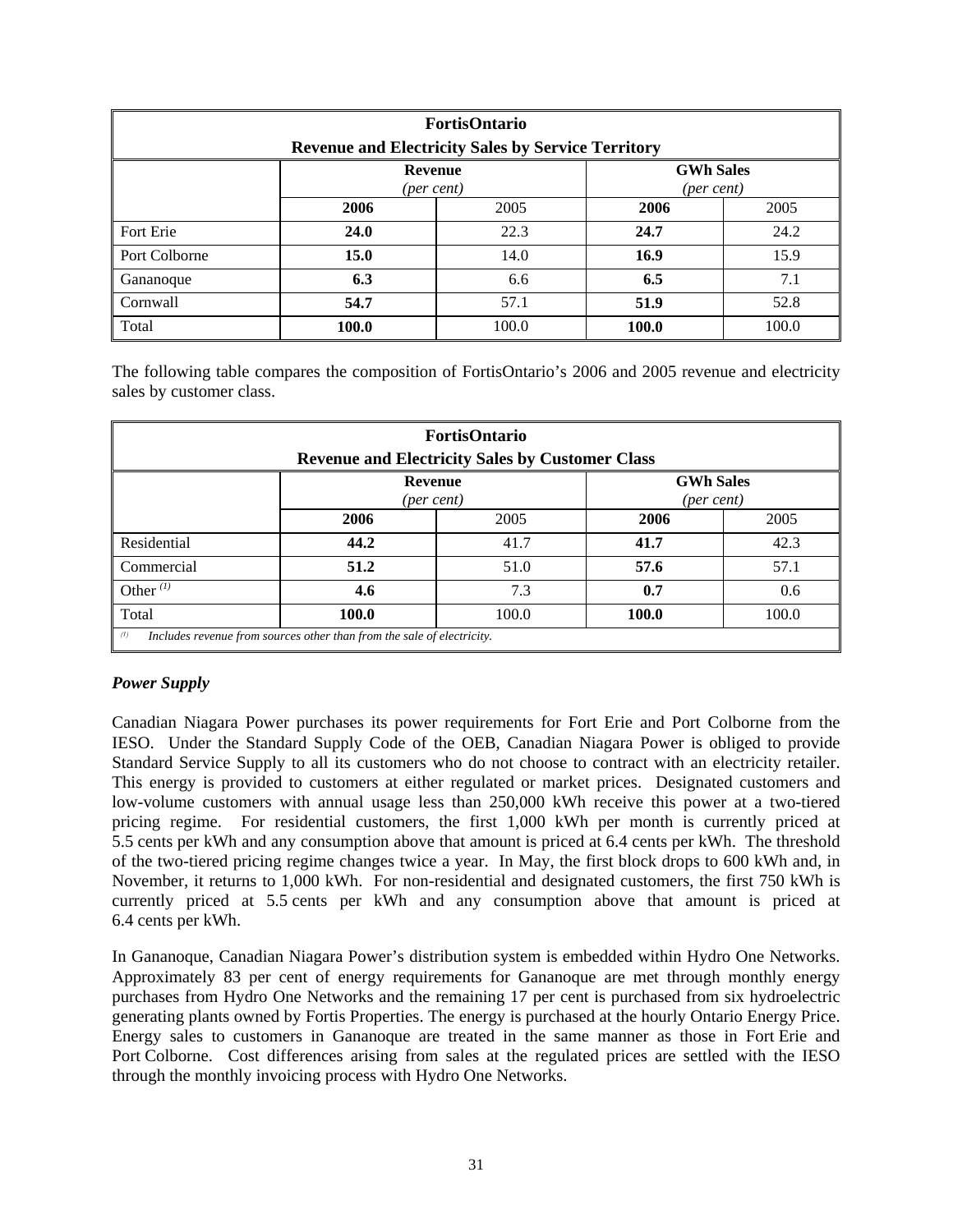Cornwall Electric purchases 98 per cent of its power requirements from Hydro-Québec Energy Marketing under two fixed-term contracts. The first contract, which represents approximately 38 per cent of the power supply, expires in 2019. The second contract, which supplies the remainder of the power from Hydro-Québec Energy Marketing, is a 24-month rolling contract expiring in 2008. FortisOntario Inc.'s 5-MW gas-fired cogeneration plant generates the remaining two per cent of the power requirement in Cornwall.

## *Regulation*

Canadian Niagara Power and Cornwall Electric operate under the *Electricity Act* (Ontario) and the *Ontario Energy Board Act* (Ontario) as administered by the OEB. Canadian Niagara Power operates under cost of service regulation and earnings are regulated on the basis of rate of return on rate base, plus a recovery of allowable distribution costs. Cornwall Electric is exempt from many aspects of these Acts and is also subject to a 35-year Franchise Agreement with the City of Cornwall, dated July 31, 1998. Rates under the Franchise Agreement are subject to a price cap with commodity cost flow-through. The base revenue requirement is adjusted annually for inflation, load growth and customer growth. In November 2004, the OEB granted Cornwall Electric a Distribution Licence valid until December 2019. The Licence acknowledges the existing service territory and franchise agreements. Prior to this date, Cornwall Electric had been granted an Interim Distribution Licence.

On December 9, 2004, the *Electricity Restructuring Act*, *2004* (Ontario) came into force amending certain prior Acts. It reorganized Ontario's electricity sector and introduced the Regulated Price Plan, which was later developed and announced by the OEB on March 11, 2005. The Regulated Price Plan is intended to reflect the true cost of electricity. It has replaced the interim two-tiered commodity pricing structure that had been in place since April 2004. Effective November 1, 2006, eligible residential customers pay 5.5 cents per kWh for a threshold amount of electricity used each month and 6.4 cents per kWh for electricity consumed over the threshold amount. The threshold is 1,000 kWh per month for November through April and 600 kWh per month for May through October. The threshold for non-residential and designated customers is 750 kWh year-round.

On April 28, 2006, the OEB issued its Decision and Order concerning Canadian Niagara Power's application for new electricity rates, effective May 1, 2006. The Decision and Order also approved the final recovery from customers of regulatory assets including the transitional costs incurred in preparation for the open market in May 2002. The impact of the Decision and Order on a typical residential customer with average monthly consumption of 1,000 kWh in Fort Erie, Port Colborne and Gananoque was an increase in customer rates, effective May 1, 2006, of 17.5 per cent, 17.5 per cent, and 10.8 per cent, respectively. The rate increases also included the impact associated with the flow-through to specified low-volume customers of increased power prices paid to the IESO as set under the OEB's Regulated Price Plan. The new distribution electricity rates were based on 2004 costs using a deemed capital structure at 50 per cent long-term debt and 50 per cent common equity, with an allowed ROE of 9.0 per cent. The approved rate increases represented the first time that the Company had been allowed to rebase its rates since 2001.

In December 2006, the OEB issued its final "Report of the Board on Cost of Capital and Second Generation Incentive Regulation for Ontario's Electricity Distributors". The report sets out a three-year price cap plan that maintains the current cost of capital and introduces an inflation measure coupled with a productivity factor for rate-setting purposes. Over that three-year period, distributors will be required to submit in three tranches a full cost of service application to set new distribution rates. This will be followed by a third-generation incentive mechanism. On January 26, 2007, Canadian Niagara Power filed applications with the OEB requesting a 0.2 per cent average increase in distribution electricity rates, effective May 1, 2007, associated with its operations in Fort Erie, Port Colborne and Gananoque. The rate increase reflects the application of second-generation incentive regulation. Canadian Niagara Power also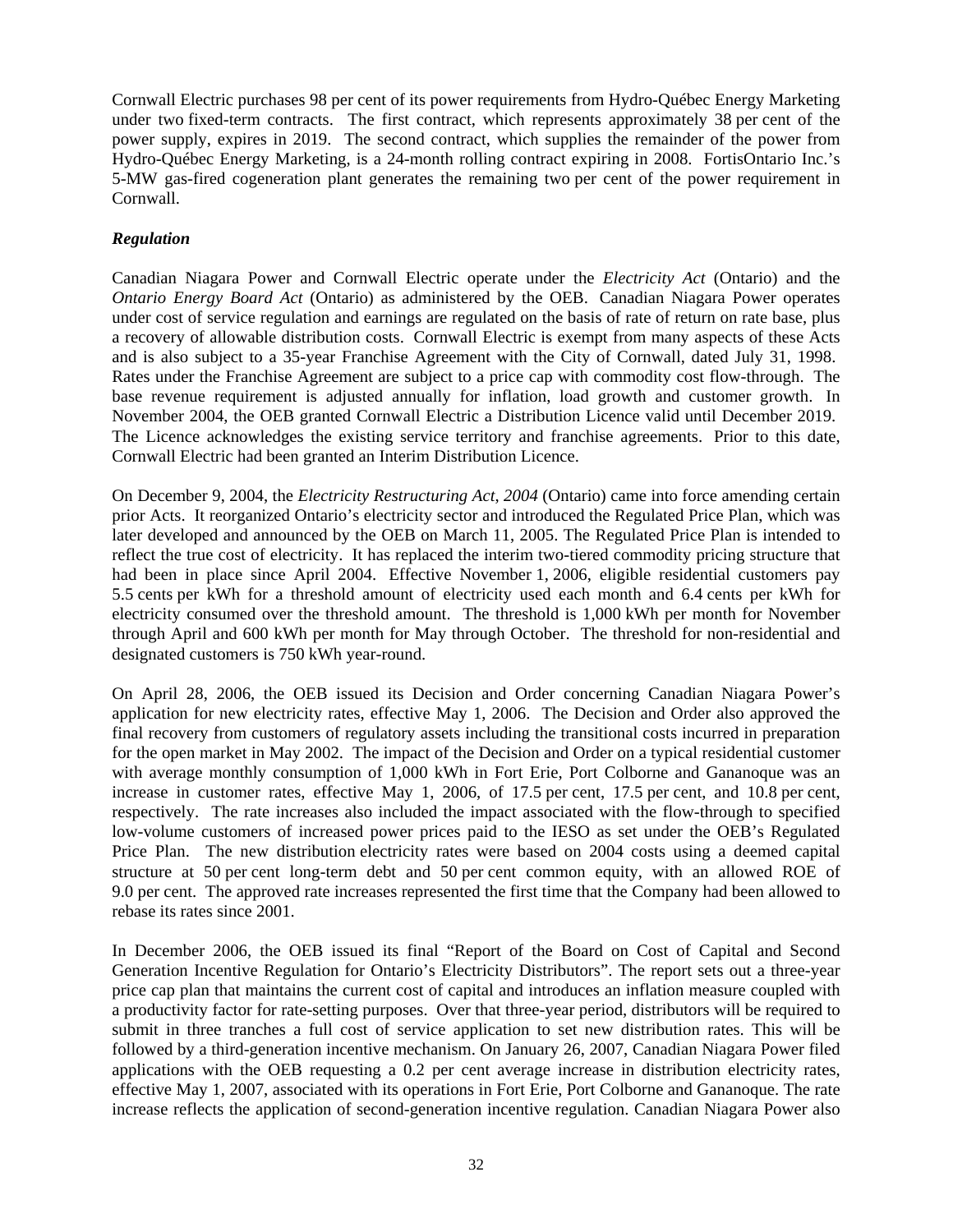applied to the OEB to recover in customer rates the extraordinary costs incurred as a result of the early winter storm that occurred in October 2006.

## *Human Resources*

At December 31, 2006, FortisOntario had 133 employees, of which 31 were represented by CUPE, Local 137, 44 were represented by IBEW, Local 636 in the Niagara Region and 6 were represented by IBEW, Local 636 in Gananoque. The collective agreements governing these employees expire on April 30, 2009, May 31, 2009 and July 31, 2009, respectively.

## *Environmental Matters*

FortisOntario is subject to various federal, provincial and local laws and regulations pertaining to the environment including those relating to the generation, storage, handling, disposal and emission of various substances and wastes.

FortisOntario conducts its operations with a view to complying with all applicable federal, provincial and local environmental laws and regulations. Environmental policies and procedures are reviewed periodically and are updated as required. New procedures are developed as required and employees affected by the new or updated procedures receive appropriate training.

Environmental laws and regulations had no material effect on the capital expenditures, earnings or competitive position of FortisOntario in 2006 and, based on current laws, facts and circumstances, are not expected to have any material effect in the future.

### *Regulated Utilities – Caribbean*

## **3.6 Belize Electricity**

Belize Electricity is the primary commercial transmitter and distributor of electricity in Belize, Central America, serving more than 71,000 customers. Belize Electricity meets its energy demand from multiple sources, which include power purchases from: (i) CFE, the Mexican state-owned power company; (ii) the Mollejon and Chalillo hydroelectric facilities owned and operated by BECOL; and (iii) its own diesel-fired and gas turbine generation. All major load centers are connected to Belize's national electricity system, which is connected to the Mexican electricity system, allowing Belize Electricity to optimize its power supply options.

## *Market and Sales*

Annual electricity sales increased to 360 GWh in 2006 from 350 GWh in 2005. Revenue increased to BZ\$156.1 million in 2006 from BZ\$125.4 million in 2005.

The following table compares the composition of Belize Electricity's 2006 and 2005 revenue and electricity sales by customer class.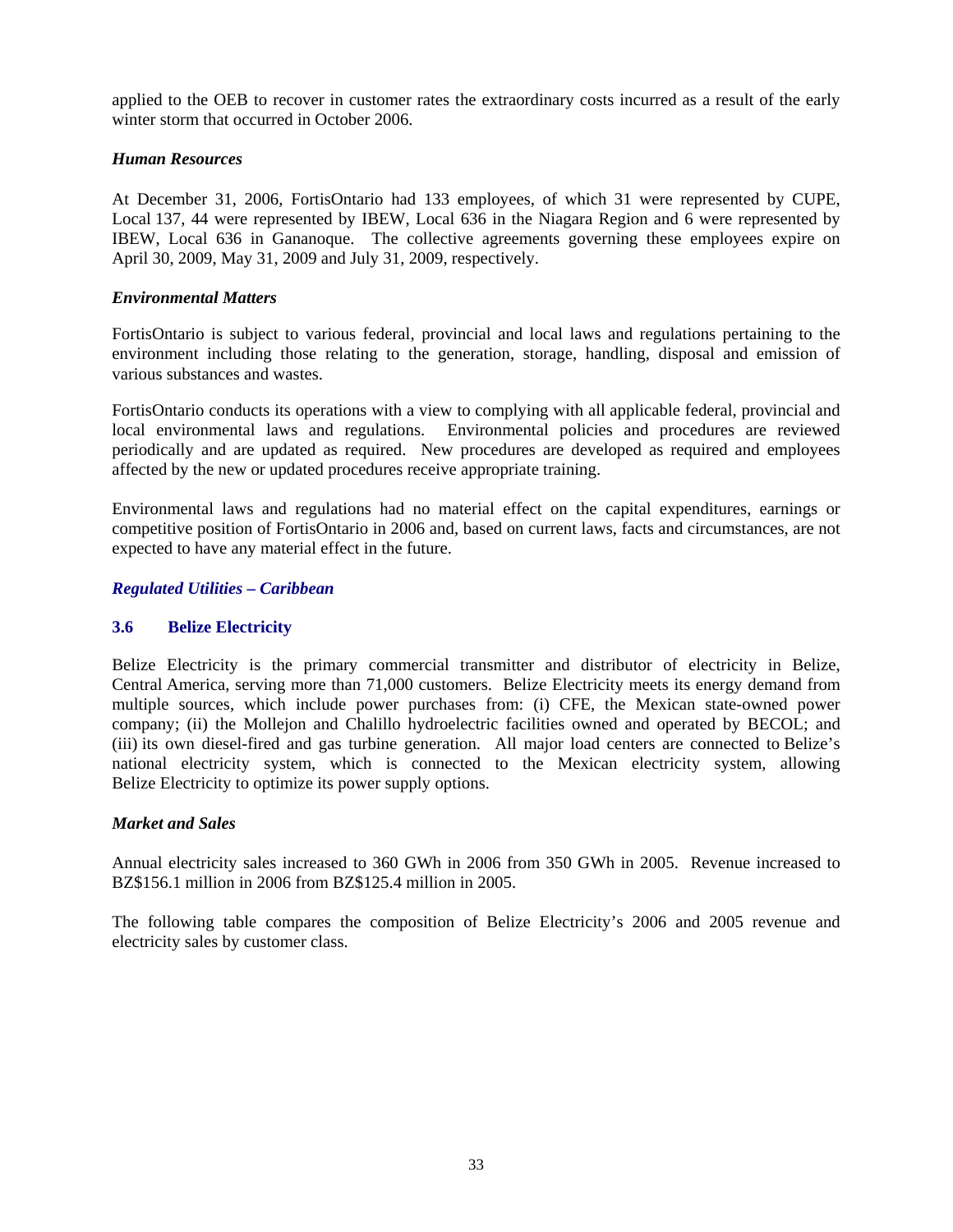| <b>Belize Electricity</b><br><b>Revenue and Electricity Sales by Customer Class</b> |             |                              |                                           |       |  |
|-------------------------------------------------------------------------------------|-------------|------------------------------|-------------------------------------------|-------|--|
|                                                                                     |             | <b>Revenue</b><br>(per cent) | <b>GWh Sales</b><br>${\rm (per \, cent)}$ |       |  |
|                                                                                     | 2006        | 2005                         | 2006                                      | 2005  |  |
| Residential                                                                         | 55.3        | 55.7                         | 56.6                                      | 57.9  |  |
| Commercial and industrial                                                           | <b>33.1</b> | 32.7                         | 36.8                                      | 35.4  |  |
| <b>Street Lighting</b>                                                              | 7.4         | 7.7                          | 6.6                                       | 6.7   |  |
| Other $(1)$                                                                         | 4.2         | 3.9                          |                                           |       |  |
| Total                                                                               | 100.0       | 100.0                        | 100.0                                     | 100.0 |  |
| (1)<br>Includes revenue from sources other than from the sale of electricity.       |             |                              |                                           |       |  |

## *Power Supply*

Belize Electricity purchased and produced 418 GWh of electricity in 2006. Belize Electricity purchased 210 GWh from CFE and 178 GWh from the Mollejon and Chalillo hydroelectric generating facilities. The balance of 30 GWh was produced by Belize Electricity's diesel-fired generation, which has an installed capacity of 37 MW.

With Belize Electricity experiencing annual growth in energy demand of approximately three per cent to seven per cent over the past three years, the Company continues to pursue initiatives to increase in-country generation supply to enhance its ability to meet demand. In July 2005, a request for proposals for 25 MW of baseload generation in 2007 and 15 MW in 2009 was issued to potential independent power producers. Since the Company did not finalize any power purchase agreements with potential suppliers in 2006 as a result of this request, Belize Electricity entered into a two-year contract with CFE in August 2006 for the supply of 15 MW of firm energy and up to a maximum of 40 MW on an economic basis if no firm energy is utilitized.

The Chalillo hydroelectric facility, which was completed on September 12, 2005, provided the Company with additional power supply during 2006. In addition to the Mollejon plant, the combined energy supplied from hydroelectric sources was approximately 43 per cent of the total system during 2006 compared to 17 per cent during 2005. Hydro Maya, a private small hydroelectric developer in southern Belize with which Belize Electricity has a power purchase agreement, has constructed a 3-MW run-of-river hydroelectric plant. The facility became operational in February 2007. On December 1, 2004, an agreement was signed with Belize Cogeneration Energy Limited for the supply of approximately 14 MW of capacity and energy which is scheduled to commence in mid-2009.

## *Regulation*

Belize Electricity is regulated by the PUC under the terms of the *Electricity Act* (Belize)*,* the *Electricity (Tariffs, Charges and Quality of Service Standards) By-Laws* (Belize) and the *Public Utilities Commission Act* (Belize). Basic electricity rates at Belize Electricity are comprised of two components. The first component is VAD and the second is COP, including the variable cost of generation, which is a flow-through in customer rates. The VAD component of the tariff allows the Company to recover its operating expenses, transmission and distribution expenses, taxes, amortization and rate of return on regulated asset base in the range of 10.0 per cent to 15.0 per cent. Belize Electricity's regulation includes a CPRSA designed to normalize changes in the price of electricity due to fluctuating cost of power. The CPRSA stabilizes electricity rates for consumers while providing Belize Electricity with a mechanism which permits the recovery of its cost of power.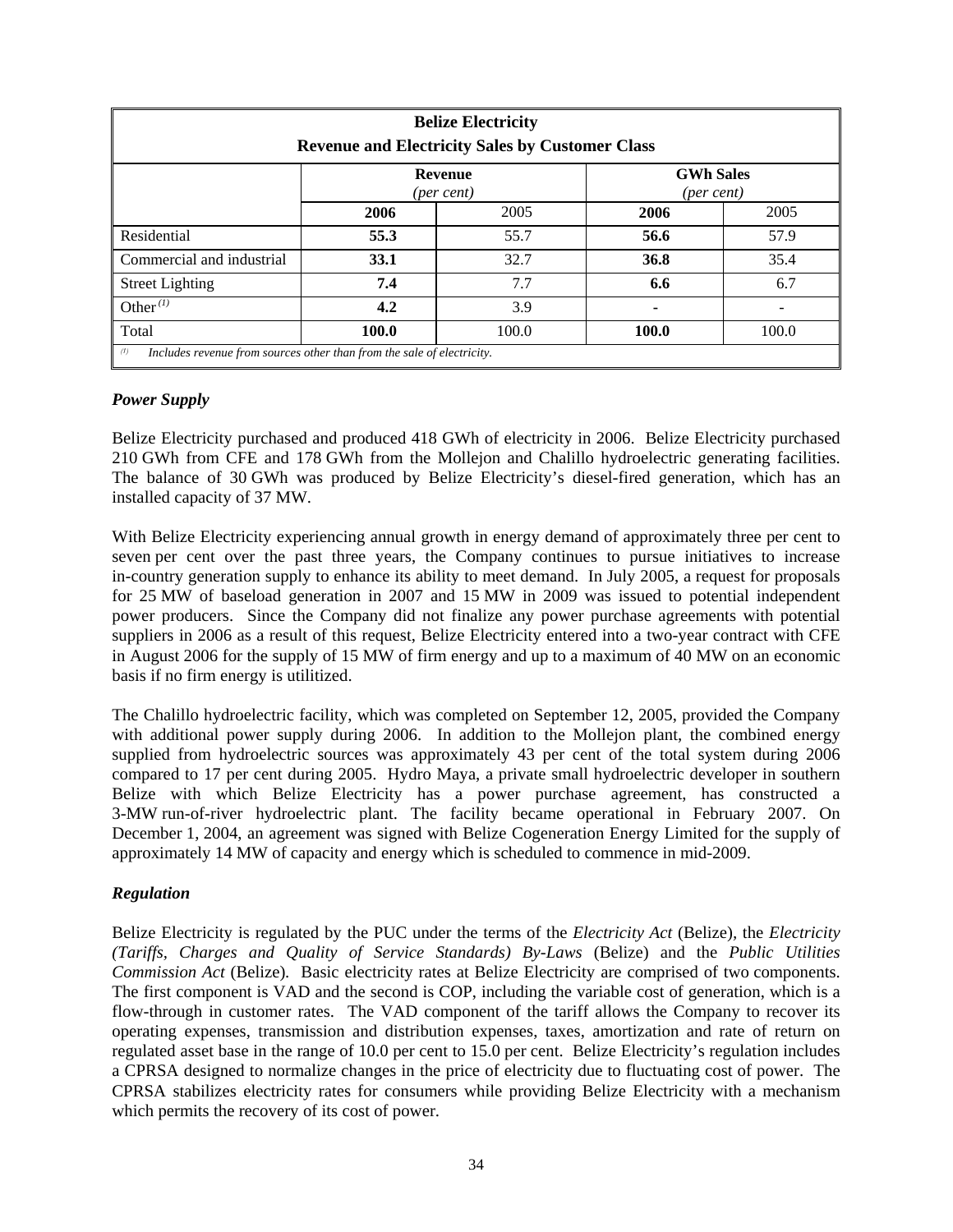Effective July 1, 2002, a HCPRSA was also established to normalize hurricane reconstruction costs. The VAD component of the tariff is normally reviewed every four years, while the COP component and rate stabilization account recovery are reviewed at each annual rate proceeding and at Threshold Event Review Proceedings which can occur at any time that deferrals of COP into the rate stabilization account exceed \$1.7 million (BZ\$3.0 million). Adjustments to the tariff as a result of a Threshold Event may require adjustments to the COP component of the tariff and additional CPRSA recovery surcharges at any time during a calendar year.

Belize Electricity filed its first full Tariff Application on March 2, 2005 to establish a new four-year VAD tariff setting arrangement. On July 14, 2005, the PUC delivered its Final Tariff Decision approving an overall 11 per cent increase in electricity rates, inclusive of the recovery of rate stabilization account balances, to BZ39.0 cents per kWh from BZ34.9 cents per kWh, effective July 1, 2005 through June 30, 2006.

On December 31, 2005, the PUC approved a BZ0.6 cent per kWh, or 1.5 per cent, increase in electricity rates associated with the recovery of excess deferrals to the CPRSA and a BZ4.5 cent per kWh, or 11.5 per cent, increase in electricity rates related to COP. There was no increase in the VAD component of rates. The result was an overall 13 per cent increase in electricity rates to BZ44.1 cents per kWh from BZ39.0 cents per kWh, effective January 1, 2006. This increase in electricity rates was the result of the PUC's Final Decision on Belize Electricity's Threshold Event Review Application filed on December 20, 2005 and had no impact on the Company's earnings due to the flow-through of cost of power to customers.

On May 9, 2006, the PUC issued its Final Decision approving, as filed, Belize Electricity's Annual Tariff Review Application for the annual tariff period from July 1, 2006 through June 30, 2007. The Final Decision confirmed that the average mean electricity rate of BZ44.1 cents per kWh would remain unchanged from that in effect at January 1, 2006. The COP component of rates, however, decreased slightly from BZ25.5 cents per kWh to BZ25.3 cents per kWh, while an Annual Correction rate, at BZ0.2 cents per kWh, was introduced to collect from customers the differences of actual expenses and revenues from original forecasts for the immediately preceding annual tariff period.

Belize Electricity's Licence to generate, transmit, distribute and supply electricity in Belize expires in 2015. Under the terms of the Licence, the Company has a right of first refusal on any replacement licence. If the current Licence is not renewed for any reason, Belize Electricity will be entitled to receive, upon the transfer of its electric utility assets to a new operator, the greater of market value or 120 per cent of the net book value of these assets.

## *Human Resources*

At December 31, 2006, Belize Electricity had 254 permanent employees, including apprentices, of which 151 were represented by the BEWU. The Company's collective agreement with the BEWU was signed on November 29, 2000 and is to be reviewed every 5 years. Union negotiations commenced during the third quarter of 2006 for a new collective agreement and are ongoing.

## *Environment*

As part of its ongoing commitment to fully comply with internationally acceptable environmental standards, Belize Electricity focused environmental initiatives on its generating plants. An EMS plan was fully implemented in the generation departments in 2004 and early 2005. The EMS plan was extended to the substation and garage departments in late 2005. Belize Electricity intends to have its operations ISO 14001 compliant by 2008. In an effort to achieve this, annual environmental audits, in accordance with the ISO standard, are completed.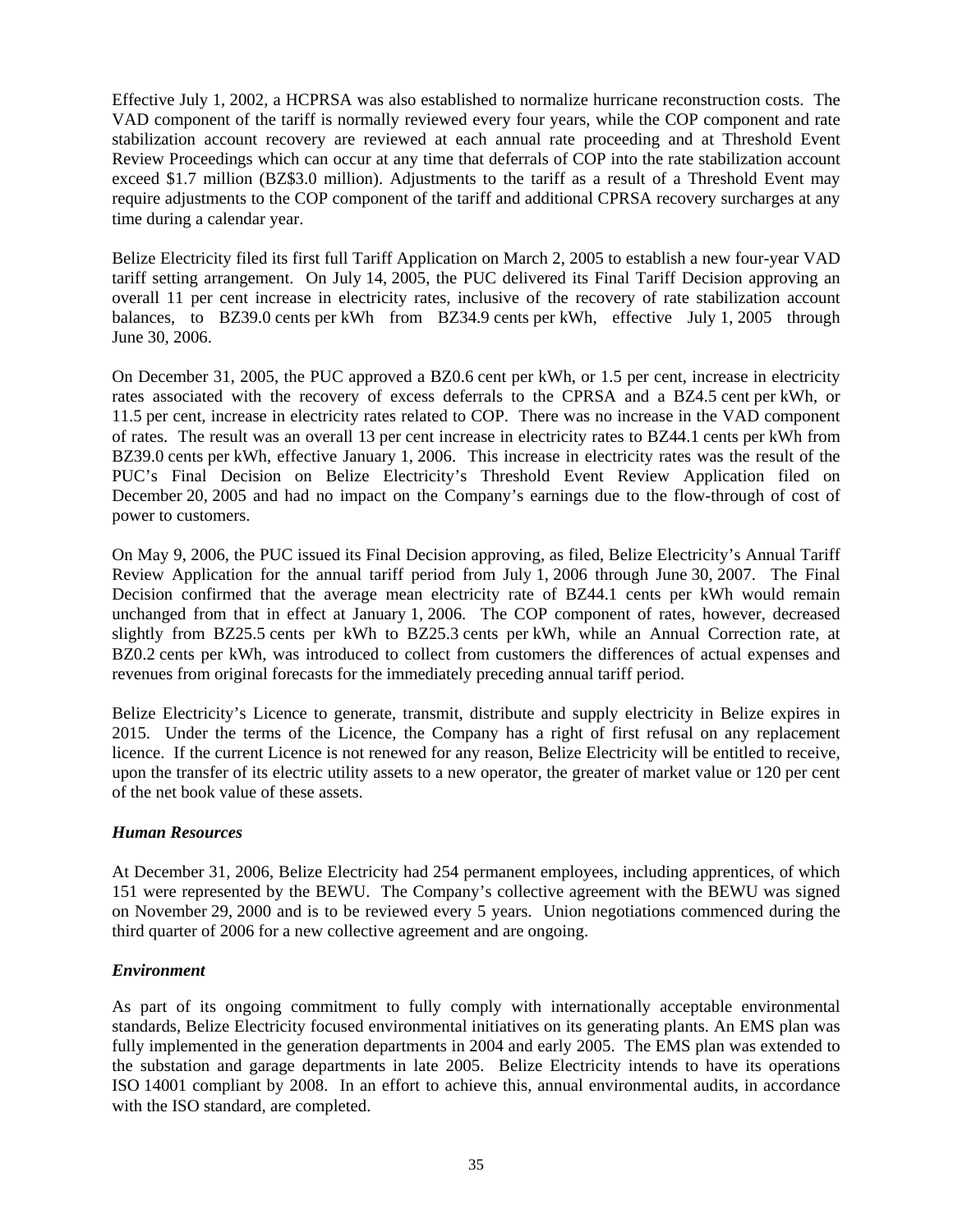During 2006, another environmental audit was completed and the Company demonstrated above-average compliance with the EMS plan.

Environmental laws and regulations had no material effect on the capital expenditures, earnings or competitive position of Belize Electricity in 2006 and, based on current law, facts and circumstances, are not expected to have any material effect in the future.

## **3.7 Caribbean Utilities**

Caribbean Utilities is the sole provider of electricity on Grand Cayman, Cayman Islands, serving more than 22,000 customers. On November 7, 2006, Fortis acquired an additional 16 per cent ownership interest in Caribbean Utilities and now owns approximately 54 per cent of the Company. Caribbean Utilities is a public company traded on the Toronto Stock Exchange (TSX:CUP.U) and has an April  $30<sup>th</sup>$  fiscal year end.

## *Market and Sales*

During 2006 and 2005, the statements of earnings of Fortis reflected the Corporation's previous approximate 37 per cent ownership interest in Caribbean Utilities, previously accounted for on an equity basis under a two-month lag.

| <b>Caribbean Utilities</b><br><b>Electricity Revenue and Electricity Sales by Customer Class</b> |                                                                                                                                                                                                                                                                                                                                             |              |                                |              |  |
|--------------------------------------------------------------------------------------------------|---------------------------------------------------------------------------------------------------------------------------------------------------------------------------------------------------------------------------------------------------------------------------------------------------------------------------------------------|--------------|--------------------------------|--------------|--|
|                                                                                                  | Revenue<br>(per cent)                                                                                                                                                                                                                                                                                                                       |              | <b>GWh Sales</b><br>(per cent) |              |  |
|                                                                                                  | $2006$ (1)                                                                                                                                                                                                                                                                                                                                  | $2005^{(1)}$ | $2006$ (1)                     | $2005^{(1)}$ |  |
| Residential                                                                                      | 47.8                                                                                                                                                                                                                                                                                                                                        | 47.0         | 46.6                           | 45.7         |  |
| Commercial                                                                                       | 51.1                                                                                                                                                                                                                                                                                                                                        | 52.0         | 52.3                           | 53.1         |  |
| Street lighting                                                                                  | 1.1                                                                                                                                                                                                                                                                                                                                         | 1.0          | 1.1                            | 1.2          |  |
| Total                                                                                            | 100.0                                                                                                                                                                                                                                                                                                                                       | 100.0        | 100.0                          | 100.0        |  |
| (1)                                                                                              | For the years ended December 31, 2006 and 2005, Fortis reflected the Corporation's previous approximate 37 per cent ownership<br>interest in Caribbean Utilities, on an equity basis under a two-month lag. The table above reflects Caribbean Utilities' electricity<br>revenue and GWh sales for its years ended April 30, 2006 and 2005. |              |                                |              |  |

The following table compares the composition of Caribbean Utilities' fiscal year ended April 30, 2006 and April 30, 2005 electricity revenue and electricity sales by customer class.

## *Power Supply*

Caribbean Utilities relies upon diesel generation to produce electricity for Grand Cayman. Grand Cayman has neither hydroelectric potential nor inherent thermal resources and the Company must rely upon diesel fuel imported to Grand Cayman primarily from refineries in the Caribbean and the Gulf of Mexico. The Company has an installed generating capacity of 120 MW.

During 2006, Caribbean Utilities entered into a project agreement with MAN B&W for the purchase and turnkey installation of one 16-MW medium-speed diesel generating unit and auxiliary equipment. This unit is scheduled for installation to meet the summer 2007 energy demand. The contract cost is US\$18.4 million and the total estimated cost for completion of the project is US\$22.2 million. As at October 31, 2006, approximately US\$5.7 million had been spent by Caribbean Utilities related to this project.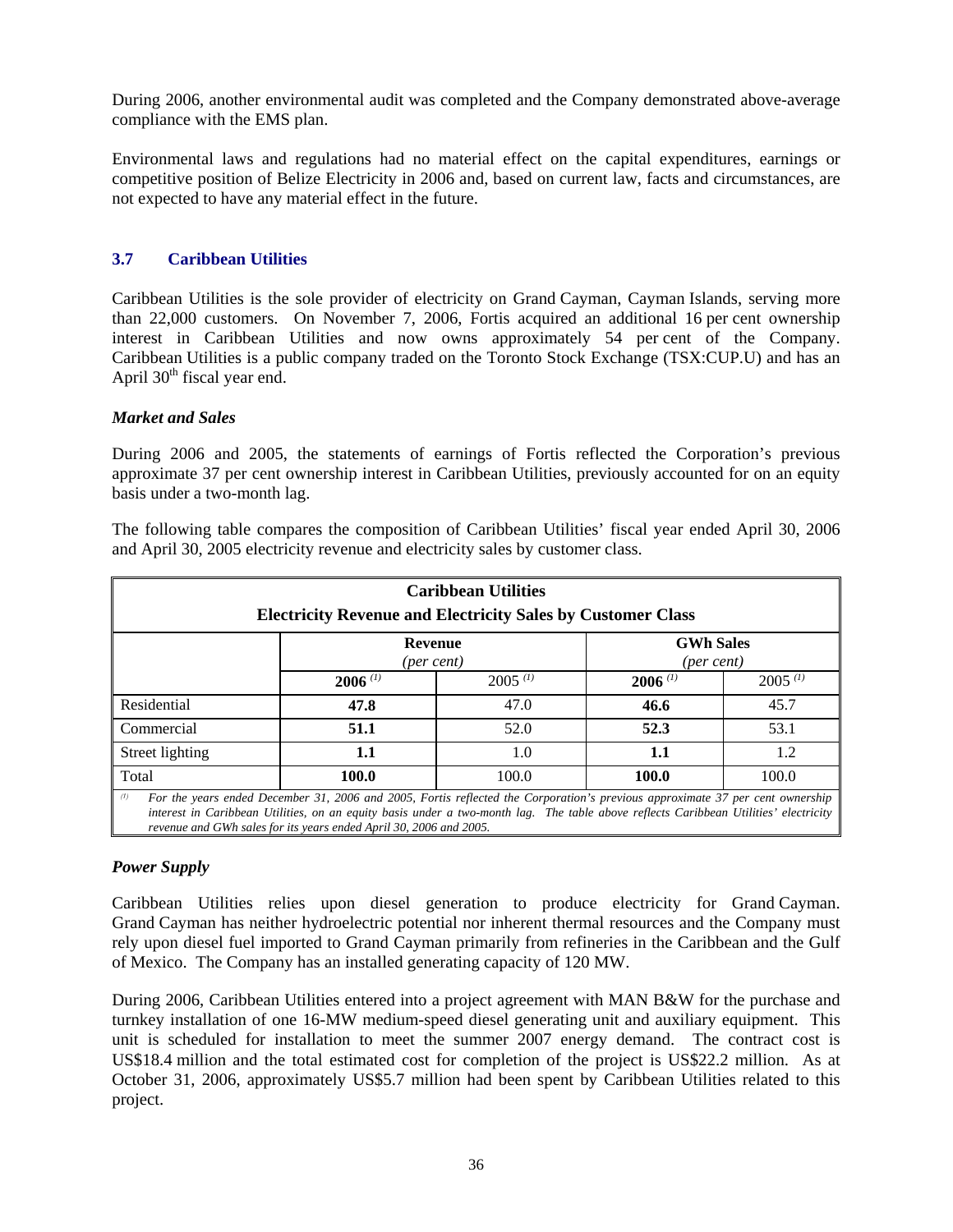## *Regulation*

Caribbean Utilities operates the only electric utility on Grand Cayman, Cayman Islands pursuant to a 25-year exclusive Licence from the Government of the Cayman Islands, expiring in 2011. Provisions under the Licence allow for the annual adjustment of tariffs to provide the Company with a rate of return of 15 per cent on capital employed, as defined in the Licence. The 15 per cent rate of return is for the fixed term of the Licence and does not take into consideration actual interest charges, unless they are in excess of 15 per cent per annum, and costs of capital incurred by Caribbean Utilities. Additionally, the Licence provides for monthly adjustments to be made to electricity rates to reflect variations in the cost of diesel fuel used in the generation of electricity.

Caribbean Utilities submitted a proposal to the Government of the Cayman Islands in July 2002 to extend its current Licence and replace the 15 per cent rate of return on capital employed mechanism for adjusting customer rates with a price cap mechanism. The non-binding tentative agreement signed by Caribbean Utilities and the Government of the Cayman Islands in June 2004 expired following Hurricane Ivan. The current Licence is still in effect and is scheduled to expire in January 2011 or when replaced by a new Licence by mutual agreement. The Company resumed Licence renewal discussions with the Government of the Cayman Islands in November 2005.

In 2005, Caribbean Utilities and the Government of the Cayman Islands agreed on a CRS of US0.89 cents per kWh for each kWh of electricity consumed by customers to recover US\$13.4 million of direct uninsured Hurricane Ivan losses incurred in 2004. Hurricane Ivan was a Category V hurricane that struck the Cayman Islands in September 2004. The CRS came into effect August 1, 2005 and will continue for a period of approximately three years. As of October 31, 2006, approximately US\$8.0 million of direct uninsured Hurricane Ivan losses remained to be collected from customers through the CRS. It has also been agreed with the Government of the Cayman Islands that there will be no increases in basic billing rates until July 31, 2008 and no retroactive increases in billing rates are permitted after the CRS has been fully recovered. Under its current Licence, Caribbean Utilities was entitled to a 2.0 per cent basic electricity rate increase, effective August 1, 2006, primarily as a result of increased operating expenses and investment in fixed assets. Caribbean Utilities did not implement this basic electricity rate increase, due to the freeze in basic rates during the period of the CRS.

## *Human Resources*

Caribbean Utilities has 187 non-unionized full-time employees, approximately 90 per cent of whom are Caymanian.

## *Environmental Matters*

Caribbean Utilities received ISO 14001:2004 certification of its electric power generation and other activities, products and services at the North Sound Road site in July 2005. The Company's ISO certification initiative was undertaken in 2002 as part of the Company's commitment to environmental responsibility and community leadership.

Caribbean Utilities launched several major environmental initiatives throughout the ISO 14001 certification process, including the implementation of an EMS as required by the standard.

Management of Caribbean Utilities believes that the Company conforms to all Cayman Islands planning regulations. There are environmental risks associated with Caribbean Utilities' operations, such as risks involved in the storage and handling of diesel fuel, emissions resulting from the burning of such fuel and the disposal of waste oil. Although environmental regulations in the Cayman Islands are less onerous than those in North America, Caribbean Utilities believes it acts responsibly in environmental matters and continues to monitor its operations in this regard.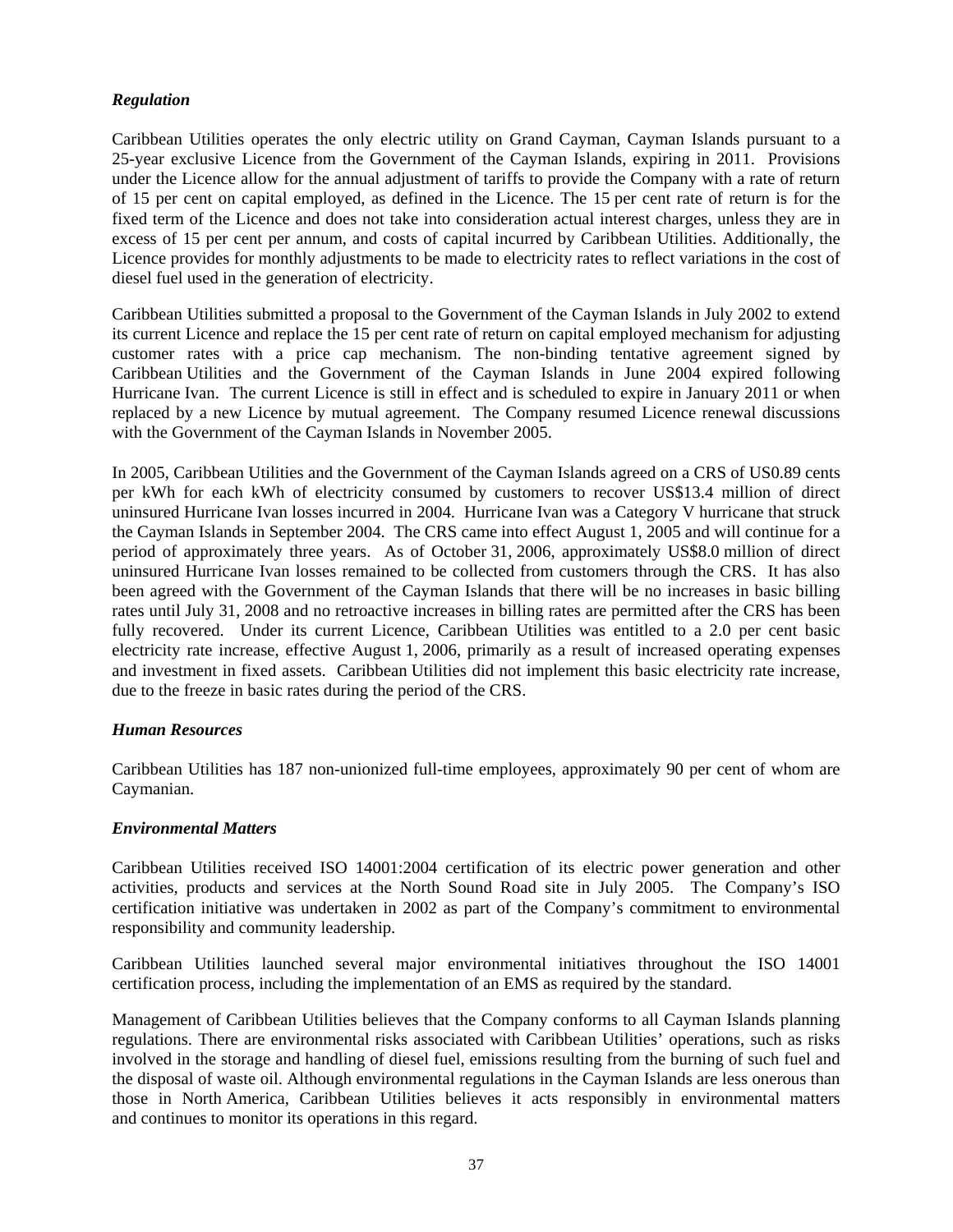## **3.8 Fortis Turks and Caicos**

Fortis Turks and Caicos was acquired on August 28, 2006 by Fortis through a wholly owned subsidiary. Fortis Turks and Caicos serves approximately 7,700 customers, or 80 per cent of electricity consumers, in the Turks and Caicos Islands. The Company is the principal distributor of electricity in the Turks and Caicos Islands pursuant to 50-year licences that expire in 2036 and 2037.

## *Market and Sales*

Annual electricity sales increased to 125 GWh in 2006 from 104 GWh in 2005. Electricity revenue increased to US\$29.8 million in 2006 from US\$25.3 million in 2005.

The following table compares the composition of Fortis Turks and Caicos' annual electricity revenue and electricity sales for 2006 and 2005 by customer class.

| <b>Fortis Turks and Caicos</b><br><b>Electricity Revenue and Electricity Sales by Customer Class</b>                                                                                                                                                                                                          |                       |              |                                |              |
|---------------------------------------------------------------------------------------------------------------------------------------------------------------------------------------------------------------------------------------------------------------------------------------------------------------|-----------------------|--------------|--------------------------------|--------------|
|                                                                                                                                                                                                                                                                                                               | Revenue<br>(per cent) |              | <b>GWh Sales</b><br>(per cent) |              |
|                                                                                                                                                                                                                                                                                                               | $2006$ (1)            | $2005^{(1)}$ | $2006$ <sup>(1)</sup>          | $2005^{(1)}$ |
| Residential                                                                                                                                                                                                                                                                                                   | 36.6                  | 37.3         | 33.6                           | 34.7         |
| Commercial                                                                                                                                                                                                                                                                                                    | 62.2                  | 61.4         | 65.2                           | 64.0         |
| Street lighting                                                                                                                                                                                                                                                                                               | $1.2\,$               | 1.3          | 1.2                            | 1.3          |
| Total                                                                                                                                                                                                                                                                                                         | 100.0                 | 100.0        | 100.0                          | 100.0        |
| (2)<br>The 2005 and 2006 figures are for the years ended December 31, 2005 and 2006, respectively. The Corporation acquired<br>Fortis Turks and Caicos on August 28, 2006, therefore, only sales from August 28, 2006 onward are reflected in the Annual 2006<br>Consolidated Financial Statements of Fortis. |                       |              |                                |              |

## *Power Supply*

Fortis Turks and Caicos relies upon diesel-fired generation with a generating capacity of approximately 37 MW to produce electricity for the Turks and Caicos Islands. In 2006, Fortis Turks and Caicos met a peak demand of 25 MW.

Fortis Turks and Caicos invested US\$13.8 million in capital projects during 2006 to meet customers' needs and ensure system reliability given the sustained level of growth in energy demand. The first of three generator sets purchased from Guyana was installed in 2006 and preparations are underway for the installation of the remaining two units. A new 35-kV substation was energized in 2006 to meet the energy demand created by resort construction. In addition, three mobile generators were acquired to provide flexibility and respond to continued load growth. Requisite overhauls of the diesel-generator sets were completed and a specialized engine analysis was conducted to detect engine failure or defects.

## *Regulation*

Fortis Turks and Caicos provides electricity to Providenciales, North Caicos and Middle Caicos through PPC and provides electricity to South Caicos through Atlantic for terms of 50 years under licenses dated October 1987 and November 1986, respectively. Among other matters, these licences describe how electricity rates are to be set by the Government of the Turks and Caicos Islands in order to provide Fortis Turks and Caicos with a return of 17.5 per cent based on a calculated rate base, and including interest on the amounts by which actual operating profits fall short of allowable operating profits on a cumulative basis.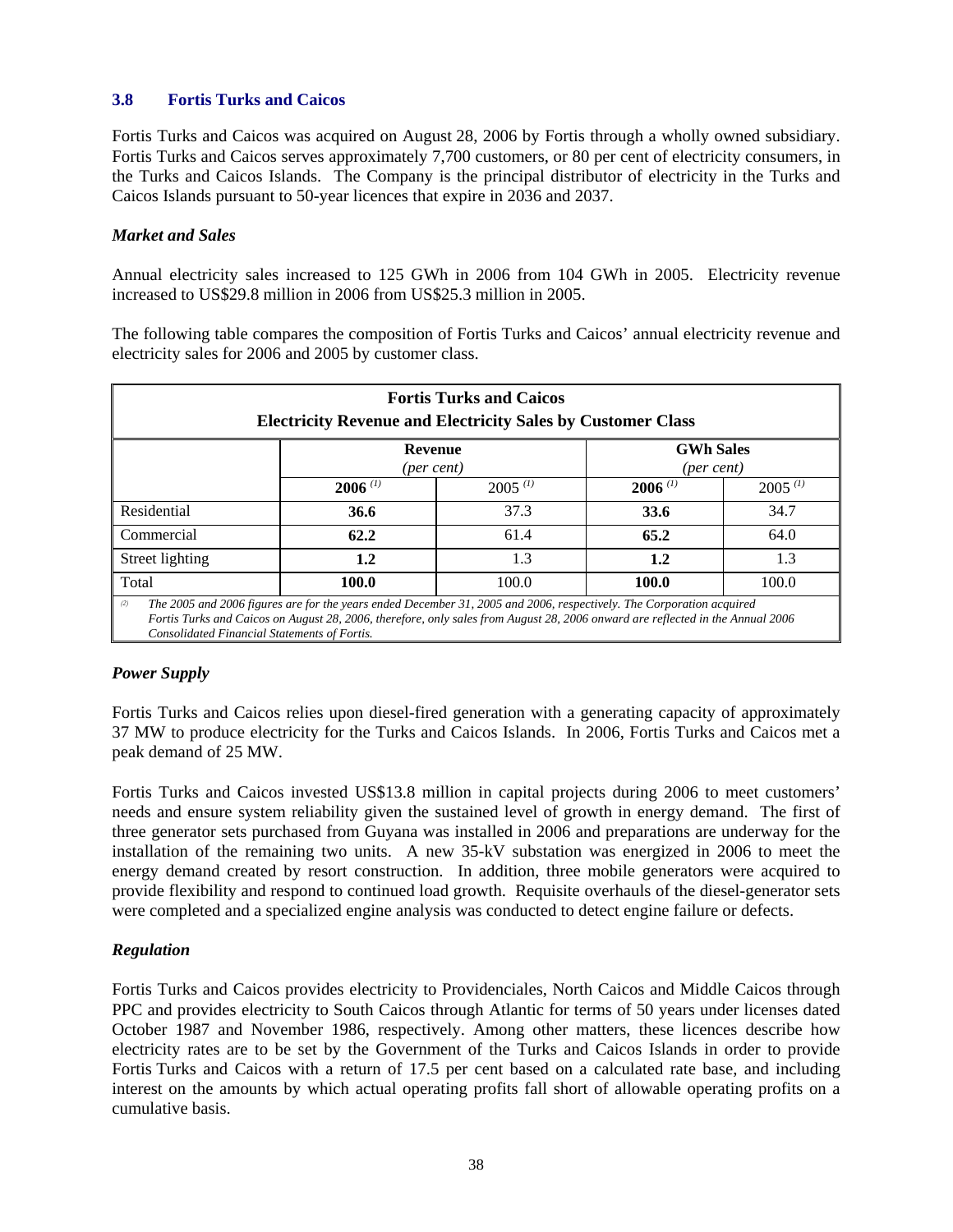Fortis Turks and Caicos makes annual submissions to the Government of the Turks and Caicos Islands calculating the amount of the allowable operating profits and the cumulative shortfalls. The submissions for 2006 calculated the allowable operating profits for 2006 to be \$11.0 million and \$0.2 million (US\$9.5 million and US\$0.1 million) and the cumulative shortfalls at December 31, 2006 to be \$2.9 million and \$1.3 million (US\$2.5 million and US\$1.2 million) for PPC and Atlantic, respectively. The companies have a legal right under the licences to request an increase in electricity rates to begin to recover the cumulative shortfalls. The recovery would, however, be dependent on future sales volumes and expenses.

## *Human Resources*

Fortis Turks and Caicos has 79 non-unionized full-time employees, approximately 89 per cent of whom are Turks and Caicos Islanders.

### *Environmental Matters*

Environmental regulations in the Turks and Caicos Islands are less onerous than those in North America, and accordingly, Fortis Turks and Caicos does not currently have a formal EMS. There are environmental risks associated with Fortis Turks and Caicos' operations, such as risks involved in the storage and handling of diesel fuel, emissions resulting from the burning of such fuel and the disposal of waste oil. Management believes that the Company acts responsibly in environmental matters and conforms to all Turks and Caicos Islands regulations.

### *Non-Regulated – Fortis Generation*

Annual energy sales from non-regulated generation assets increased to 1,203 GWh in 2006 from 1,049 GWh in 2005. Revenue decreased to \$79.4 million in 2006 from \$84.0 million in 2005.

The following table compares the composition of Fortis Generation's 2006 and 2005 revenue and energy sales by location.

| <b>Fortis Generation</b><br><b>Revenue and Energy Sales by Location</b> |                                       |       |                                           |       |  |
|-------------------------------------------------------------------------|---------------------------------------|-------|-------------------------------------------|-------|--|
|                                                                         | <b>Revenue</b><br>$(\text{per cent})$ |       | <b>GWh Sales</b><br>${\rm (per \, cent)}$ |       |  |
|                                                                         | 2006                                  | 2005  | 2006                                      | 2005  |  |
| <b>Belize</b>                                                           | 21.9                                  | 12.5  | 14.8                                      | 6.5   |  |
| Ontario                                                                 | 42.7                                  | 58.6  | 60.0                                      | 67.5  |  |
| Central Newfoundland                                                    | 23.9                                  | 19.6  | 14.0                                      | 15.2  |  |
| British Columbia                                                        | 1.9                                   | 2.2   | 2.5                                       | 3.7   |  |
| <b>Upper New York State</b>                                             | 9.6                                   | 7.1   | 8.7                                       | 7.1   |  |
| Total                                                                   | 100.0                                 | 100.0 | 100.0                                     | 100.0 |  |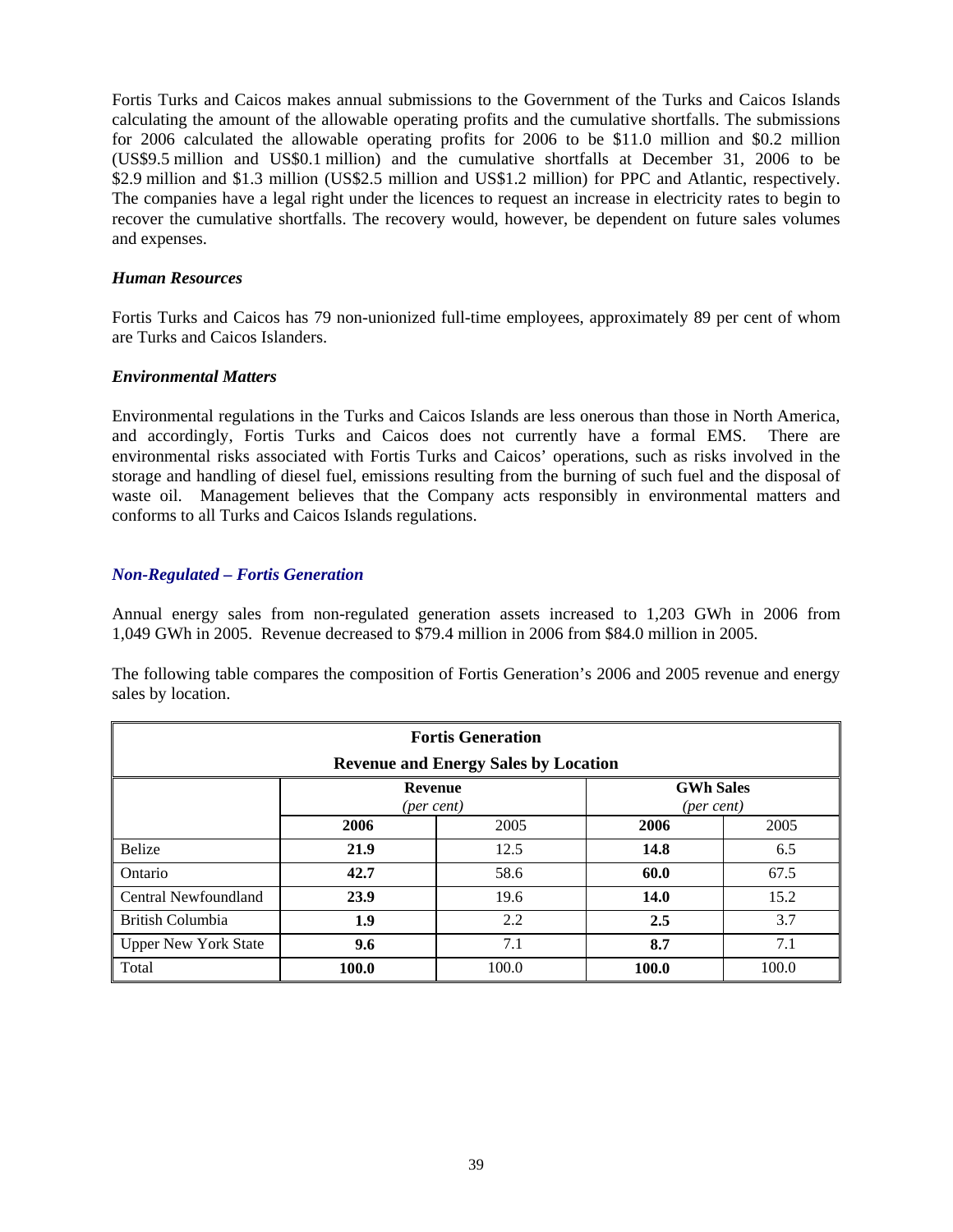### **3.9 Belize**

Non-regulated generation operations in Belize consist of the operations of BECOL. BECOL operates both the 25-MW Mollejon hydroelectric generating facility and the 7-MW Chalillo hydroelectric generating facility and sells the entire output to Belize Electricity under a 50-year power purchase agreement and a Franchise Agreement. Under these agreements, the Mollejon hydroelectric facility will be transferred to the Government of Belize in 2037 after which it will be leased by BECOL for a further 15 years. In September 2005, construction of the Chalillo hydroelectric facility was completed extending the terms of the revised power purchase agreement to the 50<sup>th</sup> anniversary of the Chalillo Project commencement date. The Franchise Agreement grants BECOL the right to use the water in the Macal River, upstream of the Mollejon hydroelectric facility, for hydroelectric generation. The Government of Belize has agreed not to grant any rights or take any action that would impede the amount or quality of water flow on the upper Macal River. BECOL was afforded full duty-free and tax-free status and the Government of Belize warrants that there is no limitation upon the repatriation or free exchange of funds.

BECOL was originally formed to develop and manage the hydroelectric potential of the Macal River in western Belize. The first project undertaken by BECOL was the 25-MW run-of-river hydroelectric plant at Mollejon and a 115-kV transmission line which was later sold to Belize Electricity. The Mollejon hydroelectric generating facility was commissioned with all units operational in November 1995 and began commercial operations in April 1996. After facing many environmental challenges, in May 2003 BECOL embarked on its second hydroelectric generating facility, Chalillo, upstream of the Mollejon hydroelectric generating facility. This 7-MW hydroelectric generating facility, which was completed in September 2005 and officially commissioned in November 2005, serves as an upstream storage facility which has enabled the energy output from the hydroelectric generating facilities on the Macal River to double to an average of 160 GWh annually.

BECOL received approval of the Environmental Impact Assessment for the construction of a \$61 million (US\$52.5 million) 18-MW hydroelectric generating facility at a location on the Macal River in Belize called Vaca. Construction is expected to commence in 2007, pending regulatory approval. The run-of-river facility is expected to increase annual energy production from the Macal River by 90 GWh to approximately 250 GWh. BECOL has signed a 50-year power sales agreement with Belize Electricity for the sale of the energy generated by the Vaca facility, commencing in late 2009.

BECOL currently employs 25 full-time personnel, none of whom participate in a collective agreement. BECOL is a leader in environmental management in Belize and made its operations compliant with the ISO 14001 international environmental standards in 2002. Regular audits by external environmental auditors are conducted to ensure continued compliance.

## **3.10 Ontario**

Non-regulated generation operations in Ontario include the operations of FortisOntario Inc. and the former FortisOntario Generation. On December 14, 2005, FortisOntario Generation was transferred from FortisOntario Inc. to Fortis Properties and was amalgamated with CNE Energy on January 1, 2006. On January 1, 2007, CNE Energy amalgamated with Fortis Properties. FortisOntario Inc. includes 75 MW of water-right entitlement associated with the Niagara Exchange Agreement and the operation of a 5-MW gas-fired cogeneration plant in Cornwall. Fortis Properties' generating operations in Ontario consist of six small hydroelectric generating stations with a combined capacity of approximately 8 MW.

During 2005, the assets related to the 75 MW of water-right entitlement were written down as a result of the implementation of the Niagara Exchange Agreement. The Niagara Exchange Agreement assigns FortisOntario Inc.'s water rights on the Niagara River to OPGI and facilitates the irrevocable exchange of 75 MW of wholesale electric power supply to FortisOntario Inc. from OPGI until April 30, 2009 in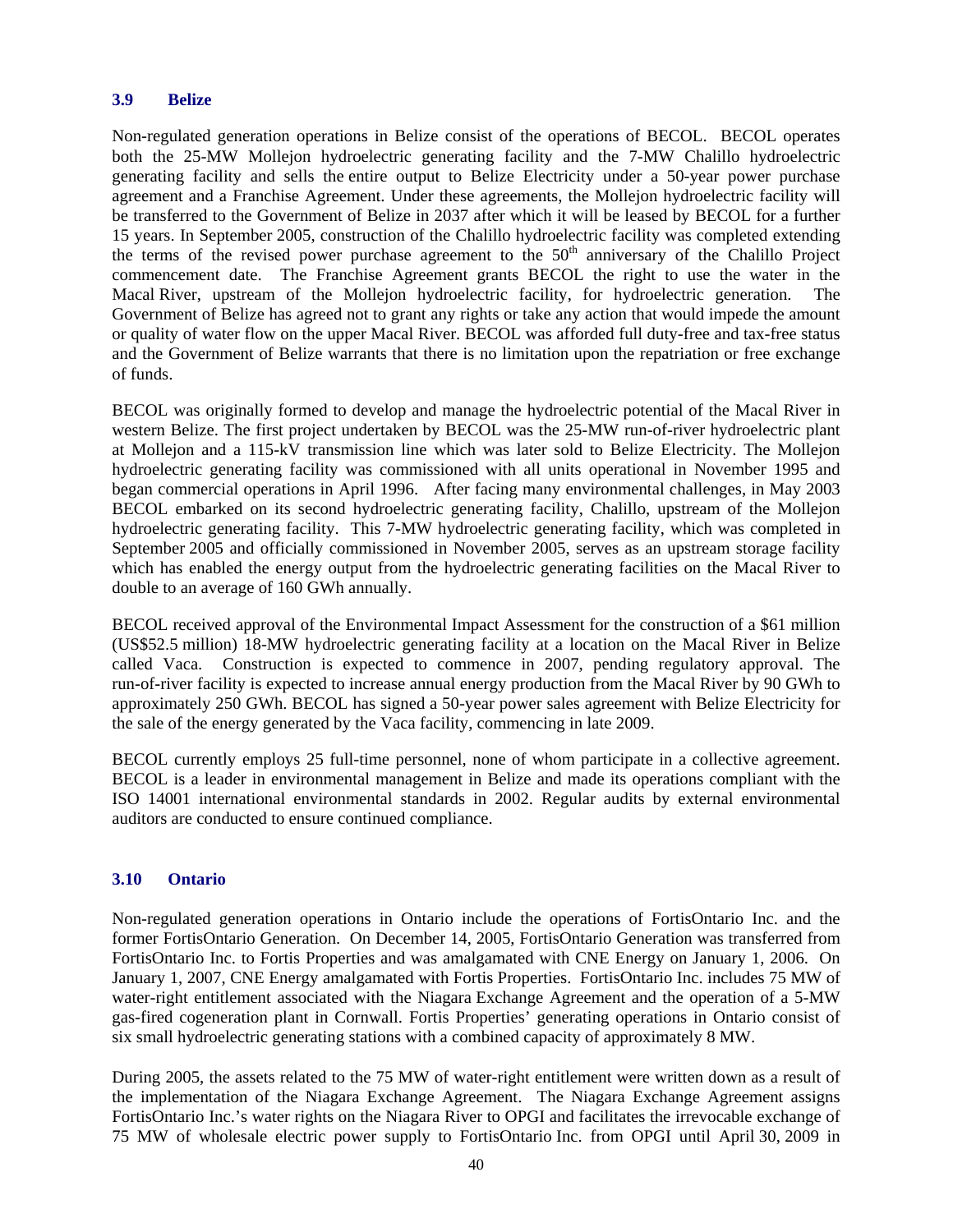exchange for FortisOntario Inc.'s agreement not to seek renewal of the water entitlement at that time. During 2006, earnings contribution associated with the Rankine Generating Station under the Niagara Exchange Agreement was \$14.2 million.

The energy from the 5-MW gas-fired cogeneration plant is sold to Cornwall Electric. The energy from Fortis Properties' 6-MW plants in Gananoque is sold to Canadian Niagara Power and energy from the 2-MW Rideau plant is sold to the market.

## **3.11 Central Newfoundland**

Non-regulated generation operations in central Newfoundland are conducted through the Corporation's indirect 51 per cent interest in the Exploits Partnership. The Exploits Partnership is a partnership with Abitibi-Consolidated that constructed, installed and operates additional capacity at Abitibi-Consolidated's hydroelectric generating plant at Grand Falls-Windsor, Newfoundland and Labrador and redeveloped the forestry company's hydroelectric generating plant at Bishop Falls, Newfoundland and Labrador. Up to December 31, 2006, the 51 per cent interest in the partnership was held through CNE Energy, which was transferred from the Corporation's direct control to Fortis Properties on December 1, 2005. On January 1, 2007, CNE Energy amalgamated with Fortis Properties, which now directly holds the 51 per cent interest in the Exploits Partnership.

The project undertaken by the Exploits Partnership was completed in November 2003. Abitibi-Consolidated continues to utilize the historical annual generation of approximately 450 GWh while the additional energy, approximately 140 GWh, produced from the new facilities is sold to Newfoundland Hydro under a 30-year take-or-pay power purchase agreement, which is exempt from regulation, expiring in 2033.

## **3.12 British Columbia**

Non-regulated generation operations in British Columbia consist of the 16-MW run-of-river Walden hydroelectric power plant near Lillooet, British Columbia. This plant is a non-regulated operation that sells its entire output to BC Hydro under a power purchase agreement expiring in 2013. Generation operations in British Columbia were acquired as part of FortisBC Inc. in May 2004.

## **3.13 Upper New York State**

Non-regulated generation operations in Upper New York State include the operations of four hydroelectric generating stations with a combined generating capacity of 23 MW operating under licences from FERC. These generating stations operate as FortisUS Energy, which became a direct subsidiary of Fortis Properties on January 1, 2005 by way of a transfer from its subsidiary, Maritime Electric. Effective January 1, 2007, two of the power purchase agreements were renewed and all four plants are now selling energy to National Grid at market rates.

## *Non-Regulated – Fortis Properties*

## **3.14 Fortis Properties**

Fortis Properties owns and operates 18 hotels with more than 3,200 rooms in seven Canadian provinces and approximately 2.7 million square feet of commercial real estate in Atlantic Canada. Included in Fortis Properties' holdings are the four hotels the Company acquired in Alberta and British Columbia on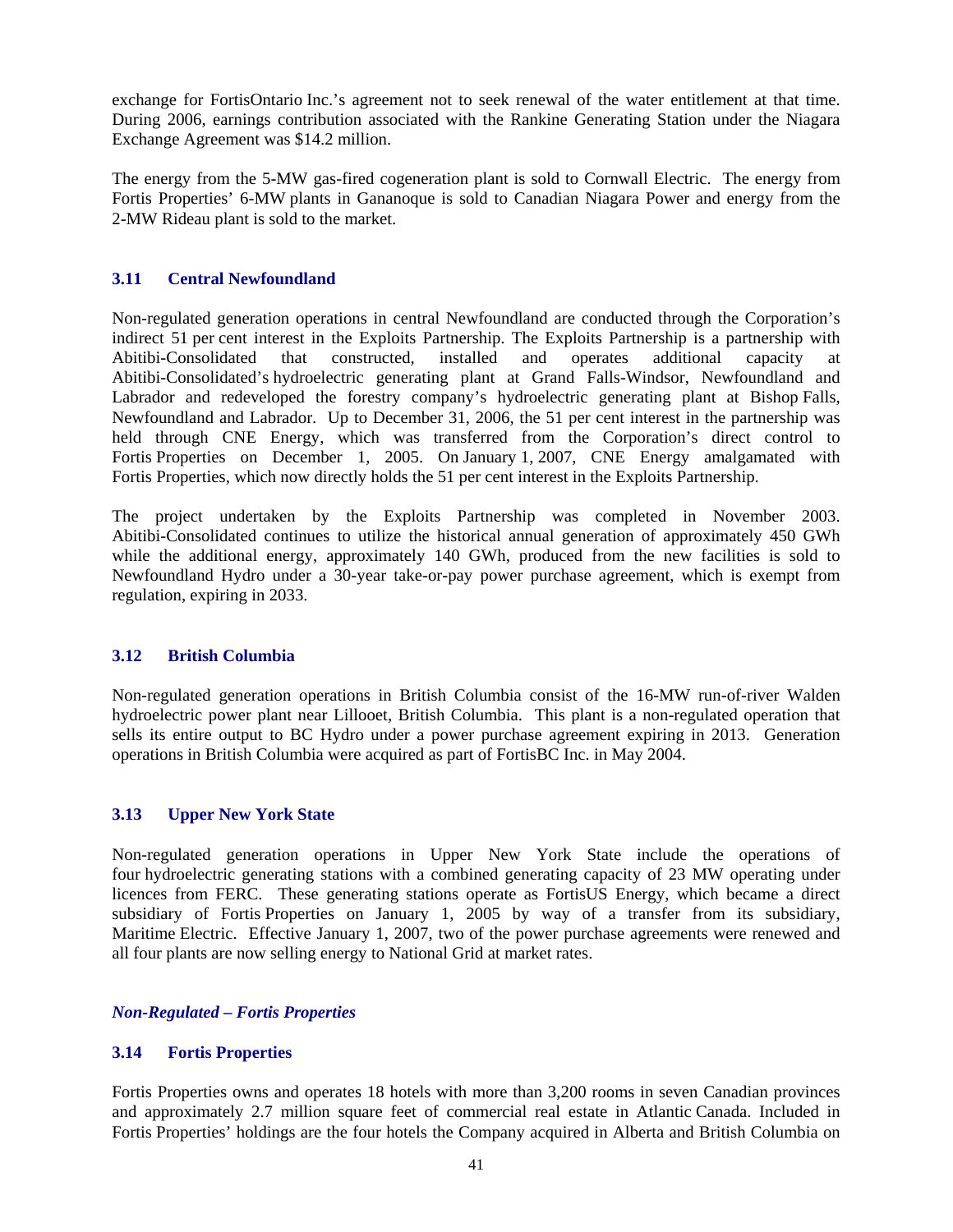November 1, 2006. As a wholly owned subsidiary of Fortis, Fortis Properties is the Corporation's vehicle for non-utility diversification and growth. In 2006, Fortis Properties derived approximately 34 per cent of its revenue from real estate operations and 66 per cent of its revenue from hotel operations. Fortis Properties derived approximately 48 per cent of its operating income from real estate operations and 52 per cent of its operating income from hotel operations.

## *Real Estate Division*

Fortis Properties' Real Estate Division is anchored by high-quality tenants under long-term leases. The Real Estate Division ended 2006 with 94.9 per cent occupancy, compared to 95.9 per cent in 2005. The decrease in occupancy was primarily attributable to vacancies at rural Newfoundland mall properties and recent lease expiries at the Brunswick Square property in New Brunswick. The average national occupancy rate was approximately 92.3 per cent at the end of 2006, compared to 90.8 per cent at the end of 2005. The average national occupancy rate at the end of 2006 was the highest national occupancy rate in over 20 years and, as a result, rental rates are expected to rise.

The following table sets out the office and retail properties owned by Fortis Properties, in each case as legal and beneficial owner.

|                          | <b>Fortis Properties</b>                               |                         |                                                    |  |  |
|--------------------------|--------------------------------------------------------|-------------------------|----------------------------------------------------|--|--|
| <b>Property</b>          | <b>Office and Retail Properties</b><br><b>Location</b> | <b>Type of Property</b> | <b>Gross Lease Area</b><br>$(square$ feet $000's)$ |  |  |
| Fort William Building    | St. John's, NL                                         | Office                  | 188                                                |  |  |
| Cabot Place I            | St. John's, NL                                         | Office                  | 133                                                |  |  |
| TD Place                 | St. John's, NL                                         | Office                  | 93                                                 |  |  |
| Fortis Building          | St. John's, NL                                         | Office                  | 82                                                 |  |  |
| Multiple Office          | St. John's, NL                                         | Office and Retail       | 70                                                 |  |  |
| Millbrook Mall           | Corner Brook, NL                                       | Retail                  | 122                                                |  |  |
| <b>Fraser Mall</b>       | Gander, NL                                             | Retail                  | 102                                                |  |  |
| Marystown Mall           | Marystown, NL                                          | Retail                  | 87                                                 |  |  |
| Fortis Tower             | Corner Brook, NL                                       | Office                  | 70                                                 |  |  |
| Viking Mall              | St. Anthony, NL                                        | Retail                  | 69                                                 |  |  |
| Maritime Centre          | Halifax, NS                                            | Office and Retail       | 562                                                |  |  |
| <b>Brunswick Square</b>  | Saint John, NB                                         | Office and Retail       | 512                                                |  |  |
| Kings Place              | Fredericton, NB                                        | Office and Retail       | 292                                                |  |  |
| <b>Blue Cross Centre</b> | Moncton, NB                                            | Office and Retail       | 323                                                |  |  |
| Total                    |                                                        |                         | 2,705                                              |  |  |

## *Hospitality Division*

At Fortis Properties' Hospitality Division, occupancy rates increased slightly in 2006 and improvements in average room rates were achieved. Average occupancy for 2006 was 64.2 per cent, which is slightly higher than 63.9 per cent for 2005, while the average daily rate increased to \$113.18 in 2006 from \$111.07 in 2005. These improvements resulted in revenue per available room increasing for the eleventh consecutive year to \$72.67 in 2006 from \$70.95 in 2005.

During the year, Fortis Properties expanded its hotel portfolio to 18 hotels and more than 3,200 rooms with the purchase of four internationally branded hotels in Alberta and British Columbia. Acquired for the purchase price of approximately \$52 million, these hotels are located in Lethbridge, Medicine Hat and Kelowna.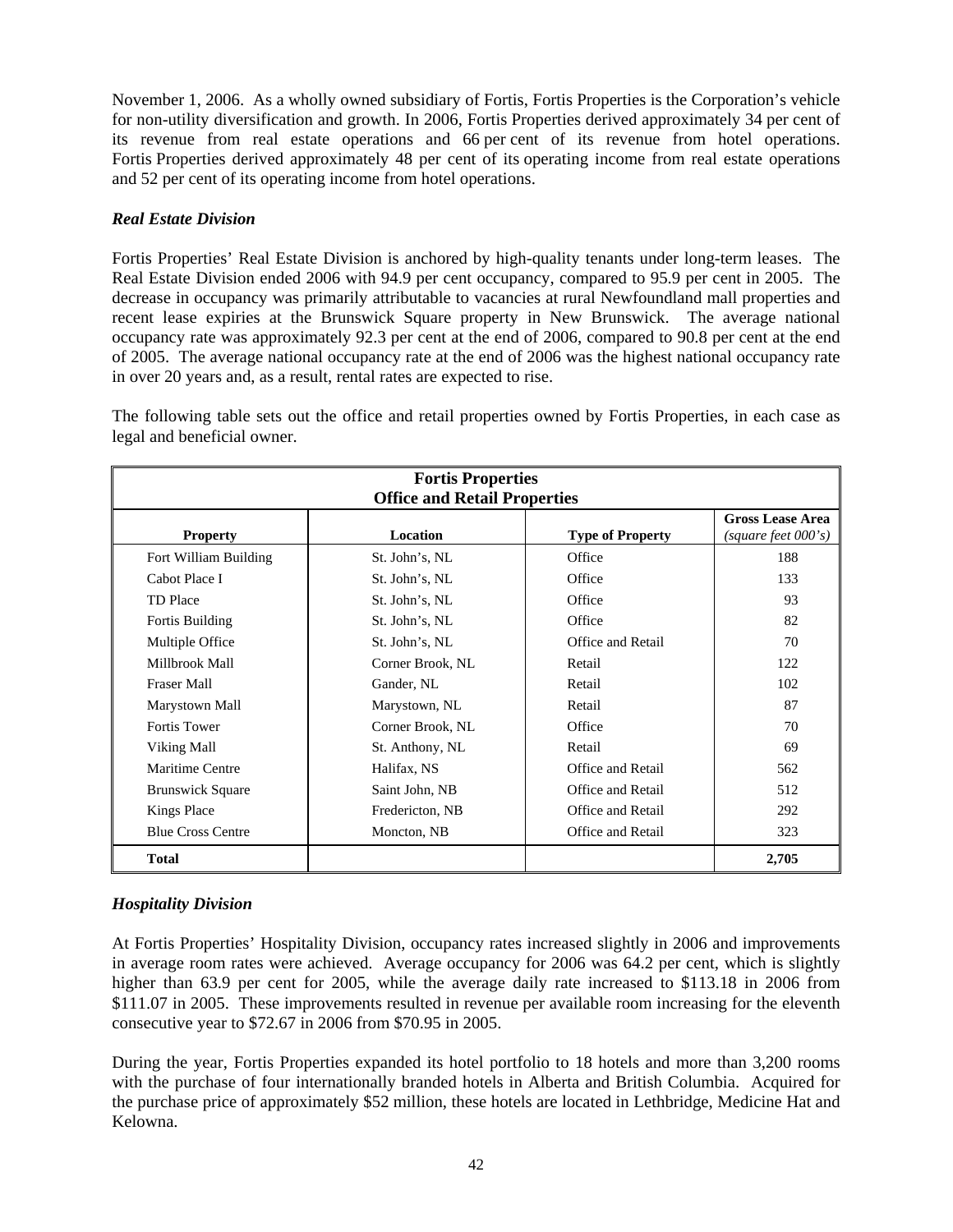| <b>Fortis Properties</b>                    |                         |                    |                              |  |  |
|---------------------------------------------|-------------------------|--------------------|------------------------------|--|--|
| <b>Hotels</b>                               |                         |                    |                              |  |  |
|                                             |                         | Number of          | <b>Conference Facilities</b> |  |  |
| <b>Hotels</b>                               | Location                | <b>Guest Rooms</b> | (square feet 000's)          |  |  |
| Delta St. John's                            | St. John's, NL          | 403                | 21                           |  |  |
| Holiday Inn St. John's                      | St. John's, NL          | 252                | 11                           |  |  |
| Mount Peyton                                | Grand Falls-Windsor, NL | 150                | 3                            |  |  |
| Greenwood Inn Corner Brook                  | Corner Brook, NL        | 102                | 5                            |  |  |
| Four Points by Sheraton Halifax             | Halifax, NS             | 177                | 2                            |  |  |
| Delta Sydney                                | Sydney, NS              | 152                | 10                           |  |  |
| Delta Brunswick                             | Saint John, NB          | 254                | 18                           |  |  |
| Holiday Inn Kitchener-Waterloo              | Kitchener-Waterloo, ON  | 183                | 13                           |  |  |
| Holiday Inn Peterborough                    | Peterborough, ON        | 153                | 7                            |  |  |
| Holiday Inn Sarnia                          | Point Edward, ON        | 217                | 11                           |  |  |
| Holiday Inn Cambridge                       | Cambridge, ON           | 143                | 6                            |  |  |
| Greenwood Inn Calgary                       | Calgary, AB             | 210                | 9                            |  |  |
| Greenwood Inn Edmonton                      | Edmonton, AB            | 224                | 8                            |  |  |
| Greenwood Inn Winnipeg                      | Winnipeg, MB            | 213                | 10                           |  |  |
| Ramada Hotel and Suites Lethbridge          | Lethbridge, AB          | 119                | 5                            |  |  |
| Holiday Inn Express and Suites Medicine Hat | Medicine Hat, AB        | 93                 |                              |  |  |
| Best Western Medicine Hat                   | Medicine Hat, AB        | 122                |                              |  |  |
| Holiday Inn Express Kelowna                 | Kelowna, BC             | 120                |                              |  |  |
| <b>Total</b>                                |                         | 3,287              | 140                          |  |  |

The hotels owned and managed by Fortis Properties are summarized as follows.

## *Human Resources*

At December 31, 2006, Fortis Properties employed approximately 1,500 employees, 378 of whom are represented by the unions listed in the following table.

| <b>Fortis Properties</b><br><b>Unions</b> |             |                            |                                         |  |
|-------------------------------------------|-------------|----------------------------|-----------------------------------------|--|
| <b>Property</b>                           | Union       | <b>Expiry of Agreement</b> | Number of<br><b>Unionized Employees</b> |  |
| Holiday Inn St. John's                    | <b>CAW</b>  | August 31, 2009            | 48                                      |  |
| Delta St. John's                          | <b>UFCW</b> | December 31, 2006          | 185                                     |  |
| Greenwood Inn Corner Brook                | <b>CAW</b>  | March 11, 2007             | 36                                      |  |
| East Side Mario's St. John's              | <b>CAW</b>  | July 31, 2007              | 57                                      |  |
| Delta Sydney                              | <b>CAW</b>  | September 30, 2008         | 41                                      |  |
| St. John's Real Estate                    | <b>IBEW</b> | April 17, 2010             | 11                                      |  |
| Total                                     |             |                            | 378                                     |  |

Union negotiations commenced with CAW at the Delta St. John's in February 2007 as the union contract expired December 31, 2006.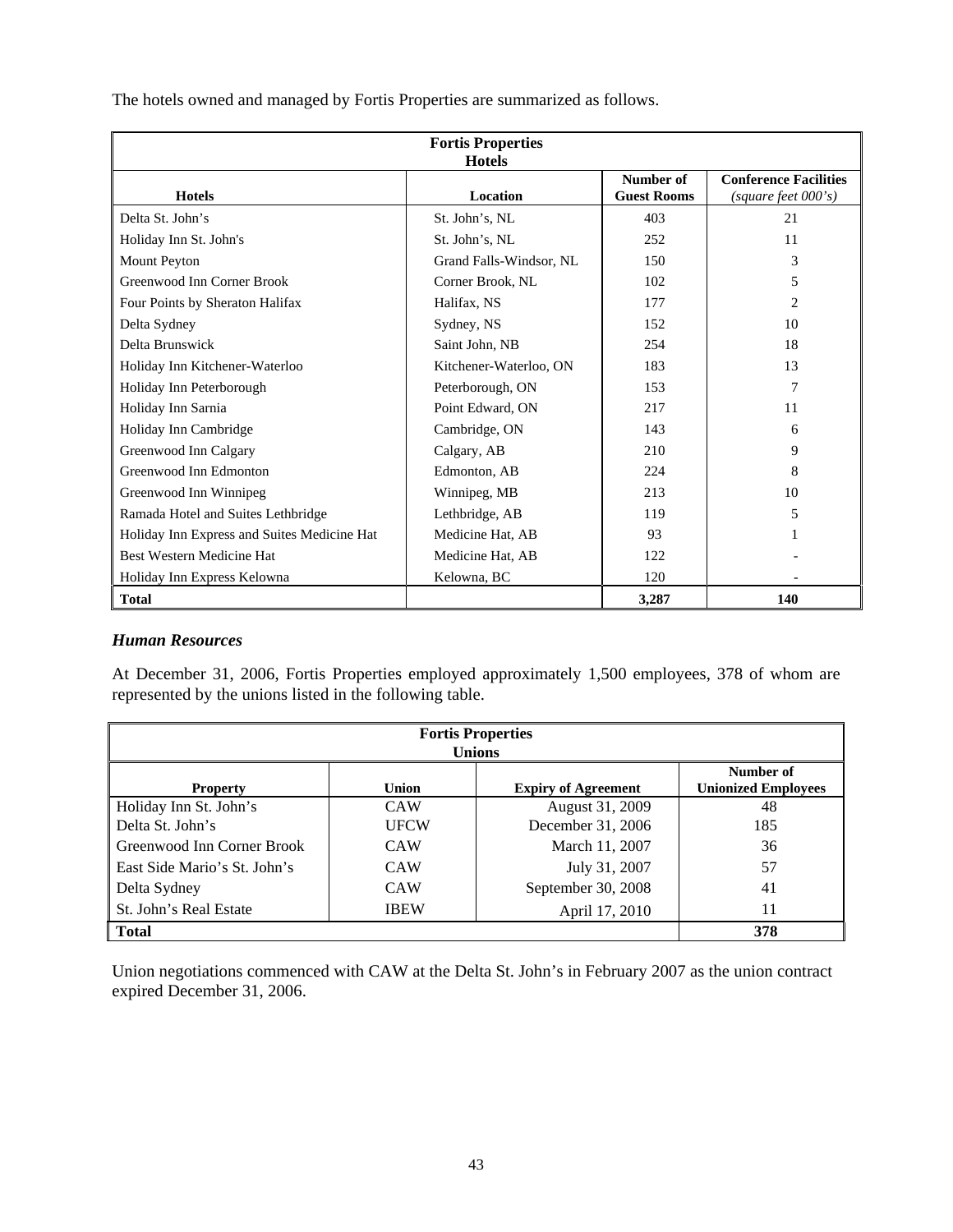#### *Environmental Matters*

Fortis Properties is committed to meeting the requirements of environmental standards related to its business operations. In assessing new properties, all buildings and hotels must meet environmental standards. This process is also applied to existing properties, ensuring environmental compliance by all facilities. Environmental laws and regulations had no material effect on the capital expenditures, earnings or competitive position of Fortis Properties in 2006 and, based on current law, facts and circumstances, are not expected to have any material effect in the future.

## **4.0 RISK FACTORS**

The following is a summary of the Corporation's significant business risks.

*Regulation:* The Corporation's key business risk is regulation. Total regulated assets were approximately 86 per cent of total assets as at December 31, 2006 (December 31, 2005 – 85 per cent). Each of the Corporation's regulated utilities is subject to some form of regulation which can impact future revenues and earnings. Management at each operating utility is responsible for working closely with regulators and local governments to ensure both compliance with existing regulations and the proactive management of regulatory issues.

Approximately 84 per cent of the Corporation's operating revenue and equity income was derived from regulated utility operations in 2006 (2005 – 84 per cent), while approximately 75 per cent of the Corporation's operating earnings was derived from regulated utility operations in 2006 (2005 - 74 per cent). These regulated operations – FortisAlberta, FortisBC, Newfoundland Power, Maritime Electric, FortisOntario, Belize Electricity, Caribbean Utilities and Fortis Turks and Caicos – are subject to the normal uncertainties faced by regulated entities. These uncertainties include approvals by the respective regulatory authorities of electricity rates that permit a reasonable opportunity to recover, on a timely basis, the estimated costs of providing services, including a fair rate of return on rate base and, in the case of Caribbean Utilities and Fortis Turks and Caicos, continuation of licences. The ability of the utilities to recover the actual costs of providing services and to earn the approved rates of return depends on achieving the forecasts established in the rate-setting process. Upgrades of existing electricity systems and facilities and the addition of new electrical infrastructure and facilities require the approval of the regulatory authorities either through the approval of capital expenditure plans or through regulatory approval of revenue requirements for the purpose of setting electricity rates, which include the impact of capital expenditures on rate base and/or cost of service. There is no assurance that capital projects perceived as required or completed by the Corporation's regulated utilities will be approved or that conditions to such approvals will not be imposed. Capital cost overruns subject to such approvals might not be recoverable.

Rate applications that establish revenue requirements may be subject to negotiated settlement procedures as well as pursued through public hearing processes. There can be no assurance that rate orders issued will permit the Corporation's utilities to recover all costs actually incurred and to earn the expected rates of return. A failure to obtain acceptable rate orders may adversely affect the business carried on by the utilities, the undertaking or timing of proposed capital projects, ratings assigned by rating agencies, the issue and sale of securities, and other matters which may, in turn, negatively affect the Corporation's results of operations or financial position.

Although Fortis considers the regulatory frameworks in each of the jurisdictions to be fair and balanced, uncertainties do exist at the present time. Regulatory frameworks in Alberta and Ontario have undergone significant changes since the deregulation of generation and the introduction of retail competition. The regulations and market rules in these jurisdictions which govern the competitive wholesale and retail electricity markets are relatively new and there may be significant changes in these regulations and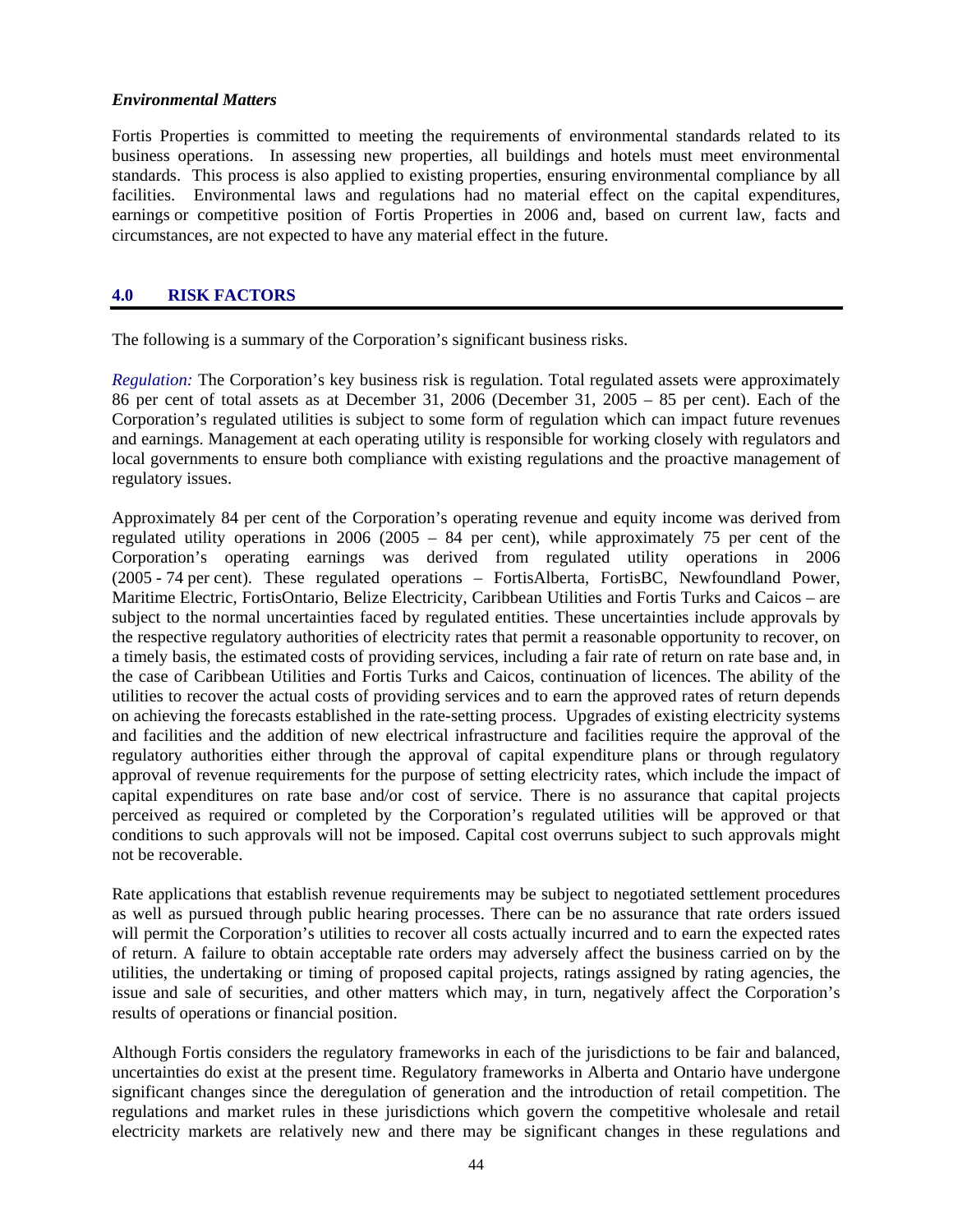market rules that could adversely affect the ability of FortisAlberta and FortisOntario to recover costs or to earn reasonable returns on capital. As these companies and their applicable regulators work through the regulatory processes, it is expected that there will be more certainty in evolving regulatory frameworks and environments.

Although all of the Corporation's regulated utilities currently operate under traditional cost of service and/or return on rate base methodologies, PBR and other rate-setting mechanisms, such as automatic rate of return formulas, are also being employed to varying degrees, which could adversely affect the ability of the utilities to earn reasonable returns on capital.

Generally, allowed returns for regulated utilities in North America are exposed to changes in the general level of interest rates. Earnings of such regulated utilities are exposed to changes in interest rates associated with rate-setting mechanisms. The rate of return is either directly impacted through automatic adjustment mechanisms or indirectly through regulatory determinations of what constitutes appropriate returns on investment. Automatic adjustment mechanisms currently apply to FortisAlberta, FortisBC and Newfoundland Power. Due to declining long-term Canada bond yields and the operation of the automatic adjustment mechanisms, the allowed ROEs for these utilities have been reset. The 2006 allowed ROEs for FortisAlberta, FortisBC and Newfoundland Power were 8.93 per cent, 9.20 per cent and 9.24 per cent, respectively. Effective January 1, 2007, the allowed ROEs for FortisAlberta, FortisBC and Newfoundland Power have been lowered to 8.51 per cent, 8.77 per cent and 8.60 per cent, respectively. Strong rate base growth at the Western Canadian utilities is expected to more than offset the impact of the lower allowed ROEs, while earnings at Newfoundland Power are expected to be slightly lower in 2007.

*Energy Prices:* The Corporation's primary exposure to changes in energy prices relates to its non-regulated energy sales in Ontario. Electricity is sold to the IESO at market prices. The sensitivity of the Corporation's earnings to each \$1 per MWh change in the annual average wholesale market price of electricity in Ontario is expected to be approximately \$0.4 million. Non-regulated energy sales in Ontario largely relate to a power-for-water exchange agreement, known as the Niagara Exchange Agreement, associated with the Rankine Generating Station. In accordance with this agreement, FortisOntario's water entitlement on the Niagara River will not be renewed, effective May 1, 2009. During 2006, earnings contribution associated with the Niagara Exchange Agreement was \$14.2 million. To a lesser degree, the Corporation is also exposed to changes in energy prices related to energy sales from non-regulated generation assets in Upper New York State. Effective January 1, 2007, all energy produced by these assets is sold to National Grid at market prices. Energy from the non-regulated generation assets in Belize, central Newfoundland and British Columbia is sold under medium- and long-term fixed-price contracts.

*Economic Conditions:* Typical of electric utilities, the general economic conditions of the Corporation's service territories influence electricity sales. Electricity sales are influenced by economic factors such as changes in employment levels, personal disposable income, energy prices and housing starts.

Fortis also holds investments in both commercial real estate and hotel properties. The hotel properties, in particular, are subject to operating risks associated with industry fluctuations and possible downturns. The high quality of the real estate and hotel assets and commitment to productivity improvement reduce the exposure to industry fluctuations and possible downturns. Fortis Properties' real estate investments are anchored by high-quality tenants with long-term leases. Exposure to lease expiries averages approximately 10 per cent per annum over the next five years. Approximately 52 per cent of Fortis Properties' operating income was derived from hotel investments in 2006 (2005 – 51 per cent). Management believes that, based on the nature of its business, the Corporation is not exposed to a significant reduction in revenues. A 5 per cent decrease in revenues from the Hospitality Division would reduce earnings by approximately \$1.3 million.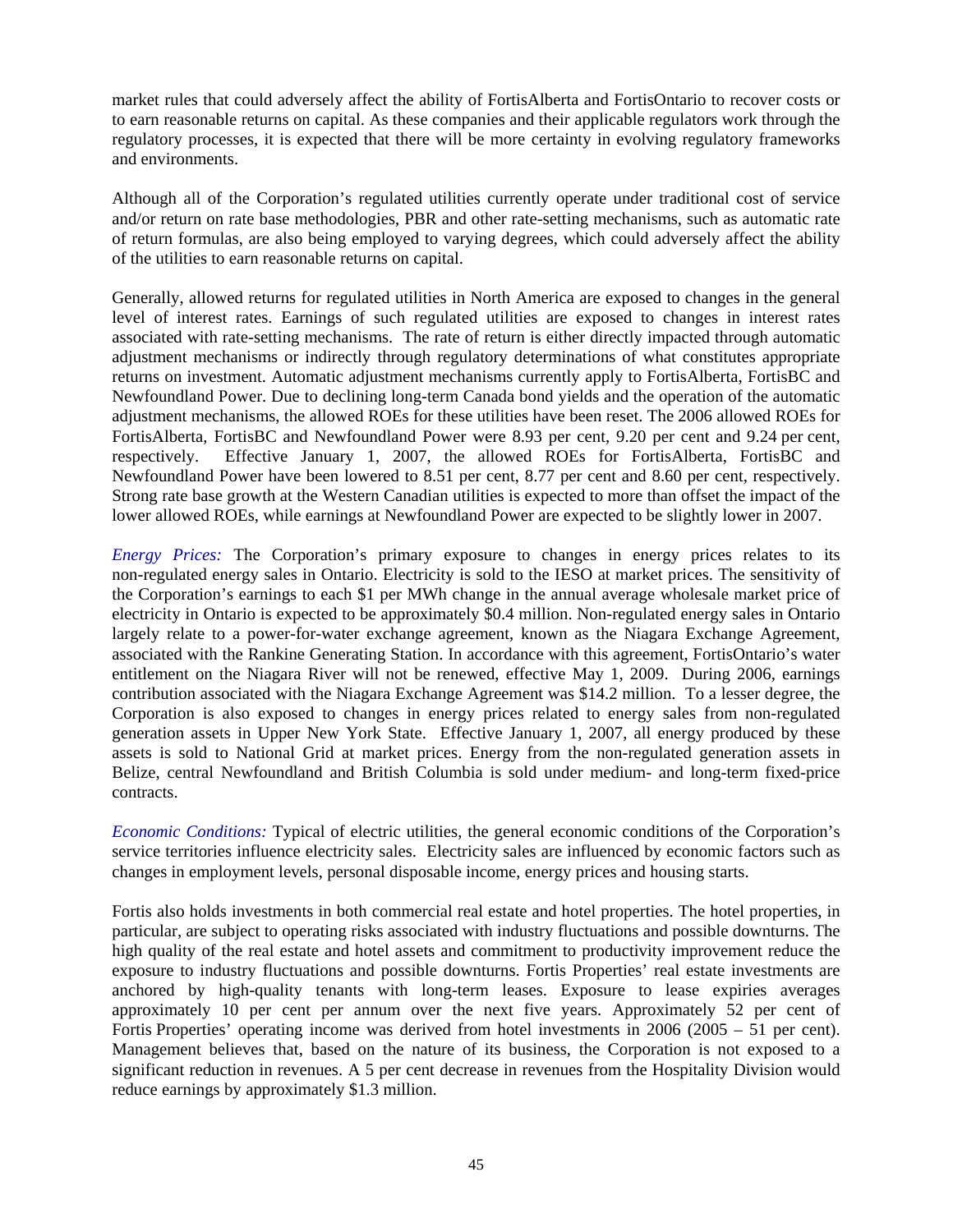*Weather*: The physical assets of the Corporation and its operating subsidiaries are exposed to the effects of severe weather conditions and other acts of nature. Although the physical assets have been constructed, operated and maintained to withstand severe weather, there is no assurance that they will successfully do so in all circumstances. At Newfoundland Power, exposure to climatic factors is addressed by a regulatory mechanism, as approved by the PUB, through the operation of a weather normalization reserve. The operation of this reserve mitigates year-over-year volatility in earnings that would otherwise be caused by variations in weather conditions.

Despite preparation for severe weather, extraordinary conditions, like Hurricane Ivan in September 2004, and other natural disasters will always remain a risk to utilities. Upon acquiring controlling interest in Caribbean Utilities and upon the acquisition of Fortis Turks and Caicos, the Corporation's exposure to risks from natural disasters in the Caribbean region has increased. Except for Caribbean Utilities and Fortis Turks and Caicos, the Corporation uses a centralized insurance management function to create a higher level of insurance expertise and to reduce its liability exposure. The assets and earnings of Belize Electricity, Caribbean Utilities and Fortis Turks and Caicos are subject to hurricane risk. Similar to other Fortis utilities, these companies manage weather risks through insurance on generation assets, business interruption insurance and self-insurance on transmission and distribution assets. The PUC provides for recovery of certain costs arising from hurricanes through a surcharge on electricity rates, thereby mitigating the financial impact to Belize Electricity. In 2005, the Government of the Cayman Islands approved a hurricane CRS for a period of approximately three years, effective August 1, 2005. This CRS recovers a significant portion of previously expensed direct uninsured Hurricane Ivan losses.

Earnings from non-regulated generation assets are sensitive to rainfall levels; however, the geographic diversity of the Corporation's generation assets mitigates the risk associated with rainfall levels.

*Derivative Instruments and Hedging:* Derivative instruments, such as interest rate swap contracts, are used only to manage risk and are not used for trading purposes. The Corporation designates each derivative instrument as a hedge of specific assets or liabilities on the balance sheet and assesses, both at the hedge's inception and on an ongoing basis, whether the hedging transactions are effective in offsetting changes in cash flows of the hedged items. Payments or receipts on derivative instruments that are designated and effective as hedges are recognized concurrently with, and in the same financial category as, the hedged item. If a derivative instrument is terminated or ceases to be effective as a hedge prior to maturity, the gain or loss at that date is deferred and recognized in earnings concurrently with the hedged item. Subsequent changes in the value of the derivative instrument are reflected in earnings. If the designated hedged item is sold, extinguished or matures prior to the termination of the related derivative instrument, the gain or loss at that date on such derivative instrument is recognized in earnings.

Fortis manages interest rate risk by locking in interest rates for long periods through fixed-rate debt and interest rate swap contracts. The Corporation's interest rate swap contracts are accounted for as hedges against the associated long-term debt. Changes in the market value of the interest rate swap contracts, which fluctuate over time, are not recognized until interest payments are made. The Corporation's interest rate hedging programs are typically unaffected by changes in market conditions as interest rate swaps are generally held to maturity, consistent with the objective to lock in interest rate spreads on the hedged item. Approximately 74 per cent of the Corporation's long-term debt facilities and capital lease obligations have maturities beyond five years. The Corporation's exposure to interest rate risk is primarily associated with short-term borrowings and other variable interest credit facilities.

The Corporation's earnings from its foreign net investments are exposed to changes in US dollar exchange rates. The Corporation has effectively decreased its exposure to foreign currency exchange rate fluctuations associated with earnings from its foreign net investments through the use of US dollar borrowings. As a result of the Corporation's hedging strategy, the estimated annual sensitivity to each four-cent increase in the US dollar exchange rate will result in approximately a 1-cent increase in the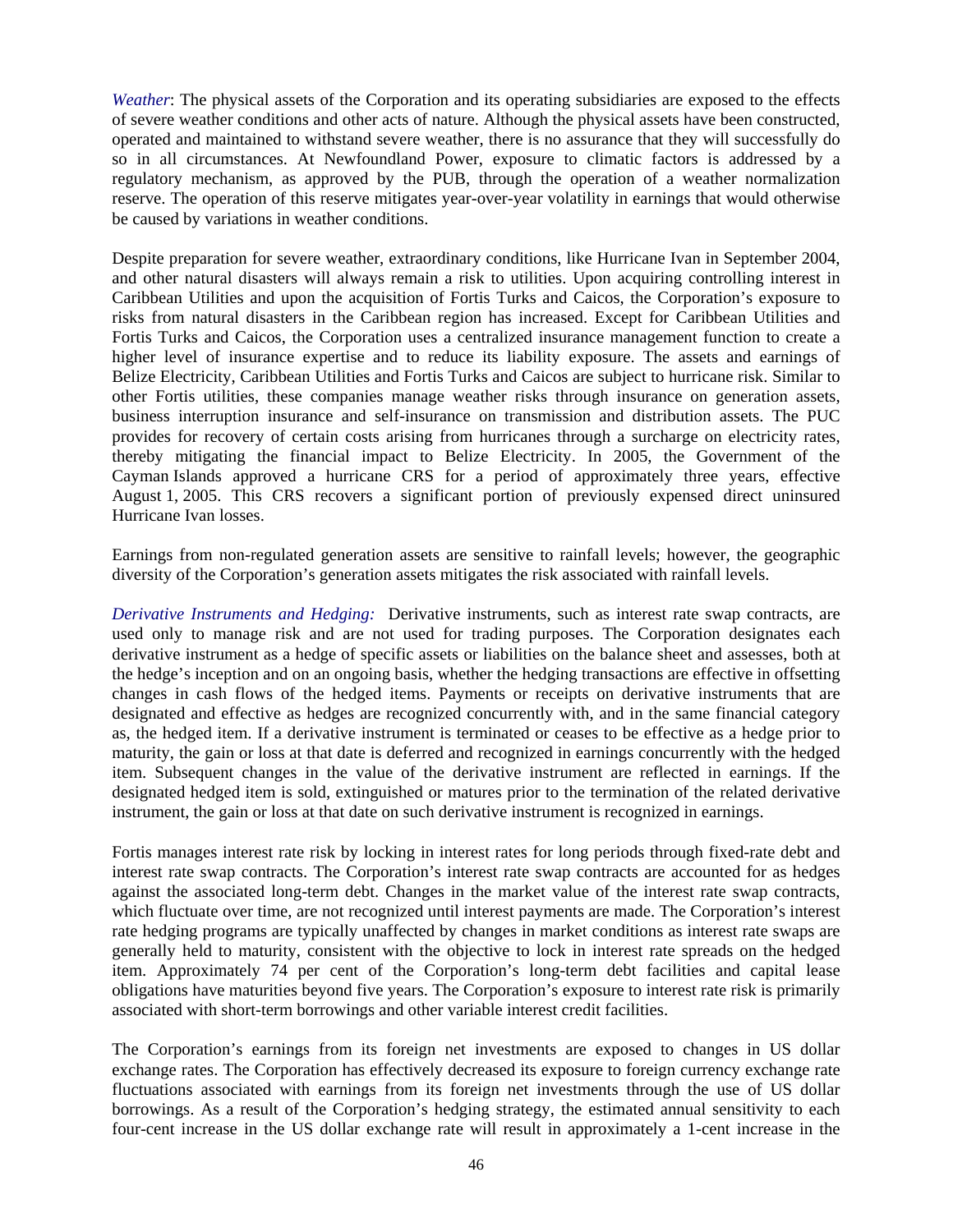Corporation's earnings per common share. As at December 31, 2006, the US dollar to Canadian dollar foreign exchange rate was  $US$1.00 = CDN$1.17 (December 31, 2005 - US$1.00 = CDN$1.16).$ 

Prior to the acquisition of Fortis Turks and Caicos in August 2006 and controlling interest in Caribbean Utilities in November 2006, the Corporation's earnings were impacted by foreign currency exchange rate fluctuations associated with the translation of US dollar borrowings not designated as a hedge against the Corporation's foreign net investments. Immediately prior to the acquisition of Fortis Turks and Caicos, Fortis had US\$32 million (December 31, 2005 – US\$55 million) of US dollar borrowings in excess of the Corporation's foreign net investments which did not qualify for hedge accounting. Consequently, fluctuations in the carrying value of this debt, resulting from foreign currency exchange rate fluctuations, were recorded in earnings in each reporting period. The Corporation's foreign net investments increased upon the acquisition of Fortis Turks and Caicos, thereby allowing the US\$32 million and the incremental US dollar borrowings associated with the acquisition of Fortis Turks and Caicos to be designated as a hedge against this foreign net investment. The US dollar debt associated with the acquisition of controlling interest in Caribbean Utilities qualified for hedge accounting and was designated as a hedge against this foreign net investment. Previously, the Corporation's equity accounted investment in Caribbean Utilities did not qualify for hedge accounting as a foreign net investment. As at December 31, 2006, all of the Corporation's US\$258.6 million of long-term debt had been designated as a hedge of a portion of the Corporation's foreign net investments. Foreign currency exchange rate fluctuations associated with the translation of the Corporation's US dollar borrowings designated as hedges are recorded in the Corporation's foreign currency translation adjustment account in shareholders' equity. As at December 31, 2006, the Corporation had approximately US\$121 million in foreign net investments available to be hedged.

Management will continue to hedge future exchange rate fluctuations related to its foreign net investments and US dollar earnings streams, where possible, through the use of future US dollar borrowings and will monitor the exposure of Fortis to foreign currency fluctuations on a regular basis.

*Capital Resources:* The Corporation's financial position could be adversely affected if it or its operating subsidiaries fail to arrange sufficient and cost-effective financing to fund, among other things, capital expenditures and the repayment of maturing debt. Funds generated from operations after payment of expected expenses (including interest payments on any outstanding debt) will not be sufficient to fund the repayment of all outstanding liabilities when due and anticipated capital expenditures. The ability to arrange sufficient and cost-effective financing is subject to numerous factors including the results of operations and financial position of the Corporation and its subsidiaries, conditions in the capital and bank credit markets, ratings assigned by rating agencies and general economic conditions. There can be no assurance that sufficient capital will be available on acceptable terms to fund such capital expenditures and to repay existing debt.

Generally, the Corporation and its regulated utilities are subject to financial risk associated with changes to the credit ratings assigned to them by credit rating agencies. A change in the credit ratings could potentially affect access to various sources to capital and increase or decrease finance charges of the Corporation.

*Loss of Service Area:* FortisAlberta serves a number of direct customers that reside within various municipalities throughout its service areas. From time to time, municipal governments in Alberta give consideration to creating their own electric distribution utilities by purchasing the assets of FortisAlberta that are located within their municipal boundaries. Upon the termination of its franchise agreement, a municipality has the right, subject to AEUB approval, to purchase FortisAlberta's assets within its municipal boundaries pursuant to the *Municipal Government Act* (Alberta). Under the *Hydro and Electricity Energy Act* (Alberta), if a municipality that owns an electric utility expands its boundaries, it can acquire FortisAlberta's assets in the annexed area. In such circumstances, the *Hydro and Electricity Energy Act* (Alberta) provides for compensation, including payment for FortisAlberta's assets on the basis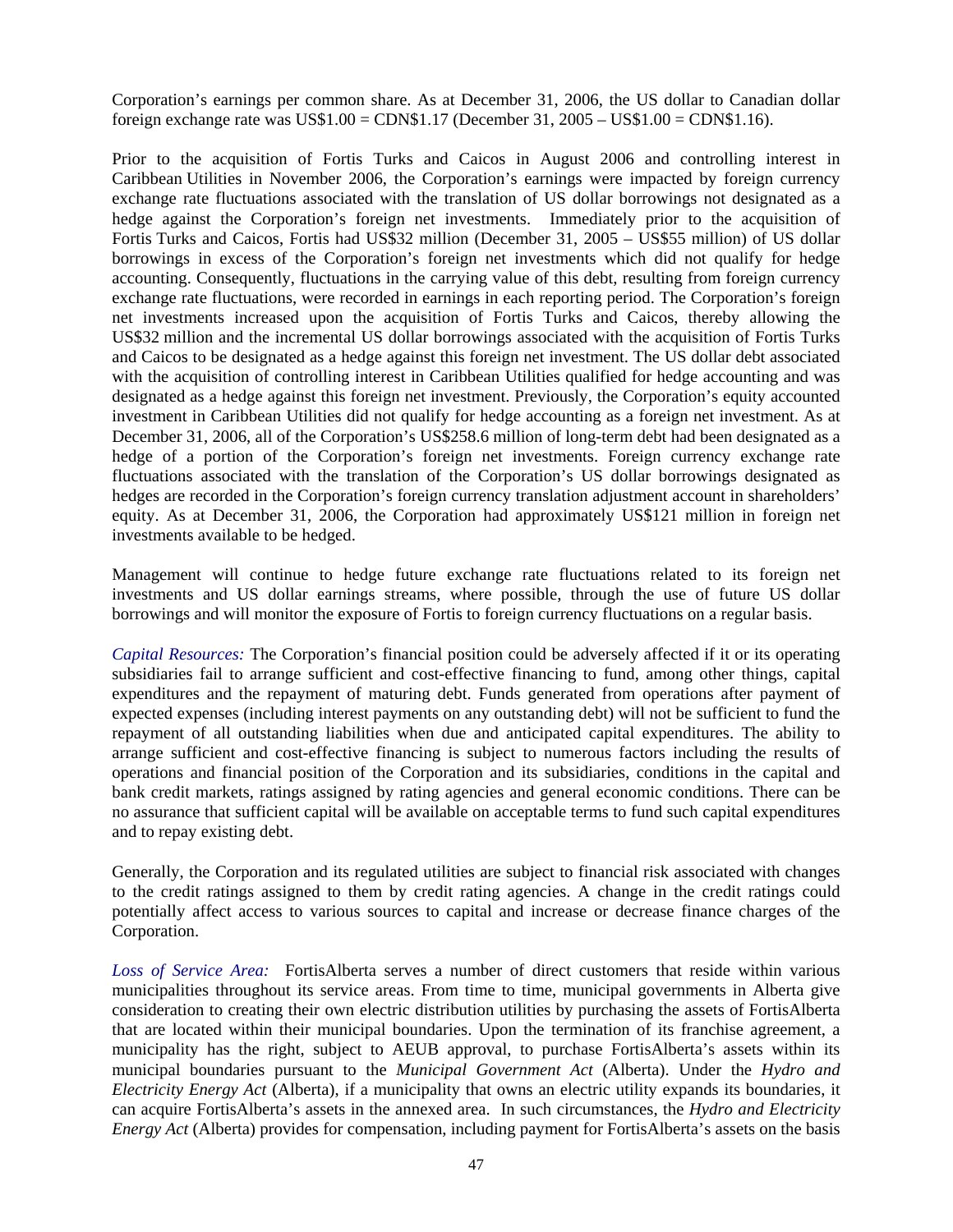of replacement cost, less depreciation. Given the historical growth of Alberta and its municipalities, FortisAlberta may be affected by transactions of this type.

The consequence to FortisAlberta of a municipality purchasing its distribution assets would be an erosion of its rate base, which would reduce the capital upon which FortisAlberta could earn a regulated return. No transactions are currently initiated pursuant to the *Municipal Government Act* (Alberta). However, upon expiration of franchise agreements, there is a risk that municipalities will opt to purchase the distribution assets existing within the boundaries of the municipality, the loss of which could have a material adverse affect on the financial condition and results of operations of FortisAlberta.

*Licences and Permits:* The acquisition, ownership and operation of electric utilities and assets require numerous licences, permits, approvals and certificates from various levels of government and government agencies. The Corporation's regulated utilities and non-regulated generation operations may not be able to obtain or maintain all required regulatory approvals. If there is a delay in obtaining any required regulatory approval or if there is a failure to obtain or maintain any required approval or to comply with any applicable law, regulation or condition of an approval, the operation of the assets and the sale of electricity could be prevented or become subject to additional costs, any of which could have a material adverse effect on the Corporation.

*Environment:* The Corporation and its operating subsidiaries are subject to numerous laws, regulations and guidelines governing the generation, management, storage, transportation, recycling and disposal of hazardous substances and other waste materials and otherwise relating to the protection of the environment and health and safety. The costs arising from compliance with such laws, regulations and guidelines may be material to the Corporation. The process of obtaining environmental, health and safety regulatory approvals, including any necessary environmental assessments, can be lengthy, contentious and expensive. Environmental damage and other costs could potentially arise due to a variety of events, including severe weather, human error or misconduct, and equipment failure. However, there can be no assurance that such costs will be recoverable through customer rates at the regulated utilities and, if substantial, unrecovered costs may have a material adverse effect on the business, results of operations, financial condition and prospects of the Corporation.

*Insurance:* While the Corporation and its operating subsidiaries maintain insurance, a significant portion of the Corporation's regulated utilities' transmission and distribution assets are not covered under insurance, as is customary in North America, as the cost of the coverage is not considered economical. Insurance is subject to coverage limits as well as time-sensitive claims discovery and reporting provisions and there can be no assurance that the types of liabilities that may be incurred by the Corporation and its operating subsidiaries will be covered by insurance. The Corporation's regulated utilities would likely apply to their respective regulatory authorities to recover the loss (or liability) through increased customer rates. However, there can be no assurance that regulatory authorities would approve any such application, in whole or in part. Any major damage to the physical assets of the Corporation and its operating subsidiaries could result in repair costs and customer claims that are substantial in amount and which could have an adverse effect on the Corporation's business, results of operations, financial condition and prospects.

It is anticipated that such insurance coverage will be maintained. However, there can be no assurance that the Corporation and its operating subsidiaries will be able to obtain or maintain adequate insurance in the future at rates considered reasonable or that insurance will continue to be available on terms as favourable as the existing arrangements.

*Labour Relations:* Approximately 50 per cent of the employees of the Corporation's operating subsidiaries are members of labour unions or associations which have entered into collective bargaining agreements with the operating subsidiaries. The provisions of such collective bargaining agreements affect the flexibility and efficiency of the business carried out by the subsidiaries. The Corporation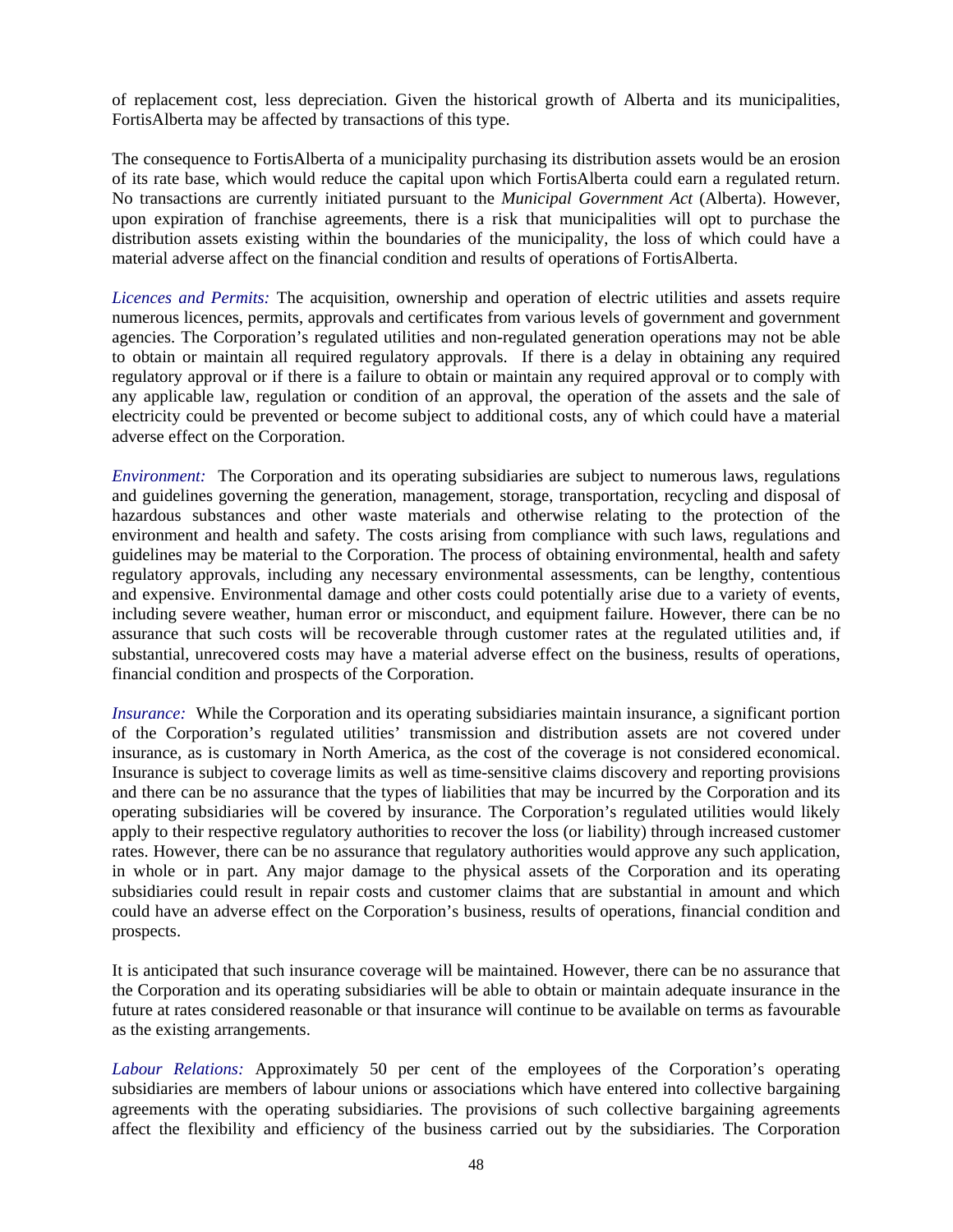considers the relationships of its subsidiaries with its labour unions and associations to be satisfactory but there can be no assurance that current relations will continue in future negotiations or that the terms under the present collective bargaining agreements will be renewed. The inability to maintain or to renew the collective bargaining agreements on acceptable terms could result in increased labour costs or service interruptions arising from labour disputes that are not provided for in approved rate orders at the regulated utilities and which could have an adverse effect on the results of operations, cash flow and earnings of the Corporation.

The collective agreement between FortisBC and Local 213 of IBEW expired on January 31, 2005. IBEW represents employees in specified occupations in the areas of generation, transmission and distribution. The Company and IBEW reached an agreement that was ratified in early January 2006 and expires on January 31, 2008. The collective agreement between FortisBC and Local 378 of COPE expired on January 31, 2006. COPE represents employees in office and professional occupations. The Company and COPE reached an agreement that was ratified in early July 2006 and expires on January 31, 2011.

The majority of employees at FortisAlberta are represented by the UUWA. There were two collective agreements with the UUWA. The Dispatch/Contact Centre Collective Agreement expired December 31, 2004 and the main collective agreement expired December 31, 2005. A new combined agreement was reached with the UUWA during the second quarter of 2006 that expires on December 31, 2007. FortisAlberta plans to initiate bargaining with the UUWA in the fall of 2007.

Belize Electricity's collective agreement with the BEWU was signed on November 29, 2000 and is to be reviewed every five years. Negotiations commenced during the third quarter of 2006 for a new collective agreement and are ongoing.

*Human Resources:* The ability of Fortis to deliver superior operating performance in a cost-effective manner is dependent on the ability of its operating subsidiaries to attract, develop and retain a skilled workforce. Like other utilities across Canada and the Caribbean, Fortis utilities are faced with demographic challenges relating to trades, technical staff and engineers. The growing size of the Corporation and an increasingly competitive job market present ongoing recruitment challenges. The Corporation's significant consolidated capital expenditure program over the next several years will present challenges in ensuring the Corporation's utilities have the qualified workforce necessary to complete the capital work initiatives. In particular, Alberta has a highly competitive job market where the demand for certain job skills exceeds the supply making it difficult to attract new employees.

*Liquidity Risk:*Earnings from Belize Electricity are denominated in Belizean dollars, earnings from Caribbean Utilities are denominated in Cayman Island dollars and earnings from FortisUS Energy, BECOL and Fortis Turks and Caicos are denominated in US dollars. As at December 31, 2006, both the Cayman Island dollar and the Belizean dollar are pegged to the US dollar: CI\$0.84 = US\$1.00; BZ\$2.00 = US\$1.00. Foreign earnings derived in currencies other than the US dollar must be converted into US dollars before repatriation, presenting temporary liquidity risks. Due to the small size and cyclical nature of the economy in Belize, conversion of local currency into US dollars may be subject to restrictions from time to time.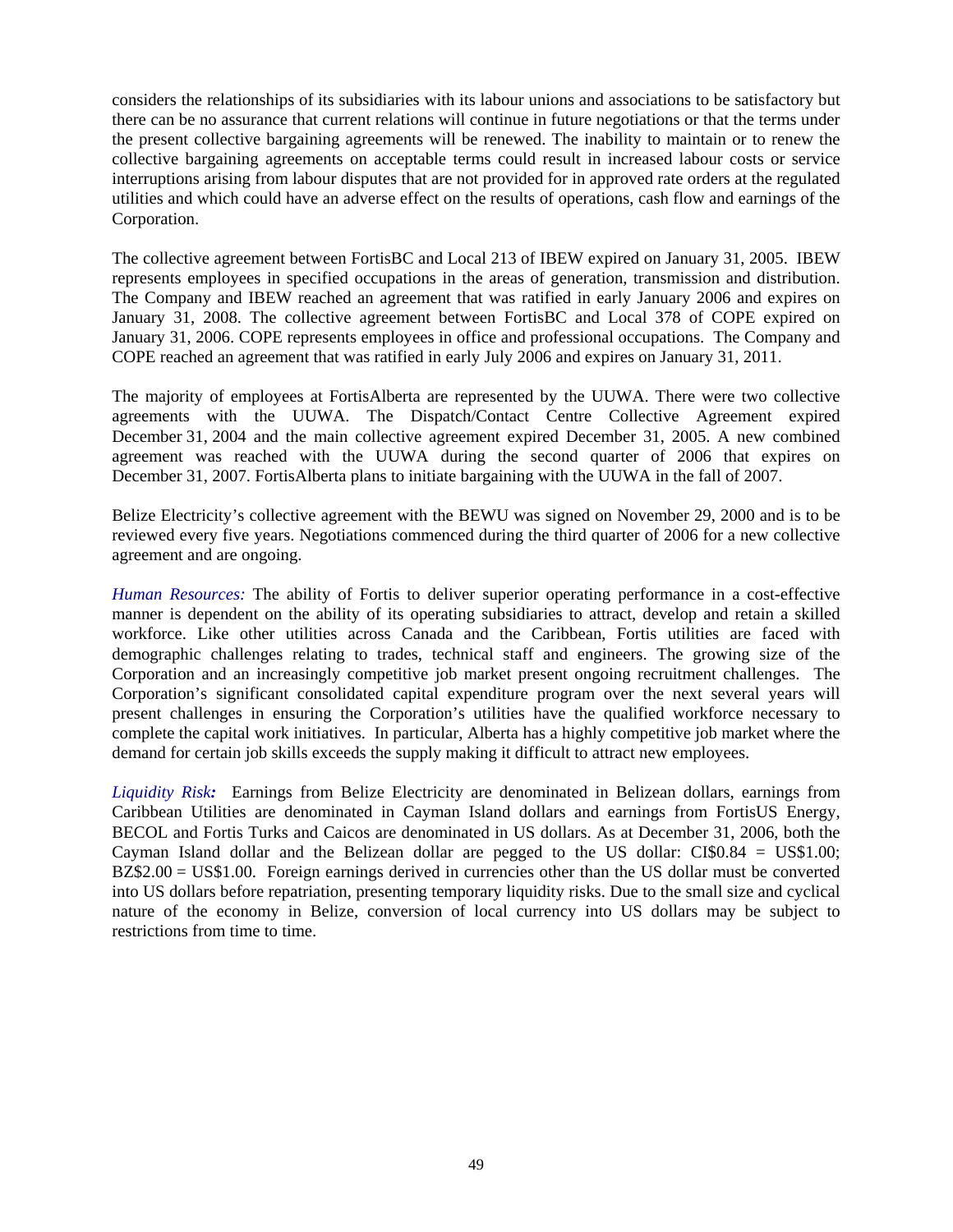#### *Share Capital*

The authorized share capital of the Corporation consists of the following:

- (a) an unlimited number of Common Shares without nominal or par value;
- (b) an unlimited number of First Preference Shares without nominal or par value; and
- (c) an unlimited number of Second Preference Shares without nominal or par value.

On March 7, 2007, the Corporation issued a Final Prospectus qualifying for distribution 44,275,000 Subscription Receipts, including over-allotment, each of which will enable the holder thereof to receive one Common Share of the Corporation upon satisfaction of certain release conditions, including regulatory approval, pertaining to the Corporation's pending acquisition of the shares of Terasen Inc., a wholly owned subsidiary of Kinder Morgan, Inc, which is expected to close in mid-2007. The Subscription Receipt offering closed on March 15, 2007.

At March 27, 2007, the following Common Shares, Subscription Receipts and Preference Shares were issued and outstanding.

| <b>Share Capital</b>              | <b>Issued and Outstanding</b> | <b>Votes per Share</b> |
|-----------------------------------|-------------------------------|------------------------|
| <b>Common Shares</b>              | 109.554.402                   | <b>One</b>             |
| <b>Subscription Receipts</b>      | 44,275,000                    | None                   |
| First Preference Shares, Series C | 5,000,000                     | None                   |
| First Preference Shares, Series E | 7,993,500                     | None                   |
| First Preference Shares, Series F | 5,000,000                     | None                   |

Holders of Common Shares are entitled to dividends on a pro rata basis if, as and when declared by the Board. Subject to the rights of the holders of the First Preference Shares and Second Preference Shares and any other class of shares of the Corporation entitled to receive dividends in priority to or rateably with the holders of the Common Shares, the Board may declare dividends on the Common Shares to the exclusion of any other class of shares of the Corporation.

On the liquidation, dissolution or winding-up of Fortis, holders of Common Shares are entitled to participate rateably in any distribution of assets of Fortis, subject to the rights of holders of First Preference Shares and Second Preference Shares and any other class of shares of the Corporation entitled to receive the assets of the Corporation on such a distribution in priority to or rateably with the holders of the Common Shares.

Holders of the Common Shares are entitled to receive notice of and to attend all annual and special meetings of the shareholders of Fortis, other than separate meetings of holders of any other class or series of shares, and are entitled to one vote in respect of each Common Share held at such meetings.

Each Subscription Receipt will entitle the holder thereof to receive, on satisfaction of certain release conditions, and without payment of additional consideration, one Common Share of Fortis and a cash payment equal to the dividends declared on Fortis Common Shares to holders of record during the period from the closing of the Subscription Receipt offering to the date of issuance of the Common Shares in respect of the Subscription Receipts. In the event that the release conditions are not satisfied by November 30, 2007, or if the agreement pertaining to the acquisition of Terasen Inc. is terminated prior to such time, the holders of Subscription Receipts will be entitled to receive an amount equal to the full subscription price thereof plus their pro rata share of the interest earned or income generated on such amount.

The 5,000,000 First Preference Shares, Series C are entitled to fixed cumulative preferential cash dividends at a rate of \$1.3625 per share per annum. On or after June 1, 2010, the Corporation may, at its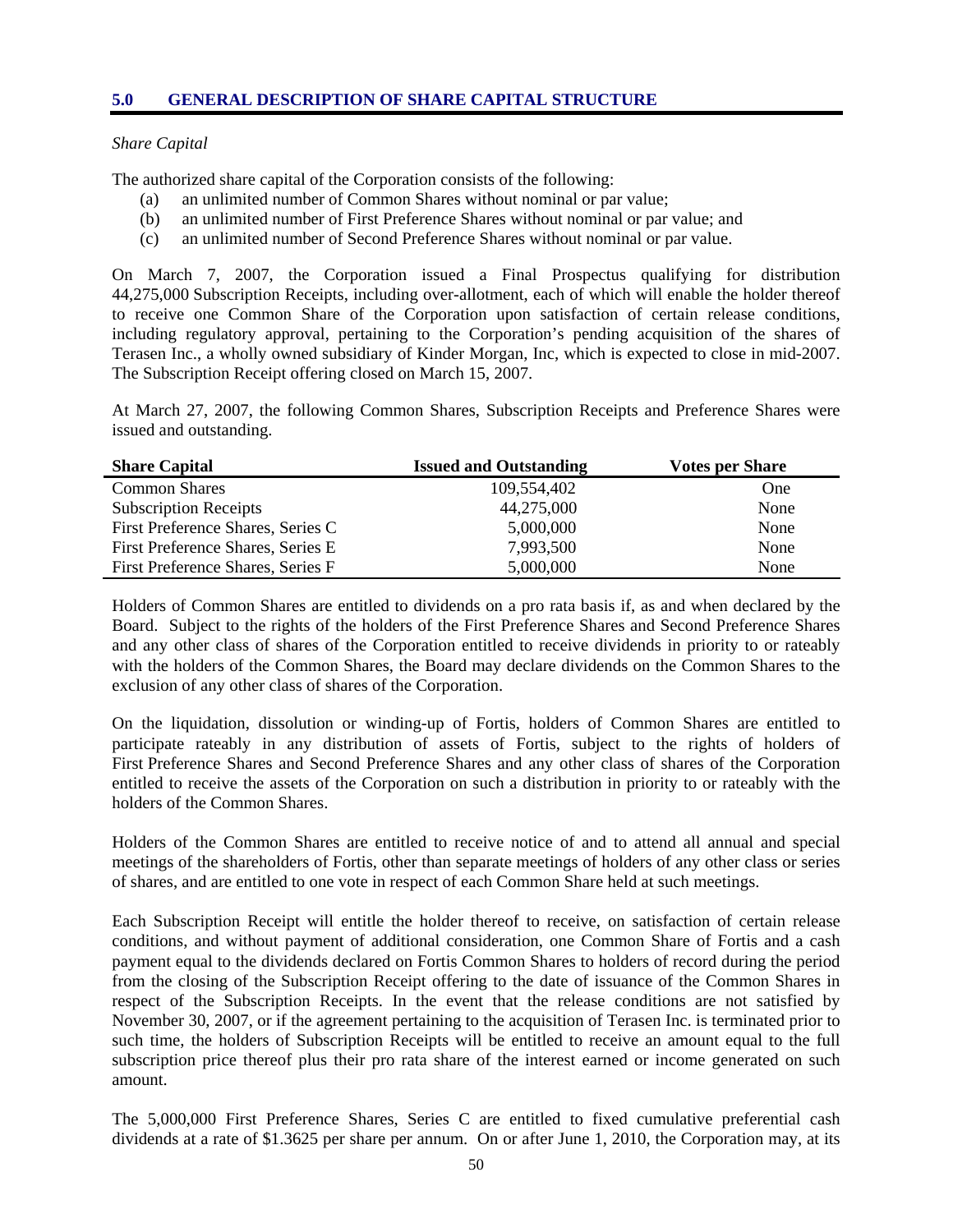option, redeem for cash the First Preference Shares ,Series C, in whole at any time or in part from time to time, at \$25.75 per share if redeemed before June 1, 2011, at \$25.50 per share if redeemed on or after June 1, 2011 but before June 1, 2012, at \$25.25 per share if redeemed on or after June 1, 2012 but before June 1, 2013 and at \$25.00 per share if redeemed on or after June 1, 2013 plus, in each case, all accrued and unpaid dividends up to but excluding the date fixed for redemption. On or after June 1, 2010, the Corporation may, at its option, convert all, or from time to time any part of, the outstanding First Preference Shares, Series C into fully paid and freely tradable common shares of the Corporation. The number of common shares into which each Preference Share may be so converted will be determined by dividing the then-applicable redemption price per Preference Share, together with all accrued and unpaid dividends up to but excluding the date fixed for conversion, by the greater of \$1.00 and 95 per cent of the then-current market price of the common shares. On or after September 1, 2013, each First Preference Share, Series C will be convertible at the option of the holder on the first day of September, December, March and June of each year, into freely tradable common shares determined by dividing \$25.00, together with all accrued and unpaid dividends up to but excluding the date fixed for conversion, by the greater of \$1.00 and 95 per cent of the then-current market price of the common shares. If a holder of First Preference Shares, Series C elects to convert any of such shares into common shares, the Corporation can redeem such First Preference Shares, Series C for cash or arrange for the sale of those shares to substitute purchasers.

The 7,993,500 First Preference Shares, Series E are entitled to receive fixed cumulative preferential cash dividends in the amount of \$1.2250 per share per annum. On or after June 1, 2013, the Corporation may, at its option, redeem all, or from time to time any part of, the outstanding First Preference Shares, Series E by the payment in cash of a sum per redeemed share equal to \$25.75 if redeemed during the 12 months commencing June 1, 2013, \$25.50 if redeemed during the 12 months commencing June 1, 2014, \$25.25 if redeemed during the 12 months commencing June 1, 2015, and \$25.00 if redeemed on or after June 1, 2016 plus, in each case, all accrued and unpaid dividends up to but excluding the date fixed for redemption. On or after June 1, 2013, the Corporation may, at its option, convert all, or from time to time any part of, the outstanding First Preference Shares, Series E into fully paid and freely tradable common shares of the Corporation. The number of common shares into which each Preference Share may be so converted will be determined by dividing the then-applicable redemption price per First Preference Share, Series E, together with all accrued and unpaid dividends up to but excluding the date fixed for conversion, by the greater of \$1.00 and 95 per cent of the then-current market price of the common shares. On or after September 1, 2016, each First Preference Share, Series E will be convertible at the option of the holder on the first business day of September, December, March and June of each year, into fully paid and freely tradable common shares determined by dividing \$25.00, together with all accrued and unpaid dividends up to but excluding the date fixed for conversion, by the greater of \$1.00 and 95 per cent of the then-current market price of the common shares. If a holder of First Preference Shares, Series E elects to convert any of such shares into common shares, the Corporation can redeem such First Preference, Shares E for cash or arrange for the sale of those shares to other purchasers.

On September 28, 2006, the Corporation issued 5,000,000 First Preference Shares, Series F at \$25.00 per share for proceeds of \$122.5 million, net of after-tax expenses. The First Preference Shares, Series F are entitled to receive fixed cumulative preferential cash dividends in the amount of \$1.2250 per share per annum. On or after December 1, 2011, the Corporation may, at its option, redeem for cash the First Preference Shares, Series F, in whole at any time or in part from time to time, at \$26.00 per share if redeemed before December 1, 2012, at \$25.75 per share if redeemed on or after December 1, 2012 but before December 1, 2013, at \$25.50 per share if redeemed on or after December 1, 2013 but before December 1, 2014, at \$25.25 per share if redeemed on or after December 1, 2014 but before December 1, 2015, and at \$25.00 per share if redeemed on or after December 1, 2015 plus, in each case, all accrued and unpaid dividends up to but excluding the date fixed for redemption.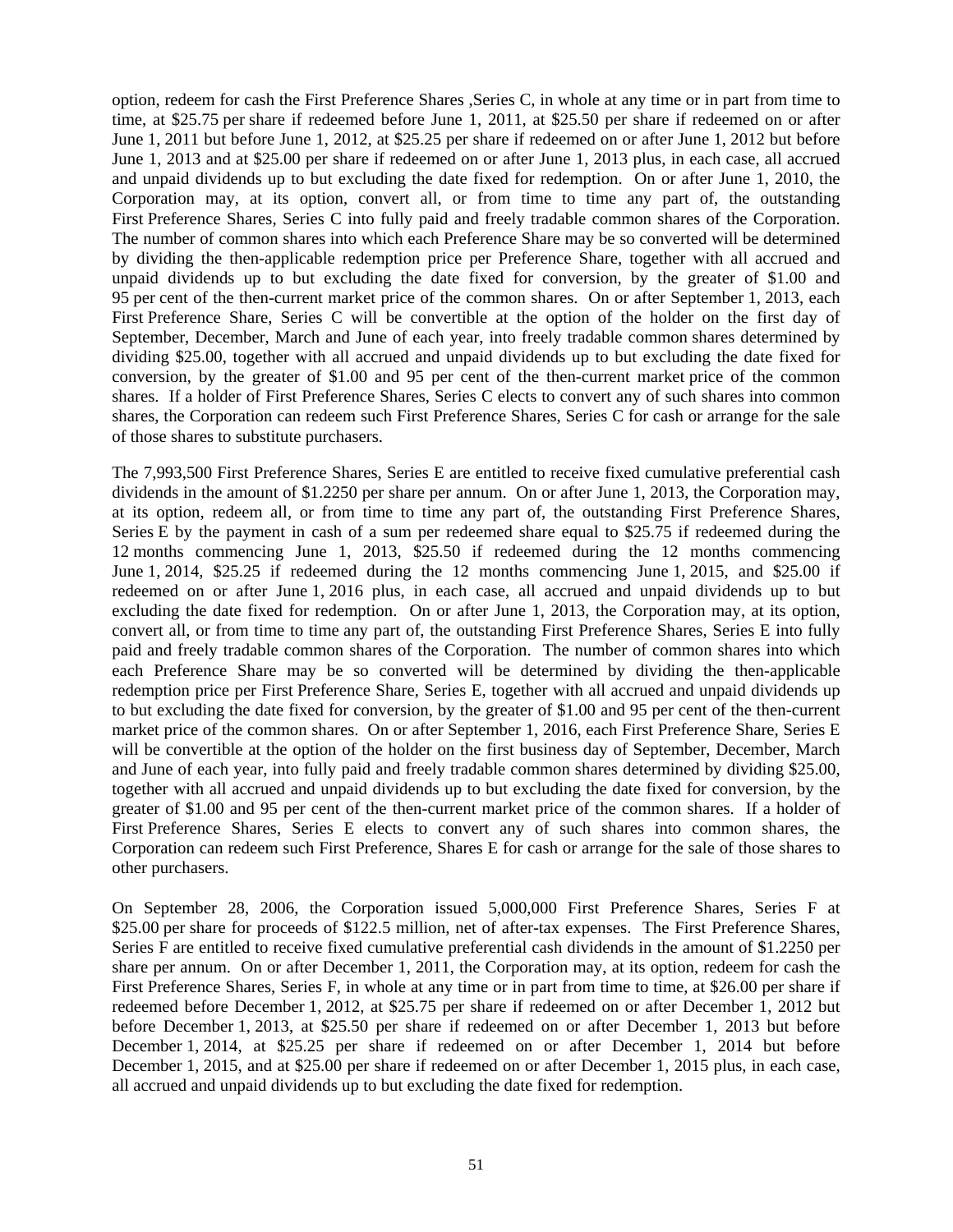## *Convertible Debentures*

The US\$10 million 6.75% Unsecured Subordinated Convertible Debentures are redeemable by the Corporation at par at any time on or after March 12, 2007 and are convertible, at the option of the holder, into the Corporation's Common Shares at US\$9.19 per share. The Debentures are subordinated to all other indebtedness of the Corporation, other than subordinated indebtedness ranking equally to the Debentures. There is no provision associated with these Debentures that restricts the payment of dividends.

The US\$10 million 5.50% Unsecured Subordinated Convertible Debentures are redeemable by the Corporation at par at any time on or after May 20, 2008 and are convertible, at the option of the holder, into the Corporation's Common Shares at US\$11.97 per share. The Debentures are subordinated to all other indebtedness of the Corporation, other than subordinated indebtedness ranking equally to the Debentures. There is no provision associated with these Debentures that restricts the payment of dividends.

On November 7, 2006, the Corporation issued, by way of private placement, US\$40 million of Unsecured Subordinated Convertible Debentures bearing interest at 5.5% per annum. The Debentures are redeemable by the Corporation at par at any time on or after November 7, 2011 and are convertible, at the option of the holder, into the Corporation's Common Shares at US\$29.11 per share. The Debentures are subordinated to all other indebtedness of the Corporation, other than subordinated indebtedness ranking equally to the Debentures. There is no provision associated with these Debentures that restricts the payment of dividends.

### *Debt Covenant Restrictions on Dividend Distributions*

In October 2000, Fortis issued \$100 million of 7.4% Senior Unsecured Debentures due October 2010. The Trust Indenture pertaining to the issue of such debentures contains a covenant which provides that Fortis shall not declare or pay any dividends (other than stock dividends or cumulative preferred dividends on preferred shares not issued as stock dividends) or make any other distribution on its shares if, immediately thereafter, its consolidated funded obligations would be in excess of 75 per cent of its total consolidated capitalization.

In June 2006, Fortis renegotiated and amended its \$145 million and \$50 million unsecured credit facilities extending the maturity dates of these facilities from May 2008 and January 2009 to May 2010 and January 2011, respectively. Additionally, in July 2006, the amount available under the committed unsecured \$145 million facility was increased to \$250 million. The \$250 million and \$50 million credit facilities can be used for general corporate purposes, including acquisitions. The credit facilities each contains a covenant which provides that Fortis shall not declare or pay any dividends or make any other restricted payments if, immediately thereafter, consolidated debt to consolidated capitalization ratio would exceed 70 per cent at any time.

In February 2007, Fortis obtained a commitment from Canadian Imperial Bank of Commerce providing for an aggregate of \$1.425 billion non-revolving term credit facilities in favour of Fortis to fund, if necessary, the full cash purchase price for the acquisition of Terasen Inc. The net proceeds from the Subscription Receipt offering and funds to be advanced under the acquisition credit facility will be used to finance the cash portion of the acquisition purchase price. The \$1.425 billion non-revolving credit facilities will contain covenants which provide that Fortis will be required to maintain a consolidated debt to consolidated capitalization ratio of not more than 85 per cent after the date of the acquisition agreement until the first anniversary of the closing of the acquisition of Terasen Inc. and 75 per cent at any time thereafter. These ratios will reduce automatically to 75 per cent and 70 per cent at any time during those respective periods if Fortis has received, free from any escrow conditions, aggregate proceeds from equity issuances of at least \$700 million.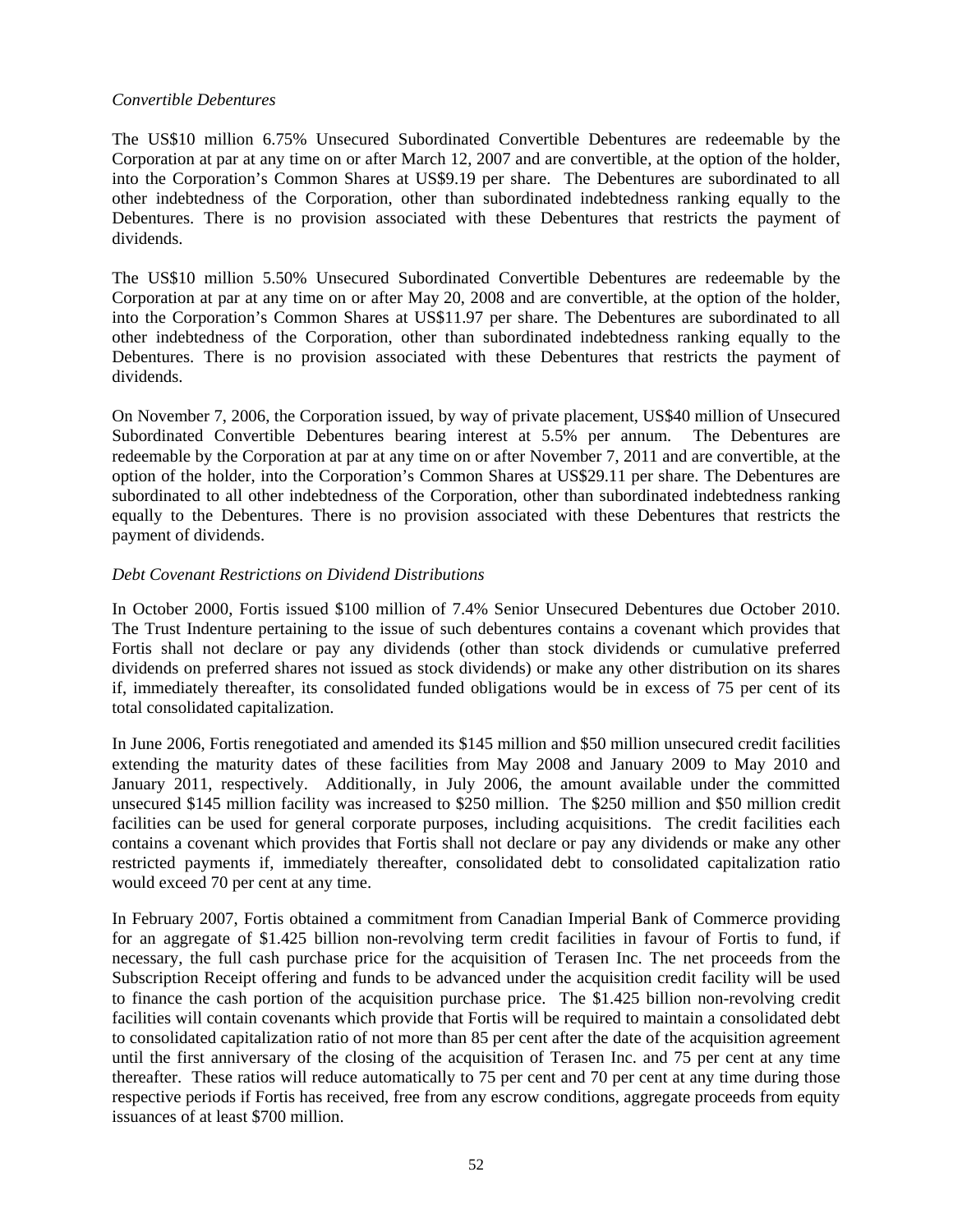#### **6.0 DIVIDEND POLICY**

Dividends on Common Shares of Fortis are declared at the discretion of the Board. Fortis paid cash dividends on its Common Shares of \$0.67 in 2006, \$0.59 in 2005 and \$0.54 in 2004. On September 28, 2006, the Board declared an increase in the regular quarterly dividend to \$0.19 per Common Share, with the first payment occurring on December 1, 2006. On December 7, 2006, the Board declared a regular quarterly dividend of \$0.19 per Common Share, which was paid on March 1, 2007 to holders of record on February 2, 2007. On February 8, 2007, Fortis announced that the Board declared a further increase in the regular quarterly dividend to \$0.21 per Common Share, which is payable on June 1, 2007 to holders of record on May 4, 2007.

Regular quarterly dividends at the prescribed annual rate of 5.45 per cent, or \$0.34 per share, 4.9 per cent, or \$0.31 per share, and 4.9 per cent or \$0.31 per share are paid on all of the First Preference Shares, Series C, First Preference Shares, Series E and First Preference Shares, Series F, respectively. The First Preference Shares, Series F were issued on September 28, 2006 and, accordingly, the first quarterly dividend paid on December 1, 2006 was prorated in the amount of \$0.21 per share.

On December 7, 2006, the Board declared a first quarter 2007 dividend on the First Preference Shares, Series C, First Preference Shares, Series E and First Preference Shares, Series F in accordance with the applicable prescribed annual rate. In each case, the first quarter 2007 dividend was paid on March 1, 2007 to holders of record on February 2, 2007. On March 9, 2007, the Board declared a second quarter 2007 dividend on the First Preference Shares, Series C, E and F in accordance with the applicable annual prescribed rate and is payable on June 1, 2007 to holders of record on May 4, 2007.

All dividends paid by the Corporation on its common shares and preference shares in the 2006 fiscal year have been, or will be, designated as "eligible dividends" for the purpose of entitling shareholders of the Corporation to a higher dividend tax credit in accordance with certain amendments to the *Income Tax Act* (Canada) and, where applicable, similar provisions of provincial or territorial income tax legislation.

## **7.0 CREDIT RATINGS**

Securities issued by Fortis and its subsidiaries are rated by one or more credit rating agencies namely DBRS, S&P and/or Moody's. The ratings assigned to securities issued by Fortis are reviewed by these agencies on an ongoing basis. Credit ratings and stability ratings are intended to provide investors with an independent measure of credit quality of an issue of securities and are not recommendations to buy, sell or hold securities. Ratings may be subject to revision or withdrawal at any time by the rating organization. The following table summarizes, as at December 31, 2006, the Corporation's credit ratings.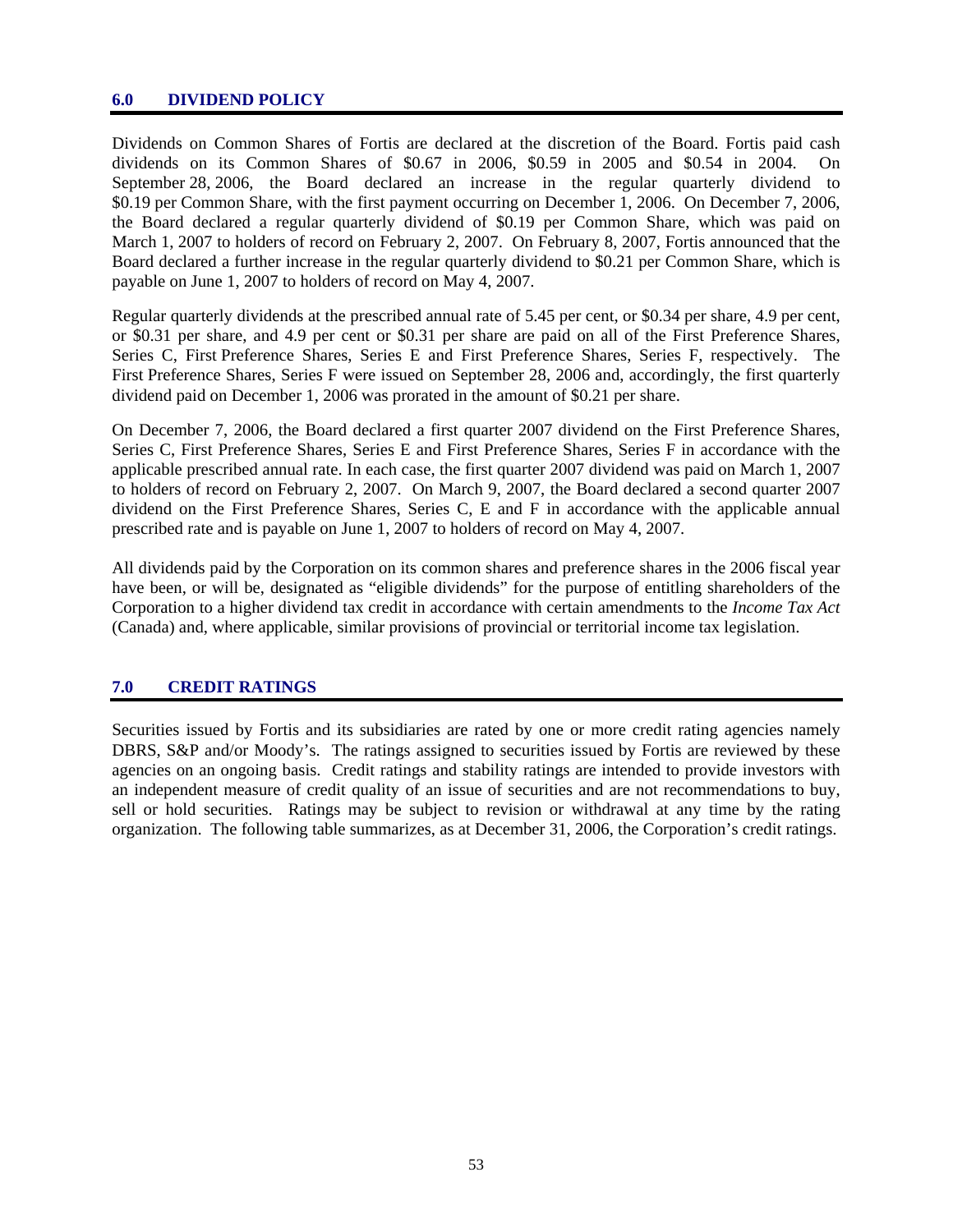| <b>Fortis</b><br><b>Credit Ratings</b> |                                                  |                                           |                                          |  |
|----------------------------------------|--------------------------------------------------|-------------------------------------------|------------------------------------------|--|
| Company                                | <b>DBRS</b>                                      | S&P                                       | Moody's                                  |  |
| Fortis                                 | BBB (high), stable<br>(unsecured debt)           | <b>BBB</b><br>(unsecured debt)            | N/A                                      |  |
| FortisAlberta                          | A (low), stable<br>(senior unsecured debt)       | N/A                                       | Baa 1, stable<br>(senior unsecured debt) |  |
| FortisBC                               | BBB (high), stable<br>(secured & unsecured debt) | N/A                                       | Baa 3, stable<br>(unsecured debt)        |  |
| Newfoundland Power                     | A, stable<br>(first mortgage bonds)              | N/A                                       | Baa 1, stable<br>(first mortgage bonds)  |  |
| Maritime Electric                      | N/A                                              | $A -$<br>(senior secured debt)            | N/A                                      |  |
| Caribbean Utilities                    | A (low), stable<br>(senior unsecured debt)       | $\overline{A}$<br>(senior unsecured debt) | N/A                                      |  |

DBRS rates debt instruments by rating categories ranging from AAA to D, which represents the range from highest to lowest quality of such securities. DBRS states that its long-term debt ratings are meant to give an indication of the risk that the borrower will not fulfill its obligations in a timely manner with respect to both interest and principal commitments. DBRS ratings do not take factors such as pricing or market risk into consideration and are expected to be used by purchasers as one part of their investment decision. Every DBRS rating is based on quantitative and qualitative considerations that are relevant for the borrowing entity. According to DBRS, a rating of A by DBRS is in the middle of three subcategories within the third highest of nine major categories. Such rating is assigned to debt instruments considered to be of satisfactory credit quality and for which protection of interest and principal is still substantial, but the degree of strength is less than with AA rated entities. Entities in the A category are considered to be more susceptible to adverse economic conditions and have greater cyclical tendencies than higher-rated entities. The assignment of a "(high)" or "(low)" modified within each rating category indicates relative standing within such category.

S&P long-term debt ratings are on a scale that ranges from AAA to C, which represents the range from highest to lowest quality of such securities.  $S\&P$  uses "+" or "-" designations to indicate the relative standing of securities within a particular rating category. S&P credit ratings are current opinions of the financial security characteristics with respect to the ability to pay under contracts in accordance with their terms. This opinion is not specific to any particular contract, nor does it address the suitability of a particular contract for a specific purpose or purchaser. An issuer rated BBB or higher is regarded as having financial security characteristics that outweigh any vulnerabilities and is highly likely to have the ability to meet financial commitments.

Moody's long-term debt ratings are on a rating scale that ranges from Aaa to C, which represents the range from highest to lowest quality of such securities. In addition, Moody's applies numerical modifiers 1, 2 and 3 in each generic rating classification from Aa to Caa to indicate relative standing within such classification. The modifier 1 indicates that the security ranks in the higher end of its generic rating category, the modifier 2 indicates a mid-range ranking and the modifier 3 indicates that the security ranks in the lower end of its generic rating category. Moody's long-term debt ratings are opinions of relative risk of fixed-income obligations with an original maturity of one year or more. Such ratings reflect both the likelihood of default and any financial loss suffered in the event of default. According to Moody's, a rating of Baa is the fourth highest of nine major categories. Such a debt rating is assigned to debt instruments considered to be medium grade. Debt instruments rated Baa are subject to moderate credit risk and may possess certain speculative characteristics.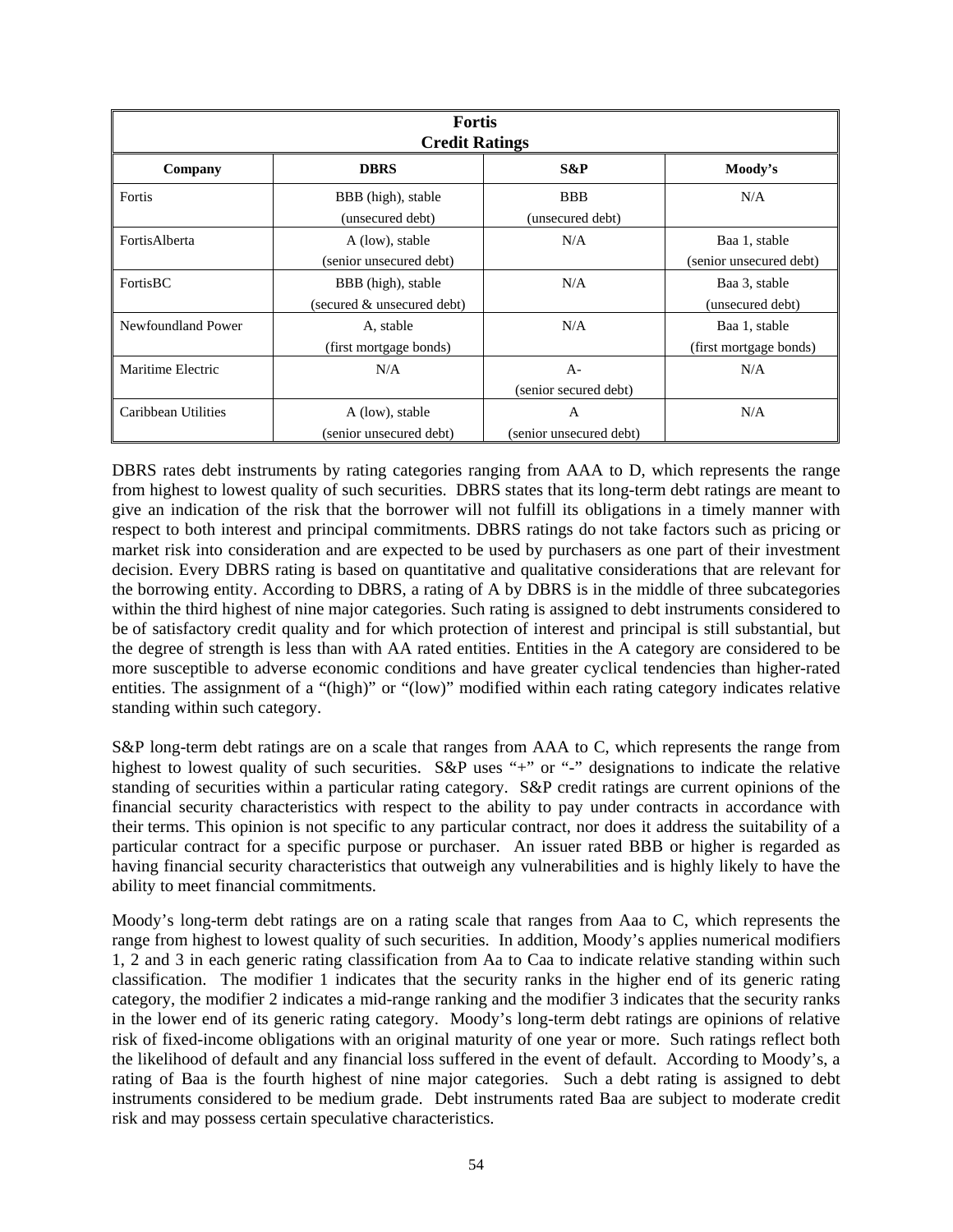## **8.0 MARKET FOR SECURITIES**

The Common Shares, First Preference Shares, Series C, First Preference Shares, Series E and First Preference Shares, Series F of Fortis are listed on the Toronto Stock Exchange under the symbols FTS, FTS.PR.C, FTS.PR.E and FTS.PR.F, respectively. On March 15, 2007, Fortis closed its Subscription Receipt offering and the Subscription Receipts commenced trading on the Toronto Stock Exchange on that date under the symbol FTS.R.

The following table sets forth the reported high and low trading prices and trading volumes for the Common Shares, First Preference Shares, Series C, First Preference Shares, Series E and First Preference Shares, Series F on a monthly basis for the year ended December 31, 2006.

|              |             |                                          | <b>Fortis</b><br><b>2006 Trading Prices and Volumes</b> |                              |                                          |                          |
|--------------|-------------|------------------------------------------|---------------------------------------------------------|------------------------------|------------------------------------------|--------------------------|
| <b>Month</b> |             | <b>Common Shares</b>                     |                                                         |                              | <b>First Preference Shares, Series C</b> |                          |
|              | $High (\$)$ | Low $(\$)$                               | <b>Volume</b>                                           | High $(\$)$                  | Low(\$)                                  | Volume                   |
| Jan          | 24.60       | 22.76                                    | 3,981,812                                               | 29.25                        | 28.41                                    | 23.678                   |
| Feb          | 23.76       | 22.00                                    | 7,087,013                                               | 29.00                        | 28.01                                    | 26,565                   |
| Mar          | 23.50       | 21.65                                    | 6,775,211                                               | 28.99                        | 28.40                                    | 112,103                  |
| Apr          | 22.95       | 20.89                                    | 3,813,271                                               | 28.61                        | 27.11                                    | 15,213                   |
| May          | 24.84       | 20.36                                    | 7,241,148                                               | 27.55                        | 26.82                                    | 42.090                   |
| Jun          | 24.60       | 21.16                                    | 3,707,157                                               | 27.97                        | 27.07                                    | 25,517                   |
| Jul          | 23.40       | 21.99                                    | 2,328,812                                               | 27.49                        | 26.76                                    | 38,682                   |
| Aug          | 25.48       | 22.15                                    | 6,214,513                                               | 27.50                        | 26.64                                    | 23,959                   |
| Sep          | 25.40       | 24.00                                    | 2,553,872                                               | 27.84                        | 26.93                                    | 30,320                   |
| Oct          | 25.65       | 24.12                                    | 7,362,894                                               | 28.08                        | 27.03                                    | 37,702                   |
| <b>Nov</b>   | 28.74       | 25.15                                    | 6,234,745                                               | 28.21                        | 27.36                                    | 13,241                   |
| Dec          | 30.00       | 28.01                                    | 2,793,265                                               | 27.97                        | 27.39                                    | 23,130                   |
| <b>Month</b> |             | <b>First Preference Shares, Series E</b> |                                                         |                              | <b>First Preference Shares, Series F</b> |                          |
|              | $High (\$)$ | Low(\$)                                  | <b>Volume</b>                                           | High $(\$)$                  | Low(\$)                                  | <b>Volume</b>            |
| Jan          | 28.09       | 27.66                                    | 92,956                                                  |                              |                                          |                          |
| Feb          | 27.85       | 27.50                                    | 107,070                                                 | $\overline{\phantom{a}}$     |                                          |                          |
| Mar          | 28.00       | 27.54                                    | 131,543                                                 |                              |                                          |                          |
| Apr          | 27.99       | 27.01                                    | 49,210                                                  | $\overline{\phantom{a}}$     | $\overline{a}$                           | $\overline{a}$           |
| May          | 27.35       | 27.00                                    | 25,600                                                  | $\qquad \qquad \blacksquare$ | $\overline{\phantom{0}}$                 | $\overline{a}$           |
| Jun          | 27.60       | 26.99                                    | 47,500                                                  | $\overline{\phantom{a}}$     | $\overline{\phantom{a}}$                 | $\overline{\phantom{a}}$ |
| Jul          | 27.00       | 26.75                                    | 79.785                                                  |                              |                                          |                          |
| Aug          | 27.45       | 26.75                                    | 20,174                                                  | $\overline{a}$               |                                          |                          |
| Sep          | 28.00       | 27.00                                    | 81,255                                                  | 25.25                        | 25.00                                    | 185,920                  |
| Oct          | 27.50       | 27.00                                    | 17,900                                                  | 25.55                        | 25.03                                    | 355.525                  |
| Nov          | 27.49       | 27.24                                    | 148,890                                                 | 25.94                        | 25.18                                    | 154,980                  |
| Dec          | 27.90       | 27.31                                    | 63,793                                                  | 25.80                        | 25.50                                    | 106.155                  |

## **9.0 DIRECTORS AND OFFICERS**

All Directors are elected annually. In 1998, the Board adopted a policy, effective from May 1999 that Directors would normally retire at the shareholder meeting next following the date on which they achieve age 70 or the tenth anniversary of their initial election to the Board. The following chart sets out the name and municipality of residence of each of the Directors of Fortis and indicates their principal occupations within five preceding years.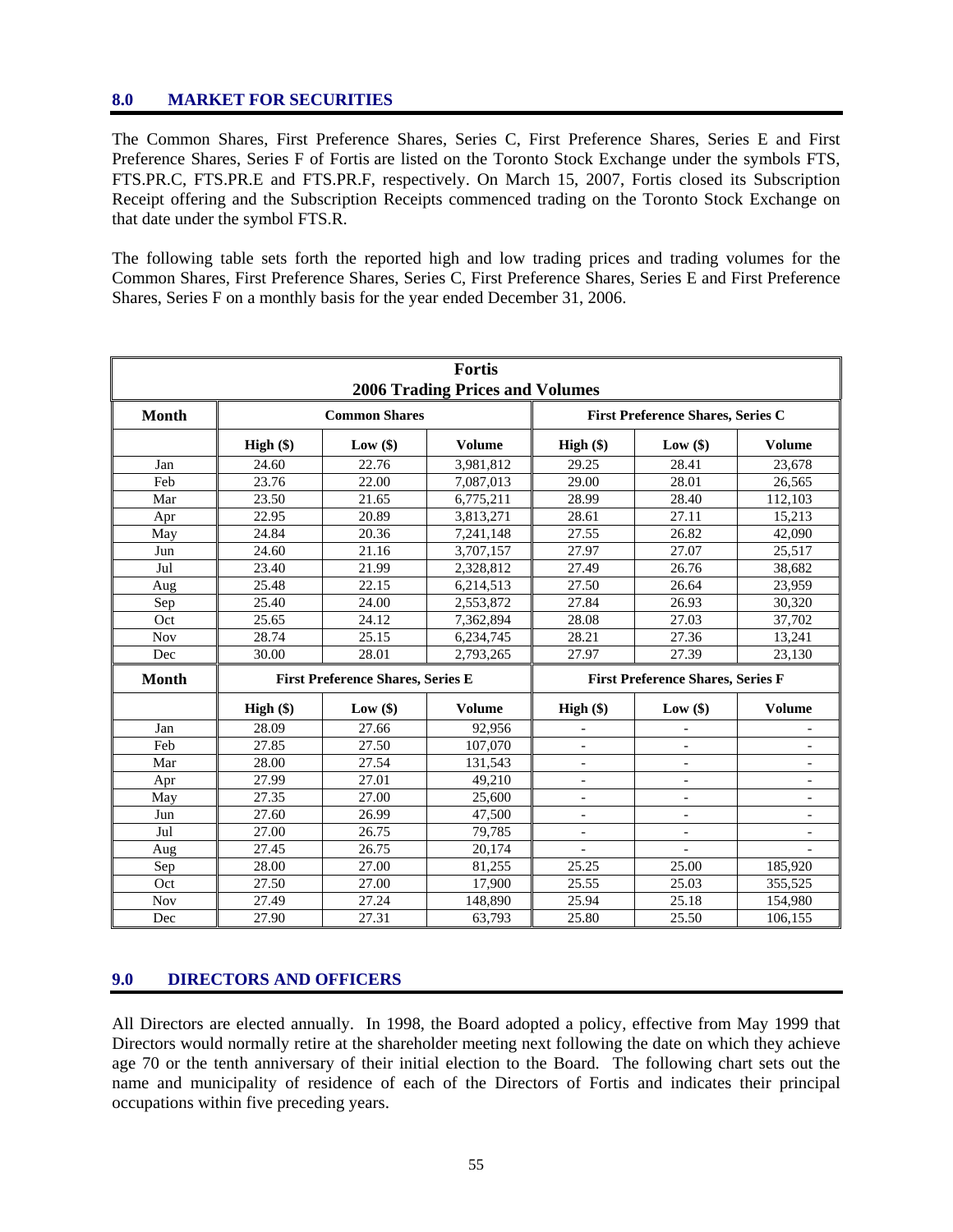| <b>Fortis Directors</b>                                                      |                                                                                                                                                                                                                                                                                                                                                                                                                                                                                                                                                                                                                                                                                                                                                                                                                                                                                                                                             |  |  |
|------------------------------------------------------------------------------|---------------------------------------------------------------------------------------------------------------------------------------------------------------------------------------------------------------------------------------------------------------------------------------------------------------------------------------------------------------------------------------------------------------------------------------------------------------------------------------------------------------------------------------------------------------------------------------------------------------------------------------------------------------------------------------------------------------------------------------------------------------------------------------------------------------------------------------------------------------------------------------------------------------------------------------------|--|--|
| <b>Name</b>                                                                  | <b>Principal Occupations Within Five Preceding Years</b>                                                                                                                                                                                                                                                                                                                                                                                                                                                                                                                                                                                                                                                                                                                                                                                                                                                                                    |  |  |
| PETER E. CASE <sup>(1)</sup><br>Freelton, Ontario                            | Mr. Case, 52, Principal of Peter Case Consulting, has been providing consulting services<br>to the utility industry since 2003, following his retirement as Executive Director,<br>Institutional Equity Research at CIBC World Markets. During his 17-year career as<br>senior investment analyst with CIBC World Markets and BMO Nesbitt Burns and its<br>predecessors, Mr. Case's coverage of Canadian and selected US pipeline and energy<br>utilities was consistently rated among the top rankings. He was awarded a Bachelor of<br>Arts and a Master of Business Administration from Queen's University and a Master of<br>Divinity from Wycliffe College, University of Toronto. Mr. Case was appointed to the<br>Board of Directors of FortisOntario Inc. in March 2003 and assumed the Chair of the<br>FortisOntario Inc. Audit Committee in January 2004. Mr. Case does not serve as a<br>director of any other reporting issuer. |  |  |
| BRUCE CHAFE <sup>(1)(2)(3)</sup><br>St. John's, Newfoundland and<br>Labrador | Mr. Chafe, 70, a Corporate Director, is a retired senior partner of Deloitte & Touche LLP.<br>He achieved designation as a Chartered Accountant in 1960 and was engaged in the<br>practice of public accounting with Deloitte $\&$ Touche LLP and predecessor firms<br>throughout his career. Mr. Chafe's contribution to the profession was recognized with his<br>appointment as Fellow of the Chartered Accountants in 1990. During 2006, Mr. Chafe<br>was appointed Chair of the Board of Directors. Mr. Chafe is a director of Fortis<br>Properties Corporation. He has served as a director of reporting issuers Newfoundland<br>Power Inc. and FortisBC Inc. but does not serve as a director of any other reporting<br>issuer.                                                                                                                                                                                                      |  |  |
| <b>GEOFFREY F. HYLAND</b> <sup>(3)</sup><br>Caledon, Ontario                 | Mr. Hyland, 62, a Corporate Director, retired as President and Chief Executive Officer of<br>ShawCor Ltd. in June 2005 after 37 years of service. He graduated from McGill<br>University with a Bachelor of Engineering (Chemical) and from York University with a<br>Master of Business Administration. Mr. Hyland is a director of FortisOntario Inc. He<br>continues to serve on the board of ShawCor Ltd. and is a director of Enerflex Systems<br>Income Fund, SCII Total Return Trust and Exco Technologies Limited.                                                                                                                                                                                                                                                                                                                                                                                                                  |  |  |
| LINDA L. INKPEN $(2)$<br>St. John's, Newfoundland and<br>Labrador            | Dr. Inkpen, 59, a medical professional and educator, has been a physician in private<br>practice since 1975. She has served as a Commissioner of the Royal Commission on<br>Employment and Unemployment, Province of Newfoundland and Labrador and was<br>President of the College of the North Atlantic. She is Chair of the Medical Advisory<br>Committee of the St. John's, Newfoundland and Labrador area hospitals. Dr. Inkpen was<br>named a member of the Order of Canada in 1998 and awarded the Queen's Jubilee Medal.<br>She graduated from Memorial University of Newfoundland with a Bachelor of Science, a<br>Bachelor of Education and a Bachelor of Medical Science and a Doctor of Medicine.<br>Dr. Inkpen was appointed Chair of the Board of Fortis Properties Corporation in 2000 and<br>is a past Chair of Newfoundland Power Inc. She does not serve as a director of any other<br>reporting issuer.                   |  |  |
| H. STANLEY MARSHALL<br>St. John's, Newfoundland and<br>Labrador              | Mr. Marshall, 56, is President and Chief Executive Officer of the Corporation. He joined<br>Newfoundland Power Inc. in 1979 and was appointed President and Chief Executive<br>Officer of Fortis Inc. in 1996. Mr. Marshall graduated from University of Waterloo with a<br>Bachelor of Applied Science and from Dalhousie University with a Bachelor of Laws. He<br>is a member of the Law Society of Newfoundland and Labrador and a Registered<br>Professional Engineer in the Province of Newfoundland and Labrador. Mr. Marshall<br>serves on the Boards of all Fortis companies (including Caribbean Utilities Company,<br>Ltd.) and Toromont Industries Ltd.                                                                                                                                                                                                                                                                         |  |  |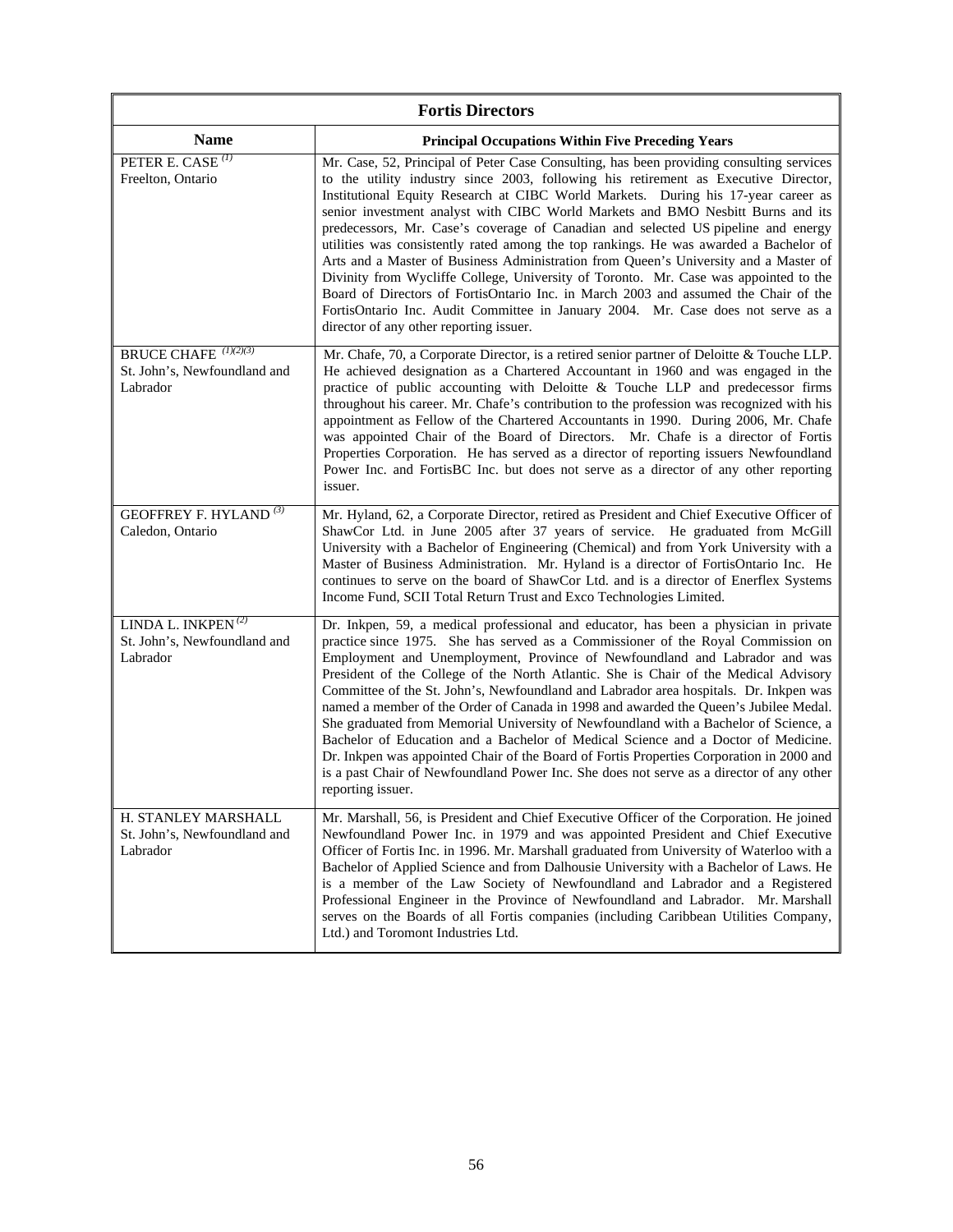|                                                                                                                                                    | <b>Fortis Directors</b> (continued)                                                                                                                                                                                                                                                                                                                                                                                                                                                                                                                                                                                                                                                                                                                                                                                                                                                                                                      |  |  |  |
|----------------------------------------------------------------------------------------------------------------------------------------------------|------------------------------------------------------------------------------------------------------------------------------------------------------------------------------------------------------------------------------------------------------------------------------------------------------------------------------------------------------------------------------------------------------------------------------------------------------------------------------------------------------------------------------------------------------------------------------------------------------------------------------------------------------------------------------------------------------------------------------------------------------------------------------------------------------------------------------------------------------------------------------------------------------------------------------------------|--|--|--|
| <b>Name</b>                                                                                                                                        | <b>Principal Occupations Within Five Preceding Years</b>                                                                                                                                                                                                                                                                                                                                                                                                                                                                                                                                                                                                                                                                                                                                                                                                                                                                                 |  |  |  |
| JOHN S. McCALLUM <sup>(1)(2)</sup><br>Winnipeg, Manitoba                                                                                           | Mr. McCallum, 63, has been a Professor of Finance at the University of Manitoba since<br>July 1973. He served as Chairman of Manitoba Hydro from 1991 to 2000 and as<br>Policy Advisor to the Federal Minister of Finance from 1984 to 1991. Mr. McCallum<br>graduated from University of Montreal with a Bachelor of Arts (Economics) and a<br>Bachelor of Science (Mathematics). He was awarded a Master of Business Administration<br>from Queen's University and a PhD in Finance from University of Toronto.<br>Mr. McCallum was appointed Chair of the Governance and Nominating Committee in<br>May 2005. He is a director of FortisBC Inc. and FortisAlberta Inc. and chairs the Audit,<br>Risk and Environment Committees of both companies. He also serves as a director of<br>IGM Financial Inc., Wawanesa and Toromont Industries Ltd.                                                                                       |  |  |  |
| DAVID G. NORRIS <sup>(1)(3)</sup><br>St. John's, Newfoundland and<br>Labrador                                                                      | Mr. Norris, 59, a Corporate Director, has been a financial and management consultant<br>since 2001, prior to which he was Executive Vice President, Finance and Business<br>Development, Fishery Products International Limited. Previously, he held Deputy<br>Minister positions with the Department of Finance and Treasury Board, Government of<br>Newfoundland and Labrador. Mr. Norris graduated with a Bachelor of Commerce from<br>Memorial University of Newfoundland and a Master of Business Administration from<br>McMaster University. On May 2, 2006, Mr. Norris was appointed Chair of the Audit<br>Committee of the Corporation. He has been a director of Newfoundland Power Inc. since<br>2003, and was appointed Chair of that company's Board on April 26, 2006. Mr. Norris<br>was appointed to the Board of Fortis Properties Corporation in 2006. He does not serve<br>as a director of any other reporting issuer. |  |  |  |
| MICHAEL A. PAVEY $(3)$<br>Moncton, New Brunswick                                                                                                   | Mr. Pavey, 59, retired as Executive Vice President and Chief Financial Officer of Major<br>Drilling Group International Inc. in September 2006. Prior to joining Major Drilling<br>Group International Inc. in 1999, he held senior executive positions with TransAlta<br>Corporation. Mr. Pavey graduated from University of Waterloo with a Bachelor of<br>Applied Science (Mechanical Engineering) and from McGill University with a Master of<br>Business Administration. He has been a director of Maritime Electric Company, Limited<br>since 2001 and was appointed Chair of that company's Audit and Environment<br>Committee in February 2003. Mr. Pavey does not serve as a director of any other<br>reporting issuer.                                                                                                                                                                                                         |  |  |  |
| ROY P. RIDEOUT $^{(2)(3)}$<br>Halifax, Nova Scotia                                                                                                 | Mr. Rideout, 59, a Corporate Director, retired as Chairman and Chief Executive Officer<br>of Clarke Inc. in October 2002. Prior to 1998, he served as President of Newfoundland<br>Capital Corporation Limited. Mr. Rideout graduated with a Bachelor of Commerce from<br>Memorial University of Newfoundland and obtained designation as a Chartered<br>Accountant. He is the Chair of the Human Resources Committee and has held that<br>position since May 2003. Mr. Rideout serves as a director of the Halifax International<br>Airport Authority, Oceanex Inc. and NAV CANADA.                                                                                                                                                                                                                                                                                                                                                     |  |  |  |
| Serves on the Audit Committee<br>(1)<br>Serves on the Governance and Nominating Committee<br>(2)<br>(3)<br>Serves on the Human Resources Committee |                                                                                                                                                                                                                                                                                                                                                                                                                                                                                                                                                                                                                                                                                                                                                                                                                                                                                                                                          |  |  |  |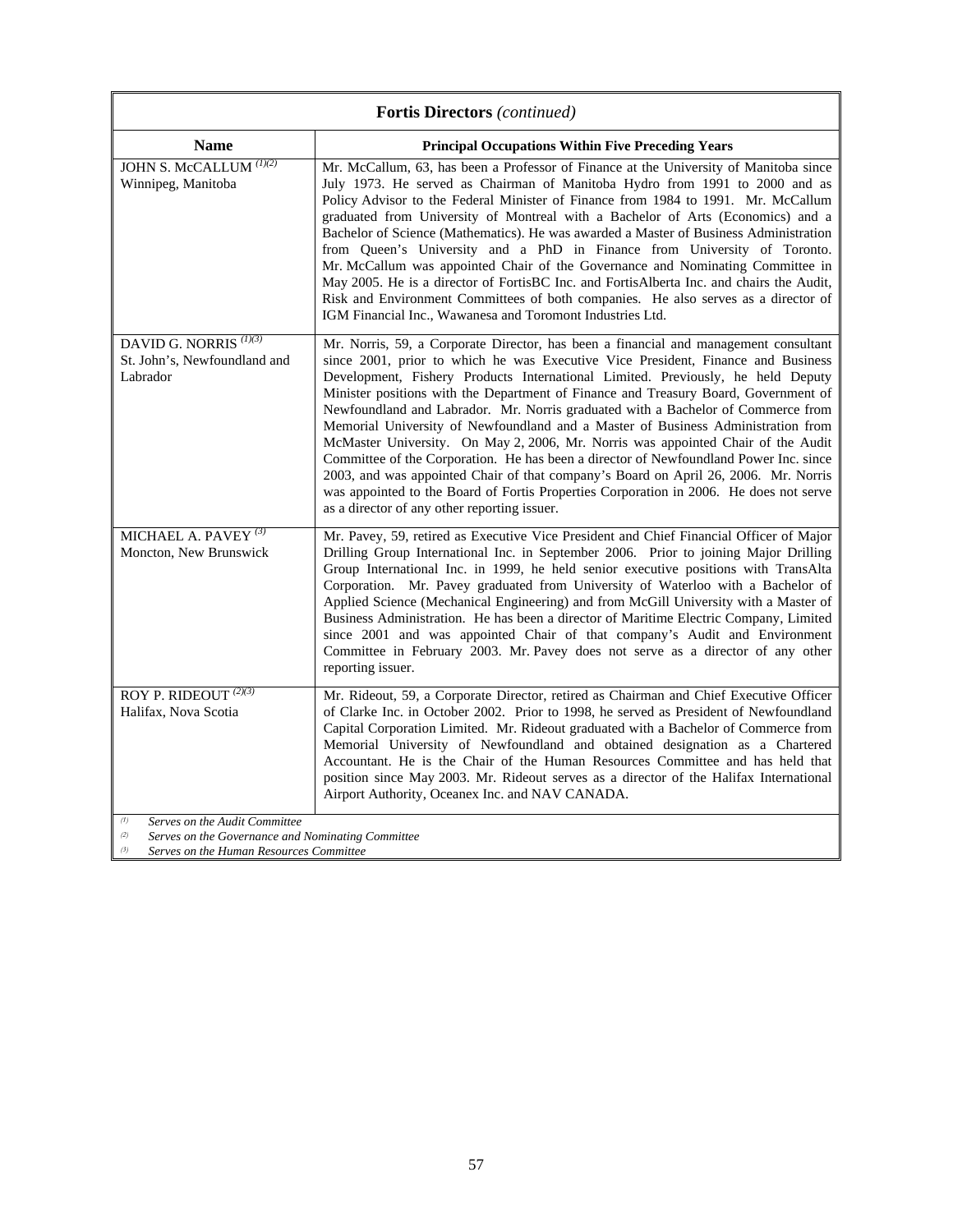The following table sets out the name and municipality of residence of each of the officers of Fortis and indicates the office held.

| <b>Fortis Officers</b>                                                                                                                                                                                                                                                    |                                                                                                                                                                                                                                                                          |  |
|---------------------------------------------------------------------------------------------------------------------------------------------------------------------------------------------------------------------------------------------------------------------------|--------------------------------------------------------------------------------------------------------------------------------------------------------------------------------------------------------------------------------------------------------------------------|--|
| <b>Name and Municipality of Residence</b>                                                                                                                                                                                                                                 | <b>Office Held</b>                                                                                                                                                                                                                                                       |  |
| H. Stanley Marshall<br>Paradise, Newfoundland and Labrador                                                                                                                                                                                                                | President and Chief Executive Officer <sup>(1)</sup>                                                                                                                                                                                                                     |  |
| Barry V. Perry<br>Mount Pearl, Newfoundland and Labrador                                                                                                                                                                                                                  | Vice President, Finance and Chief Financial Officer <sup>(2)</sup>                                                                                                                                                                                                       |  |
| Ronald W. McCabe<br>St. John's, Newfoundland and Labrador                                                                                                                                                                                                                 | General Counsel and Corporate Secretary <sup>(3)</sup>                                                                                                                                                                                                                   |  |
| Donna G. Hynes<br>St. John's, Newfoundland and Labrador                                                                                                                                                                                                                   | Assistant Secretary <sup>(4)</sup>                                                                                                                                                                                                                                       |  |
| (1)<br>became Chief Executive Officer.<br>(2)<br>was Vice President, Finance and Chief Financial Officer of Newfoundland Power.                                                                                                                                           | Mr. Marshall was appointed President and Chief Operating Officer, effective October 1, 1995. Effective May 1, 1996, Mr. Marshall<br>Mr. Perry was appointed Vice President, Finance and Chief Financial Officer effective January 1, 2004. Prior to that time, Mr. Perry |  |
| Mr. McCabe was appointed General Counsel and Corporate Secretary effective January 1, 1997.<br>$(\mathbf{3})$<br>Mc Hyper was appointed Assistant Cognition offective December 8, 1000. She isined Fartis as Mangager Investor and Public Polations.<br>$\left( 4\right)$ |                                                                                                                                                                                                                                                                          |  |

*(4) Ms. Hynes was appointed Assistant Secretary effective December 8, 1999. She joined Fortis as Manager, Investor and Public Relations in October 1999 and prior to that time was employed by Newfoundland Power.* 

As at December 31, 2006, the directors and officers of Fortis, as a group, beneficially owned, directly or indirectly, or exercised control or direction over 617,952 Common Shares, representing 0.6 per cent of the issued and outstanding Common Shares of Fortis. The Common Shares are the only voting securities of the Corporation.

## **10.0 AUDIT COMMITTEE**

## **10.1 Education and Experience**

The education and experience of each Audit Committee Member that is relevant to such Member's responsibilities as a Member of the Audit Committee are set out below. As at December 31, 2006, the Audit Committee was composed of the following persons.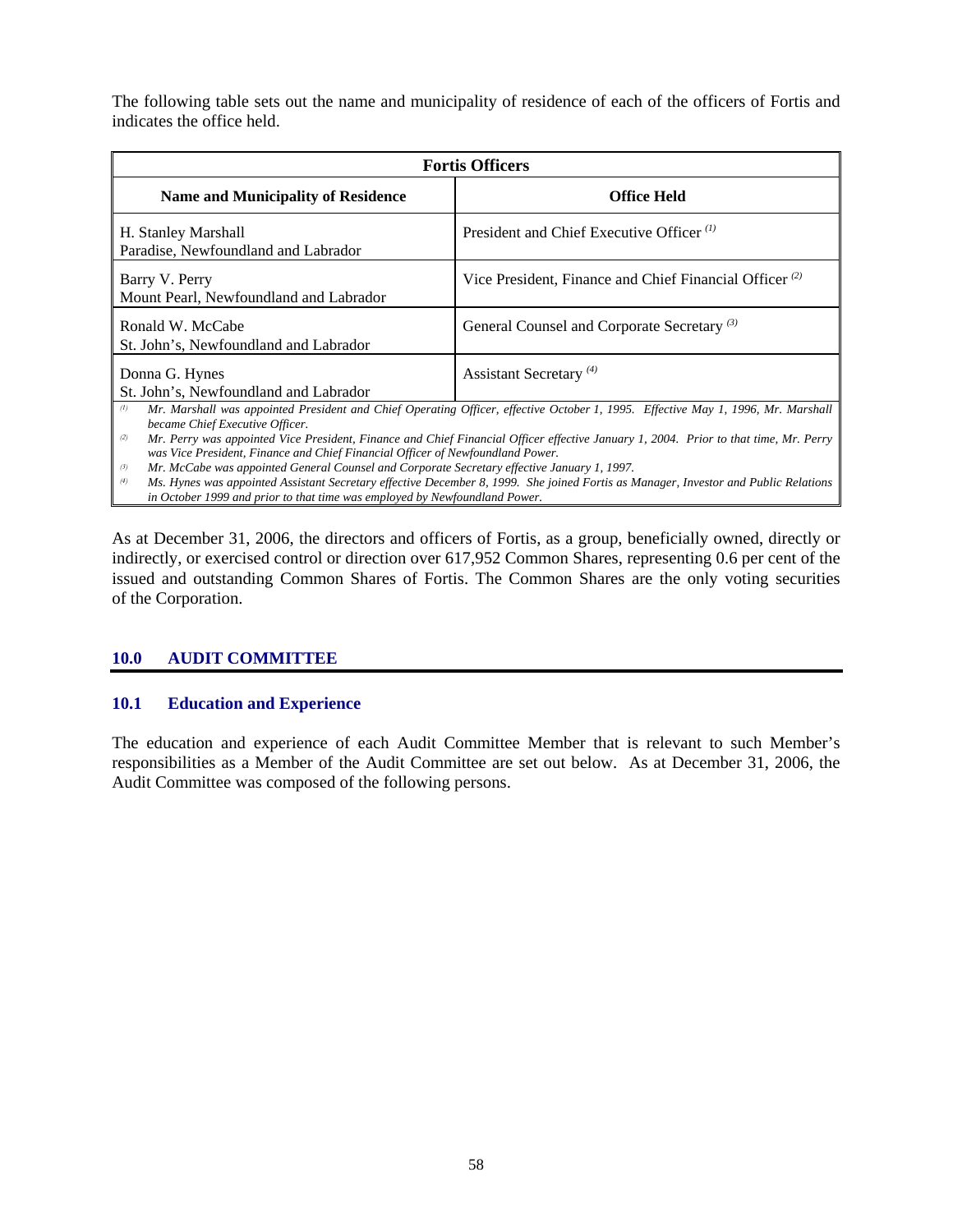| <b>Fortis</b>                         |                                                                                  |  |
|---------------------------------------|----------------------------------------------------------------------------------|--|
| <b>Audit Committee</b>                |                                                                                  |  |
| <b>Name</b>                           | <b>Relevant Education and Experience</b>                                         |  |
| PETER E. CASE                         | Mr. Case has provided consulting services to the utility industry since 2003,    |  |
| Freelton, Ontario                     | following his retirement as Executive Director, Institutional Equity Research at |  |
|                                       | CIBC World Markets. Mr. Case was awarded a Bachelor of Arts and a Master of      |  |
|                                       | Business Administration from Queen's University and a Master of Divinity from    |  |
|                                       | Wycliffe College, University of Toronto.                                         |  |
| <b>BRUCE CHAFE</b>                    | Mr. Chafe is a Chartered Accountant and was appointed Fellow of the Chartered    |  |
| St. John's, Newfoundland and Labrador | Accountants in 1990. He is a retired senior partner of Deloitte & Touche LLP.    |  |
| <b>JOHN S. McCALLUM</b>               | Mr. McCallum is a Professor of Finance at the University of Manitoba.            |  |
| Winnipeg, Manitoba                    | Mr. McCallum graduated from the University of Montreal with a Bachelor of        |  |
|                                       | Arts (Economics) and a Bachelor of Science (Mathematics). He was awarded a       |  |
|                                       | Master of Business Administration from Queen's University and a PhD in           |  |
|                                       | Finance from the University of Toronto.                                          |  |
| DAVID G. NORRIS (Chair)               | Mr. Norris graduated with a Bachelor of Commerce from Memorial University of     |  |
| St. John's, Newfoundland and Labrador | Newfoundland and a Master of Business Administration from McMaster               |  |
|                                       | University. Mr. Norris has been a financial and management consultant since      |  |
|                                       | 2001, prior to which he was Executive Vice-President, Finance and Business       |  |
|                                       | Development, Fishery Products International Limited.                             |  |

The Board has determined that each of the Audit Committee Members is independent and financially literate. Independent means free from any direct or indirect material relationship with the Corporation which, in the view of the Board, could reasonably be expected to interfere with the exercise of a Member's independent judgment as more particularly described in Multilateral Instrument 52-110-Audit Committees. Financially literate means having the ability to read and understand a set of financial statements that present a breadth and level of complexity of accounting issues that are generally comparable to the breath and complexity of the issues that can reasonably be expected to be raised by the Corporation's financial statements.

## **10.2 Audit Committee Mandate**

The text of the Corporation's Audit Committee Mandate is detailed below.

#### *Objective*

The Committee shall provide assistance to the Board by overseeing the external audit of the Corporation's annual financial statements and the accounting and financial reporting and disclosure processes and policies of the Corporation.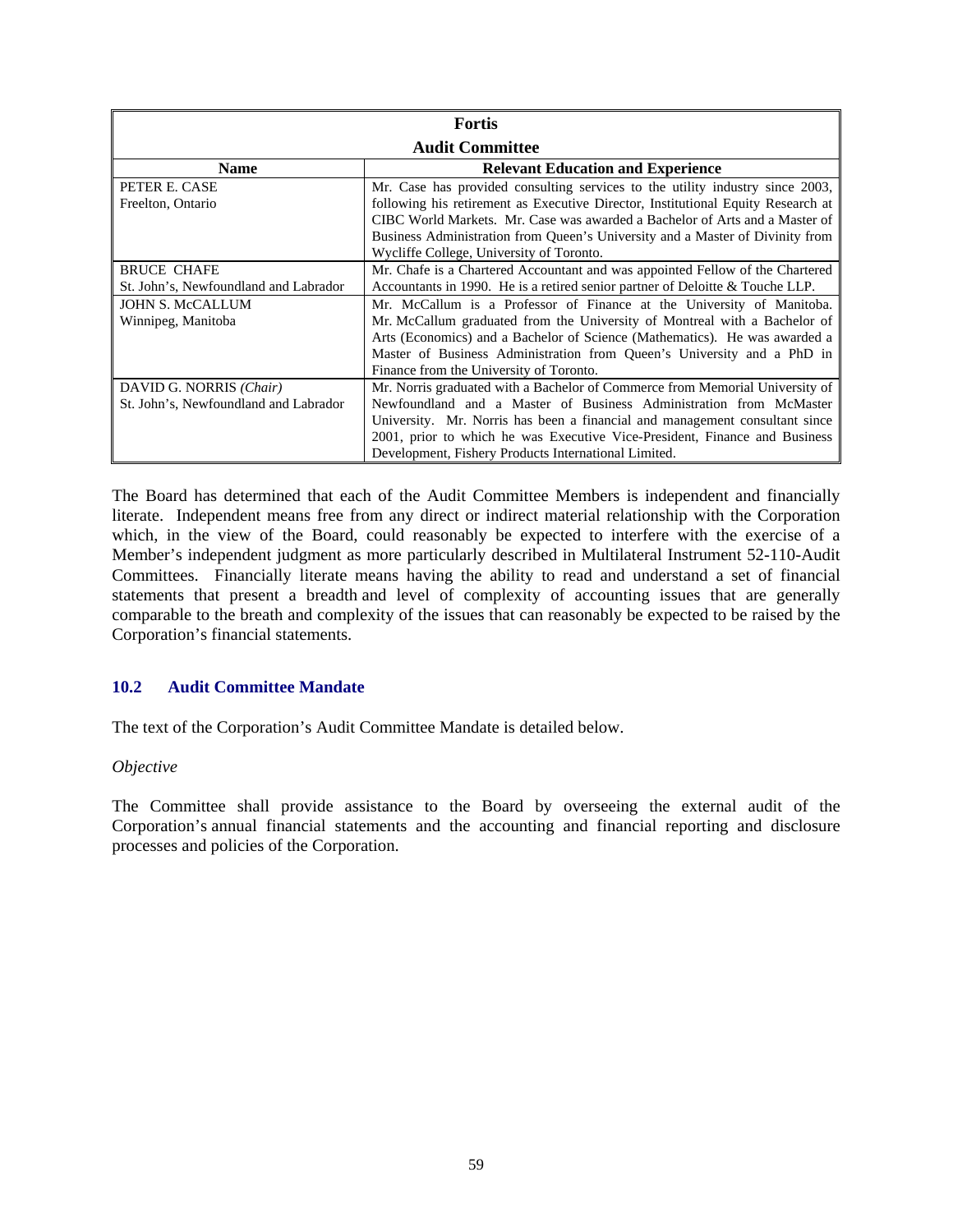## *Definitions*

In this mandate:

**"AIF"** means the Annual Information Form filed by the Corporation;

**"Committee"** means the Audit Committee appointed by the Board pursuant to this mandate;

**"Board"** means the board of directors of the Corporation;

**"CICA"** means the Canadian Institute of Chartered Accountants or any successor body;

**"Corporation"** means Fortis Inc.;

"**Director"** means a member of the Board;

**"Financially Literate"** means having the ability to read and understand a set of financial statements that present a breadth and level of complexity of accounting issues that are generally comparable to the breath and complexity of the issues that can reasonably be expected to be present in the Corporation's financial statements;

**"External Auditor"** means the firm of chartered accountants, registered with the Canadian Public Accountability Board or its successor, and appointed by the shareholders of the Corporation to act as External Auditor of the Corporation;

**"Independent"** means free from any direct or indirect material relationship with the Corporation which, in the view of the Board, could reasonably be expected to interfere with the exercise of a Member's independent judgment as more particularly described in Multilateral Instrument 52-110;

**"Internal Auditor"** means the person employed or engaged by the Corporation to perform the internal audit function of the Corporation;

 **"Management"** means the senior officers of the Corporation;

"MD&A" means the Corporation's management discussion and analysis prepared in accordance with National Instrument 51-102F1 in respect of the Corporation's annual and interim financial statements; and

 **"Member"** means a Director appointed to the Committee.

## *Composition and Meetings*

- 1. The Committee shall be appointed annually by the Board and shall be comprised of three (3) or more Directors; all of whom are Independent and Financially Literate and none of whom is a member of Management or an employee of the Corporation or of any affiliate of the Corporation.
- 2. The Board shall appoint a Chair of the Committee on the recommendation of the Corporation's Governance and Nominating Committee, or such other committee as the Board may authorize.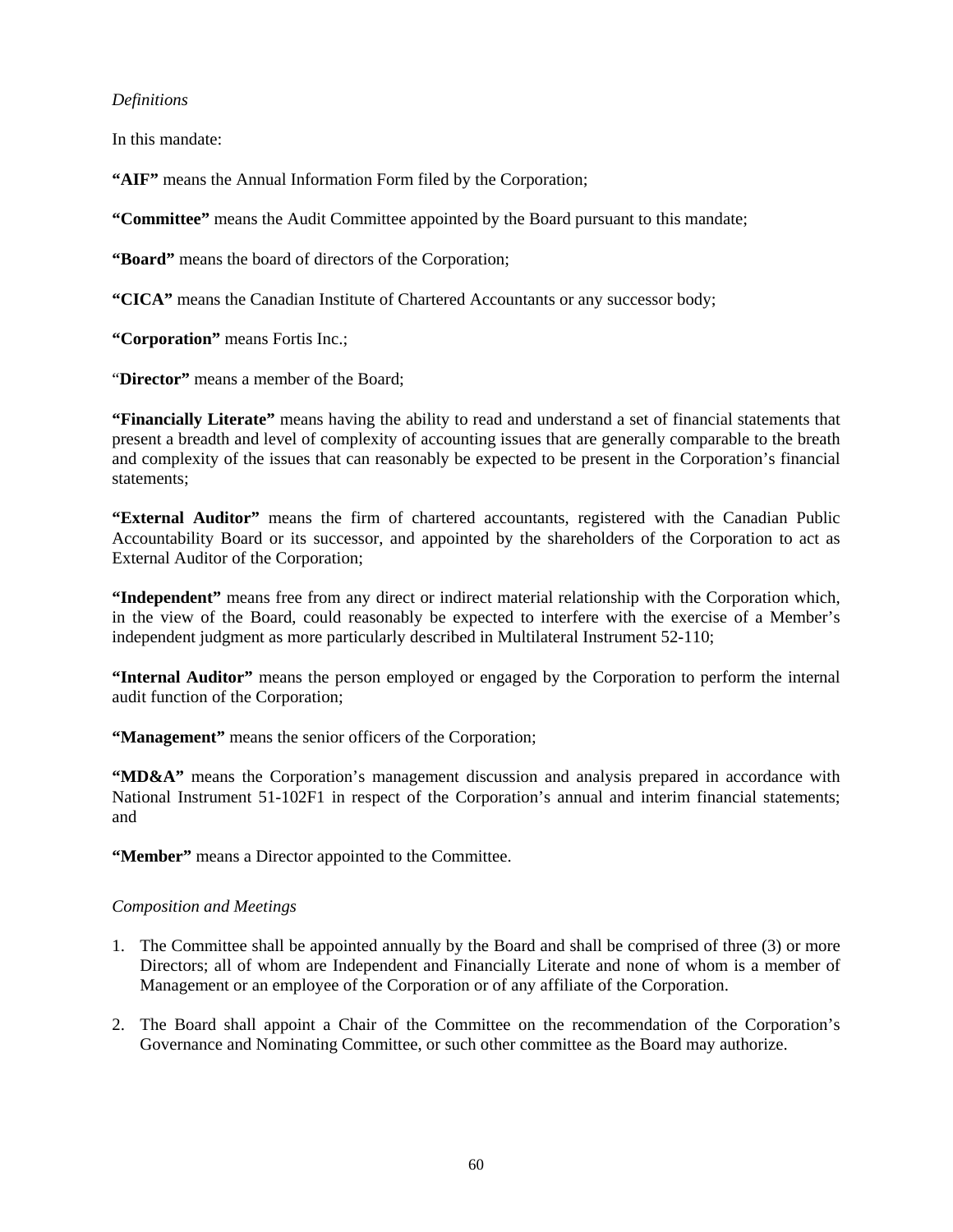- 3. The Committee shall meet at least four (4) times each year and shall meet at such other times during the year as it deems appropriate. Meetings of the Committee shall be held at the call (i) of the Chair of the Committee, or (ii) of any two (2) Members, or (iii) of the External Auditor.
- 4. The President and Chief Executive Officer, the Vice President, Finance and Chief Financial Officer, the External Auditor and the Internal Auditor shall receive notice of, and (unless otherwise determined by the Chair of the Committee) shall attend all meetings of the Committee.
- 5. At any meeting of the Committee, a quorum shall be a simple majority of the Members.
- 6. The Chair of the Committee shall act as chair of all meetings of the Committee at which the Chair is present. In the absence of the Chair from any meeting of the Committee, the Members present at the meeting shall appoint one of their Members to act as Chair of the meeting.
- 7. Unless otherwise determined by the Chair of the Committee, the Secretary of the Corporation shall act as secretary of all meetings of the Committee.

## *Oversight of the External Audit and the Accounting and Financial Reporting and Disclosure Processes and Policies*

The primary purpose of the Committee is oversight of the Corporation's external audit and the accounting and financial reporting and disclosure processes and policies on behalf of the Board. Management of the Corporation is responsible for maintaining appropriate accounting and financial reporting principles, policies, internal controls and procedures that provide for compliance with accounting standards and applicable laws and regulations. Management is responsible for the preparation and integrity of the financial statements of the Corporation.

1. Oversight of the External Audit

The oversight of the external audit pertains to the audit of the Corporation's annual financial statements.

- 1.1. The Committee is responsible for the evaluation and recommendation of the External Auditor to be proposed by the Board for appointment by the shareholders.
- 1.2. In advance of each audit, the Committee shall review the External Auditor's audit plan including the general approach, scope and areas subject to risk of material misstatement.
- 1.3. The Committee is responsible for approving the terms of engagement and fees of the External Auditor.
- 1.4. The Committee shall review and discuss the Corporation's annual audited financial statements, together with the External Auditor's report thereon, and MD&A with Management and the External Auditor to gain reasonable assurance as to the accuracy, consistency and completeness thereof. The Committee shall meet privately with the External Auditor. The Committee shall oversee the work of the External Auditor and resolve any disagreements between Management and the External Auditor.
- 1.5. The Committee shall use reasonable efforts, including discussion with the External Auditor, to satisfy itself as to the External Auditor's independence as defined in the CICA Assurance Handbook Section 5751.
- 1.6. The Committee shall be responsible for the oversight of the Internal Auditor.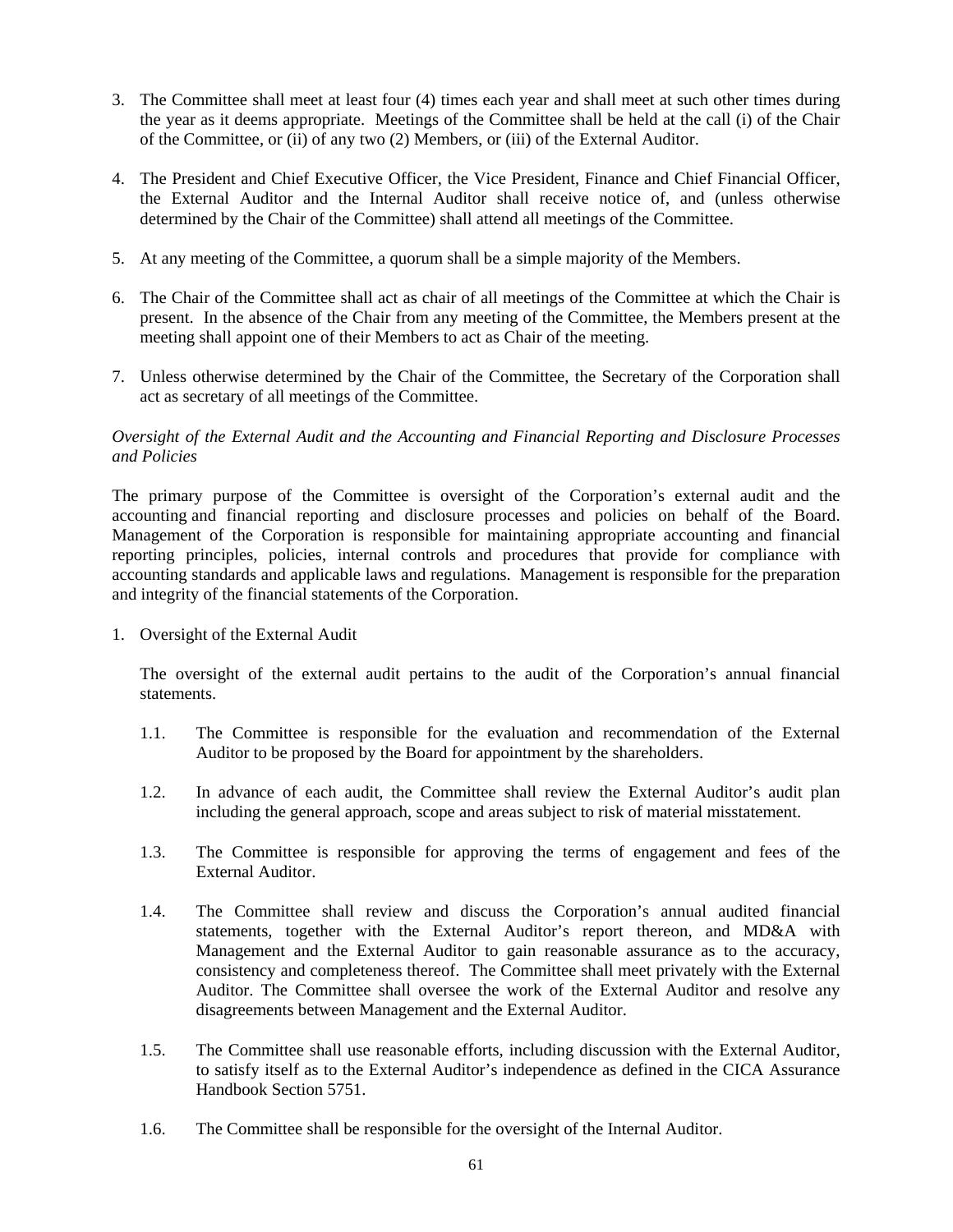- 2. Oversight of the Accounting and Financial Reporting and Disclosure Processes
	- 2.1. The Committee shall recommend the annual audited financial statements together with the MD&A for approval by the Board.
	- 2.2. The Committee shall review the interim unaudited financial statements with the External Auditor and Management, together with the External Auditor's review engagement report thereon.
	- 2.3. The Committee shall review and approve publication of the interim unaudited financial statements together with the interim MD&A and earnings media release on behalf of the Board.
	- 2.4. The Committee shall review and recommend approval by the Board of the Corporation's AIF, Management Information Circular, any prospectus and other financial information or disclosure documents to be issued by the Corporation prior to their public release.
	- 2.5. The Committee shall use reasonable efforts to satisfy itself as to the integrity of the Corporation's financial information systems, internal control over financial reporting and the competence of the Corporation's accounting personnel and senior financial management responsible for accounting and financial reporting.
- 3. Oversight of Policies

The Committee shall review and report to the Board on policies relating to the accounting and financial reporting and disclosure processes and the oversight of the external audit of the Corporation's financial statements. In particular, the Committee shall review and report on policies dealing with:

- 3.1. the establishment and implementation of procedures for the receipt, retention and treatment of complaints received regarding accounting, internal control or auditing matters and the confidential and anonymous submission of concerns regarding questionable accounting or auditing matters;
- 3.2. the delegation of authority to the Committee regarding the use of financial derivative instruments and designation of hedging relationships;
- 3.3. the Corporation's pre-approval of audit and non-audit services provided by the External Auditor; and
- 3.4. the review, approval and monitoring of hiring personnel from the External Auditor.

## *Other*

- 1. The Committee shall perform such other functions, including the periodic review of this mandate, as may from time to time be assigned to the Committee by the Board.
- 2. The Committee shall have the authority to engage independent counsel and other advisors as it determines necessary to carry out its duties and to set and authorize compensation for any such counsel or advisors engaged by the Committee.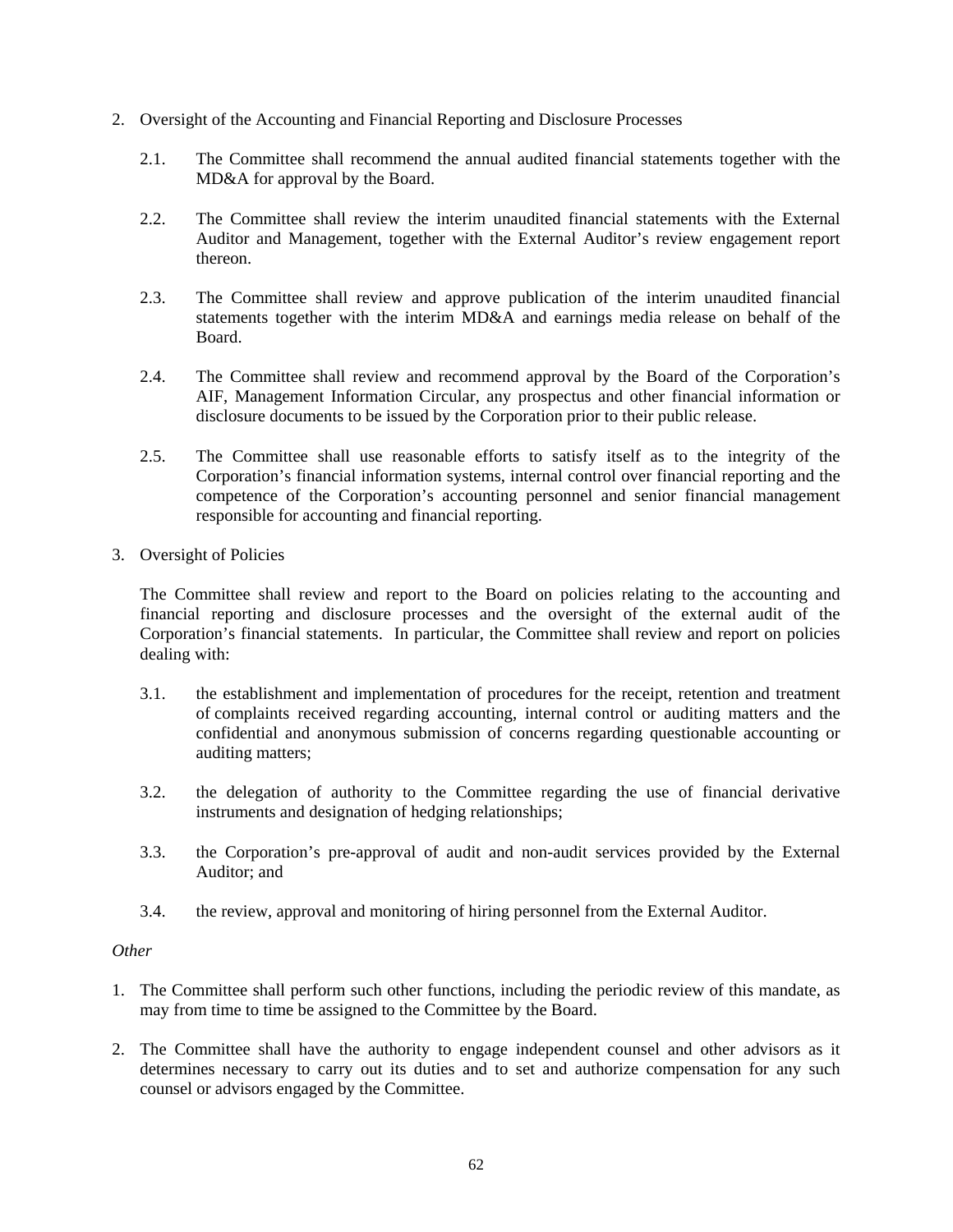## *Reporting*

The Chair of the Committee, or another designated Member, shall report to the Board at each regular meeting on those matters which were dealt with by the Committee since the last regular meeting of the Board.

## **10.3 Pre-Approval Policies and Procedures**

The Audit Committee has established a policy which requires pre-approval of all audit and non-audit services provided to the Corporation and its subsidiaries by the Corporation's external auditor. The Pre-Approval of Audit and Non-Audit Services Policy describes the services which may be contracted from the external auditor and the limitations and authorization procedures related thereto. This policy defines services such as bookkeeping, valuations, internal audit and management functions which may not be contracted from the External Auditor and establishes an annual limit for permissible non-audit services not greater than the total fee for audit services. Audit Committee pre-approval is required for all audit and non-audit services.

## **10.4 External Auditor Service Fees**

| <b>Fortis</b>                        |             |             |  |  |
|--------------------------------------|-------------|-------------|--|--|
| <b>External Auditor Service Fees</b> |             |             |  |  |
| Ernst & Young LLP                    | 2006        | 2005        |  |  |
| <b>Audit Fees</b>                    | \$1,114,148 | \$1,066,803 |  |  |
| <b>Audit-Related Fees</b>            | 239,900     | 339,383     |  |  |
| Tax Fees                             | 232,797     | 135,789     |  |  |
| Non-Audit Fees                       |             |             |  |  |
| <b>Total</b>                         | \$1,586,845 | \$1,541,975 |  |  |

The fees paid by the Corporation to Ernst & Young LLP, the Corporation's External Auditors, during each of the last two fiscal years for audit, audit-related, tax and non-audit services were as follows:

## **11.0 TRANSFER AGENT AND REGISTRAR**

The transfer agent and registrar for the Common Shares of Fortis is Computershare Trust Company of Canada in Montréal and Toronto.

## **12.0 AUDITORS**

The auditors of the Corporation are Ernst & Young LLP, Chartered Accountants, The Fortis Building, 7th Floor, 139 Water Street, St. John's, NL A1C 1B2. The financial statements of the Corporation for the fiscal year ended December 31, 2006 have been audited by Ernst & Young. Ernst & Young report that they are independent of the Corporation in accordance with the Rules of Professional Conduct of the Institute of Chartered Accountants of Newfoundland.